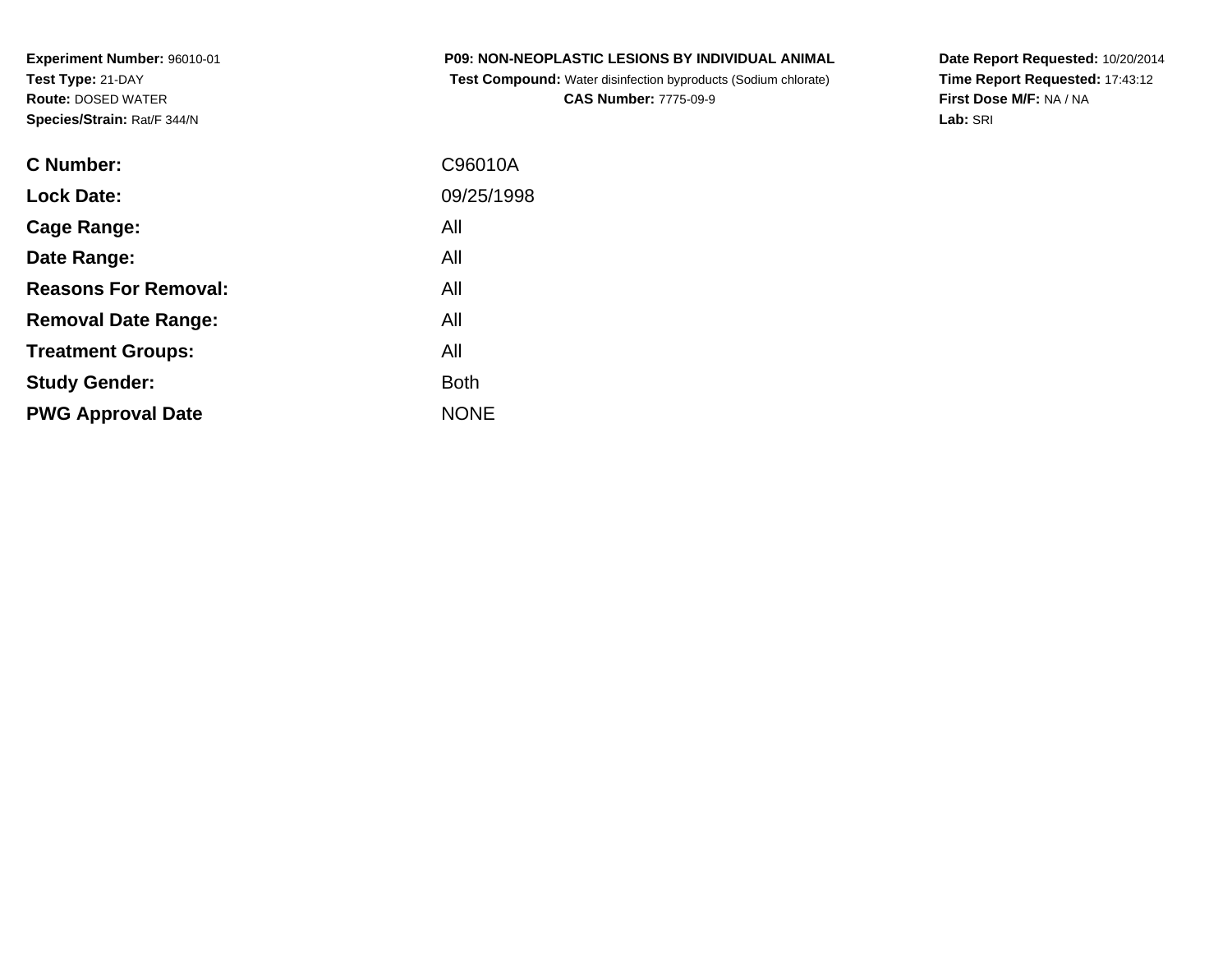**Test Compound:** Water disinfection byproducts (Sodium chlorate)

#### **CAS Number:** 7775-09-9

**Date Report Requested:** 10/20/2014**Time Report Requested:** 17:43:12**First Dose M/F:** NA / NA**Lab:** SRI

**Experiment Number:** 96010-01**Test Type:** 21-DAY **Route:** DOSED WATER**Species/Strain:** Rat/F 344/N

|                                  | DAY ON TEST      | $\boldsymbol{\theta}$                                         | 0                                                   | 0                                                   | 0                                                | 0                                                   | 0                                                | 0                                                                | 0                                                | 0                                                | 0                                       |                       |   |     |
|----------------------------------|------------------|---------------------------------------------------------------|-----------------------------------------------------|-----------------------------------------------------|--------------------------------------------------|-----------------------------------------------------|--------------------------------------------------|------------------------------------------------------------------|--------------------------------------------------|--------------------------------------------------|-----------------------------------------|-----------------------|---|-----|
| F 344/N Rat Male                 |                  | 0<br>$\boldsymbol{2}$                                         | 0<br>$\boldsymbol{2}$                               | 0<br>$\overline{\mathbf{c}}$                        | $\boldsymbol{\theta}$<br>$\overline{\mathbf{c}}$ | $\boldsymbol{\theta}$<br>$\overline{\mathbf{c}}$    | $\boldsymbol{\theta}$<br>$\overline{\mathbf{c}}$ | 0<br>$\overline{\mathbf{c}}$                                     | $\boldsymbol{\theta}$<br>$\overline{\mathbf{c}}$ | $\boldsymbol{\theta}$<br>$\overline{\mathbf{c}}$ | $\boldsymbol{\theta}$<br>$\overline{2}$ |                       |   |     |
| 0 MG/L                           |                  | $\overline{c}$                                                | $\overline{2}$                                      | $\overline{2}$                                      | $\overline{2}$                                   | $\overline{2}$                                      | $\overline{2}$                                   | $\overline{2}$                                                   | $\overline{2}$                                   | $\overline{2}$                                   | $\overline{2}$                          |                       |   |     |
|                                  | <b>ANIMAL ID</b> | $\mathbf 0$<br>$\mathbf 0$<br>$\mathbf 0$<br>$\mathbf 0$<br>1 | 0<br>$\Omega$<br>$\mathbf 0$<br>0<br>$\overline{2}$ | $\mathbf 0$<br>$\mathbf 0$<br>$\mathbf 0$<br>0<br>3 | 0<br>$\Omega$<br>$\Omega$<br>0<br>4              | $\mathbf 0$<br>$\mathbf 0$<br>$\mathbf 0$<br>0<br>5 | $\mathbf 0$<br>0<br>$\Omega$<br>0<br>6           | $\mathbf 0$<br>0<br>$\mathbf 0$<br>$\mathbf 0$<br>$\overline{7}$ | $\mathbf 0$<br>0<br>$\Omega$<br>0<br>8           | 0<br>0<br>$\Omega$<br>0<br>9                     | 0<br>0<br>$\Omega$<br>1<br>0            | <i><b>*TOTALS</b></i> |   |     |
| <b>Alimentary System</b>         |                  |                                                               |                                                     |                                                     |                                                  |                                                     |                                                  |                                                                  |                                                  |                                                  |                                         |                       |   |     |
| Esophagus                        |                  | +                                                             | +                                                   | +                                                   | +                                                | +                                                   | +                                                | +                                                                | +                                                | +                                                | +                                       | 10                    |   |     |
| Intestine Large, Cecum           |                  | +                                                             | $\pm$                                               | +                                                   | +                                                | +                                                   | $\ddot{}$                                        | $\ddot{}$                                                        | +                                                | +                                                | +                                       | 10                    |   |     |
| Intestine Large, Colon           |                  | $\ddot{}$                                                     | $+$                                                 | +                                                   | $\ddot{}$                                        | $\ddot{}$                                           | $\ddot{}$                                        | $+$                                                              | $\ddot{}$                                        | $\pm$                                            | +                                       | 10                    |   |     |
| Intestine Large, Rectum          |                  | $\ddot{}$                                                     | $+$                                                 | $\ddot{}$                                           | $\ddot{}$                                        | +                                                   | $\ddot{}$                                        | $+$                                                              | $\ddot{}$                                        | $\ddot{}$                                        | +                                       | 10                    |   |     |
| Intestine Small, Duodenum        |                  | +                                                             | $\ddot{}$                                           | +                                                   | $\ddot{}$                                        | +                                                   | $\ddot{}$                                        | $\ddot{}$                                                        | $\ddot{}$                                        | $\ddot{}$                                        | +                                       | 10                    |   |     |
| Intestine Small, Ileum           |                  | +                                                             | $\ddot{}$                                           | +                                                   | $\ddot{}$                                        | +                                                   | $\ddot{}$                                        | $\ddot{}$                                                        | $\ddot{}$                                        | $\ddot{}$                                        | +                                       | 10                    |   |     |
| Intestine Small, Jejunum         |                  | +                                                             | $\ddot{}$                                           | +                                                   | $\ddot{}$                                        | $\ddot{}$                                           | $+$                                              | $+$                                                              | $\ddot{}$                                        | $\ddot{}$                                        | +                                       | 10                    |   |     |
| Liver                            |                  | $+$                                                           | $\ddot{}$                                           | $\ddot{}$                                           | $\ddot{}$                                        | $\ddot{}$                                           | $+$                                              | $+$                                                              | $\ddot{}$                                        | $\ddot{}$                                        | $\ddot{}$                               | 10                    |   |     |
| Hemorrhage, Focal                |                  |                                                               |                                                     |                                                     |                                                  |                                                     | 1                                                |                                                                  |                                                  |                                                  |                                         |                       | 1 | 1.0 |
| Hepatodiaphragmatic Nodule       |                  | $\overline{c}$                                                |                                                     |                                                     |                                                  |                                                     |                                                  |                                                                  |                                                  |                                                  |                                         |                       | 1 | 2.0 |
| Vacuolization Cytoplasmic, Focal |                  |                                                               |                                                     |                                                     |                                                  |                                                     | $\overline{2}$                                   |                                                                  |                                                  |                                                  |                                         |                       | 1 | 2.0 |
| Pancreas                         |                  | $\pm$                                                         |                                                     |                                                     | +                                                |                                                     | $\ddot{}$                                        | ÷                                                                |                                                  | +                                                | +                                       | 10                    |   |     |
| Salivary Glands                  |                  | $\ddot{}$                                                     | $\pm$                                               | $\ddot{}$                                           | $\ddot{}$                                        | $\ddot{}$                                           | $+$                                              | $+$                                                              | $\ddot{}$                                        | $\ddot{}$                                        | $\ddot{}$                               | 10                    |   |     |
| Parotid GI, Basophilic Focus     |                  |                                                               | 1                                                   | $\overline{2}$                                      |                                                  |                                                     | 1                                                | $\mathbf{1}$                                                     |                                                  | 1                                                |                                         |                       | 5 | 1.2 |
| Stomach, Forestomach             |                  | +                                                             | $\ddot{}$                                           | $\ddot{}$                                           | +                                                | +                                                   | $\ddot{}$                                        | +                                                                | $\ddot{}$                                        | +                                                | +                                       | 10                    |   |     |
| Stomach, Glandular               |                  | $\ddot{}$                                                     | $\div$                                              | $\ddot{}$                                           | +                                                | +                                                   |                                                  | ÷                                                                | $\ddot{}$                                        | $\ddot{}$                                        | $\ddot{}$                               | 10                    |   |     |
| <b>Cardiovascular System</b>     |                  |                                                               |                                                     |                                                     |                                                  |                                                     |                                                  |                                                                  |                                                  |                                                  |                                         |                       |   |     |
| <b>Blood Vessel</b>              |                  | +                                                             |                                                     |                                                     |                                                  |                                                     |                                                  |                                                                  |                                                  | +                                                | +                                       | 10                    |   |     |
| Heart                            |                  | +                                                             |                                                     |                                                     |                                                  |                                                     |                                                  |                                                                  | +                                                | +                                                | +                                       | 10                    |   |     |
| <b>Endocrine System</b>          |                  |                                                               |                                                     |                                                     |                                                  |                                                     |                                                  |                                                                  |                                                  |                                                  |                                         |                       |   |     |

\* ..Total animals with tissue examined microscopically; Total animals with lesion and mean severity grade

+ ..Tissue examined microscopically examined microscopically examined as:  $M$  ..Missing tissue 1-4 ..Lesion qualified as: X..Lesion present **A ..Autolysis precludes evaluation** A ..Autolysis precludes evaluation 1) Minimal 3) Moderate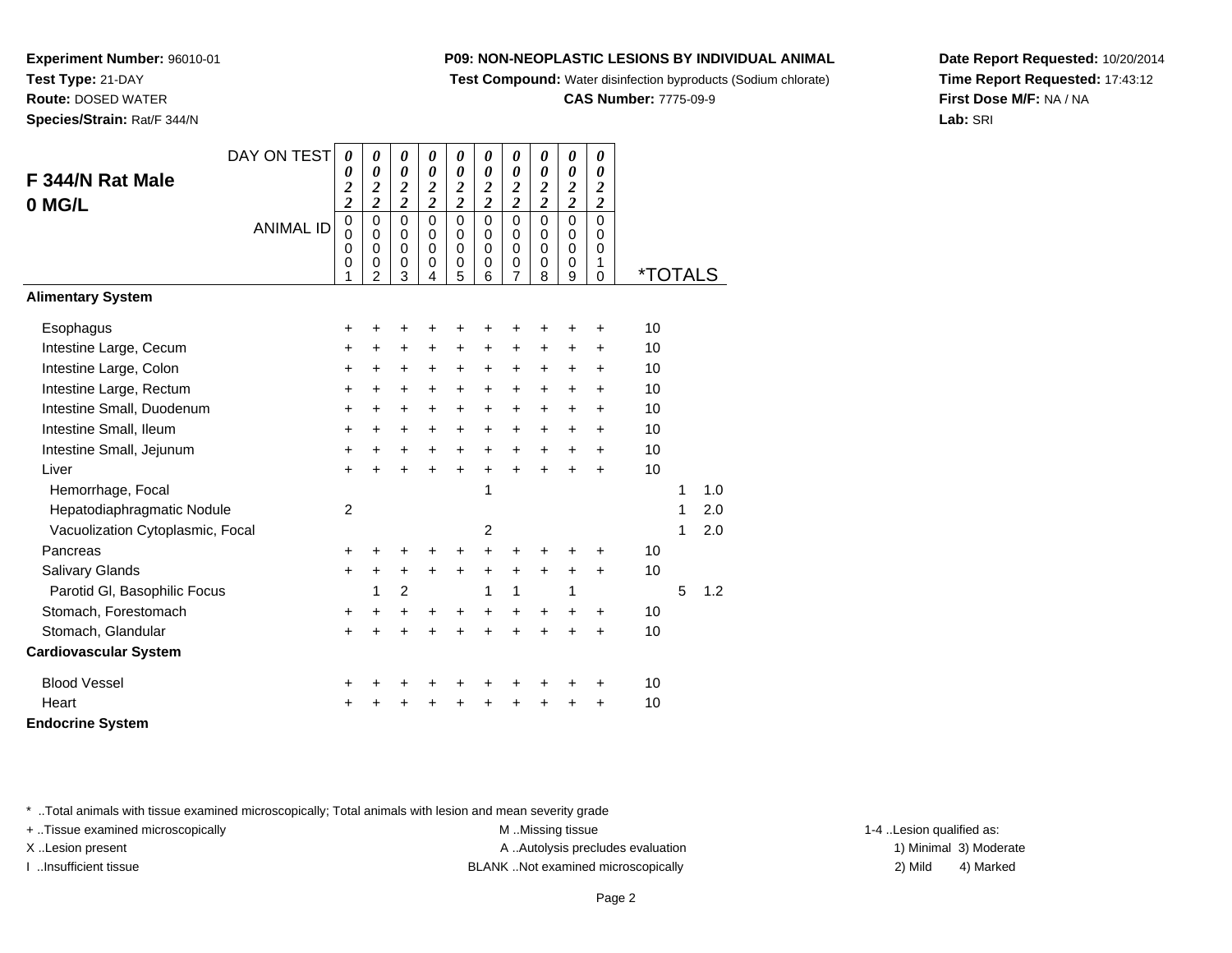**Test Compound:** Water disinfection byproducts (Sodium chlorate)

**CAS Number:** 7775-09-9

**Date Report Requested:** 10/20/2014**Time Report Requested:** 17:43:12**First Dose M/F:** NA / NA**Lab:** SRI

**Experiment Number:** 96010-01**Test Type:** 21-DAY **Route:** DOSED WATER**Species/Strain:** Rat/F 344/N

| F 344/N Rat Male<br>0 MG/L           | DAY ON TEST<br><b>ANIMAL ID</b> | $\boldsymbol{\theta}$<br>0<br>$\overline{\mathbf{c}}$<br>$\overline{c}$<br>$\pmb{0}$<br>$\mathbf 0$<br>$\mathbf 0$<br>0<br>1 | 0<br>0<br>$\boldsymbol{2}$<br>$\overline{2}$<br>$\pmb{0}$<br>$\mathbf 0$<br>$\pmb{0}$<br>0<br>$\overline{c}$ | 0<br>$\boldsymbol{\theta}$<br>$\overline{\mathbf{c}}$<br>$\overline{2}$<br>0<br>$\Omega$<br>$\mathbf 0$<br>$\mathbf 0$<br>3 | 0<br>0<br>$\overline{\mathbf{c}}$<br>$\overline{2}$<br>0<br>$\Omega$<br>$\mathbf 0$<br>$\mathbf 0$<br>4 | 0<br>$\boldsymbol{\theta}$<br>$\overline{\mathbf{c}}$<br>$\overline{2}$<br>$\mathbf 0$<br>$\Omega$<br>$\mathbf 0$<br>$\mathbf 0$<br>5 | 0<br>$\boldsymbol{\theta}$<br>$\overline{\mathbf{c}}$<br>$\overline{2}$<br>$\pmb{0}$<br>0<br>$\mathbf 0$<br>$\mathbf 0$<br>6 | 0<br>$\boldsymbol{\theta}$<br>$\overline{\mathbf{c}}$<br>$\overline{2}$<br>$\pmb{0}$<br>0<br>$\mathbf 0$<br>$\mathbf 0$<br>$\overline{7}$ | 0<br>0<br>$\boldsymbol{2}$<br>$\overline{2}$<br>$\mathbf 0$<br>0<br>$\mathbf 0$<br>0<br>8 | 0<br>$\boldsymbol{\theta}$<br>$\overline{\mathbf{c}}$<br>$\overline{c}$<br>$\mathbf 0$<br>$\mathbf 0$<br>$\mathbf 0$<br>$\mathbf 0$<br>9 | 0<br>$\boldsymbol{\theta}$<br>$\boldsymbol{2}$<br>$\overline{c}$<br>$\mathbf 0$<br>0<br>$\mathbf 0$<br>1<br>0 | <i><b>*TOTALS</b></i> |   |     |
|--------------------------------------|---------------------------------|------------------------------------------------------------------------------------------------------------------------------|--------------------------------------------------------------------------------------------------------------|-----------------------------------------------------------------------------------------------------------------------------|---------------------------------------------------------------------------------------------------------|---------------------------------------------------------------------------------------------------------------------------------------|------------------------------------------------------------------------------------------------------------------------------|-------------------------------------------------------------------------------------------------------------------------------------------|-------------------------------------------------------------------------------------------|------------------------------------------------------------------------------------------------------------------------------------------|---------------------------------------------------------------------------------------------------------------|-----------------------|---|-----|
| <b>Adrenal Cortex</b>                |                                 | $\ddot{}$                                                                                                                    | $\ddot{}$                                                                                                    | $\ddot{}$                                                                                                                   | $\ddot{}$                                                                                               | $\ddot{}$                                                                                                                             | $\ddot{}$                                                                                                                    | +                                                                                                                                         | $\ddot{}$                                                                                 | $\ddot{}$                                                                                                                                | $\ddot{}$                                                                                                     | 10                    |   |     |
| Adrenal Medulla                      |                                 | +                                                                                                                            | +                                                                                                            | $\ddot{}$                                                                                                                   | +                                                                                                       | +                                                                                                                                     | $\ddot{}$                                                                                                                    | $\ddot{}$                                                                                                                                 | $\ddot{}$                                                                                 | $\ddot{}$                                                                                                                                | +                                                                                                             | 10                    |   |     |
| Parathyroid Gland                    |                                 | +                                                                                                                            | +                                                                                                            | $\ddot{}$                                                                                                                   | $\ddot{}$                                                                                               | $\ddot{}$                                                                                                                             | M                                                                                                                            | $\ddot{}$                                                                                                                                 | +                                                                                         | $\ddot{}$                                                                                                                                | $\ddot{}$                                                                                                     | 9                     |   |     |
| <b>Pituitary Gland</b>               |                                 | +                                                                                                                            | +                                                                                                            | +                                                                                                                           | $\ddot{}$                                                                                               | $\ddot{}$                                                                                                                             | $\ddot{}$                                                                                                                    | $\ddot{}$                                                                                                                                 | M                                                                                         | $\ddot{}$                                                                                                                                | $\ddot{}$                                                                                                     | 9                     |   |     |
| <b>Thyroid Gland</b>                 |                                 | $\ddot{}$                                                                                                                    | ÷                                                                                                            | $\ddot{}$                                                                                                                   | $\ddot{}$                                                                                               | $\ddot{}$                                                                                                                             | $\ddot{}$                                                                                                                    | $\ddot{}$                                                                                                                                 | $\ddot{}$                                                                                 | $\ddot{}$                                                                                                                                | $\ddot{}$                                                                                                     | 10                    |   |     |
| <b>General Body System</b>           |                                 |                                                                                                                              |                                                                                                              |                                                                                                                             |                                                                                                         |                                                                                                                                       |                                                                                                                              |                                                                                                                                           |                                                                                           |                                                                                                                                          |                                                                                                               |                       |   |     |
| <b>NONE</b><br><b>Genital System</b> |                                 |                                                                                                                              |                                                                                                              |                                                                                                                             |                                                                                                         |                                                                                                                                       |                                                                                                                              |                                                                                                                                           |                                                                                           |                                                                                                                                          |                                                                                                               |                       |   |     |
| Epididymis                           |                                 | +                                                                                                                            | ٠                                                                                                            | +                                                                                                                           | +                                                                                                       | +                                                                                                                                     | ٠                                                                                                                            | +                                                                                                                                         | +                                                                                         | ٠                                                                                                                                        | +                                                                                                             | 10                    |   |     |
| <b>Preputial Gland</b>               |                                 | +                                                                                                                            | +                                                                                                            | +                                                                                                                           | +                                                                                                       | +                                                                                                                                     | $\ddot{}$                                                                                                                    | +                                                                                                                                         | +                                                                                         | $\ddot{}$                                                                                                                                | +                                                                                                             | 10                    |   |     |
| Prostate                             |                                 | +                                                                                                                            | $\ddot{}$                                                                                                    | $\ddot{}$                                                                                                                   | $\ddot{}$                                                                                               | $\ddot{}$                                                                                                                             | $+$                                                                                                                          | $\ddot{}$                                                                                                                                 | $\ddot{}$                                                                                 | $\ddot{}$                                                                                                                                | $\ddot{}$                                                                                                     | 10                    |   |     |
| Inflammation, Chronic                |                                 |                                                                                                                              | 2                                                                                                            |                                                                                                                             |                                                                                                         |                                                                                                                                       |                                                                                                                              |                                                                                                                                           |                                                                                           |                                                                                                                                          |                                                                                                               |                       | 1 | 2.0 |
| <b>Seminal Vesicle</b>               |                                 | +                                                                                                                            | $\ddot{}$                                                                                                    | +                                                                                                                           | +                                                                                                       | +                                                                                                                                     | +                                                                                                                            | +                                                                                                                                         | +                                                                                         | +                                                                                                                                        | +                                                                                                             | 10                    |   |     |
| <b>Testes</b>                        |                                 | +                                                                                                                            | $\ddot{}$                                                                                                    | $\ddot{}$                                                                                                                   | $\ddot{}$                                                                                               | $\ddot{}$                                                                                                                             | $\ddot{}$                                                                                                                    | $\ddot{}$                                                                                                                                 | $\ddot{}$                                                                                 | $\ddot{}$                                                                                                                                | $\ddot{}$                                                                                                     | 10                    |   |     |
| <b>Hematopoietic System</b>          |                                 |                                                                                                                              |                                                                                                              |                                                                                                                             |                                                                                                         |                                                                                                                                       |                                                                                                                              |                                                                                                                                           |                                                                                           |                                                                                                                                          |                                                                                                               |                       |   |     |
| <b>Bone Marrow</b>                   |                                 | $\ddot{}$                                                                                                                    | ٠                                                                                                            | ٠                                                                                                                           | ٠                                                                                                       | ٠                                                                                                                                     | ٠                                                                                                                            | +                                                                                                                                         | ٠                                                                                         | $\ddot{}$                                                                                                                                | $\ddot{}$                                                                                                     | 10                    |   |     |
| Lymph Node                           |                                 |                                                                                                                              |                                                                                                              |                                                                                                                             | +                                                                                                       |                                                                                                                                       |                                                                                                                              |                                                                                                                                           |                                                                                           | $\ddot{}$                                                                                                                                |                                                                                                               | $\overline{2}$        |   |     |
| Lymph Node, Mandibular               |                                 | M                                                                                                                            | M                                                                                                            | +                                                                                                                           | M                                                                                                       | M                                                                                                                                     | М                                                                                                                            | M                                                                                                                                         | M                                                                                         | M                                                                                                                                        | M                                                                                                             | 1                     |   |     |
| Lymph Node, Mesenteric               |                                 | +                                                                                                                            | +                                                                                                            | +                                                                                                                           | +                                                                                                       | +                                                                                                                                     | +                                                                                                                            | +                                                                                                                                         | +                                                                                         | $\ddot{}$                                                                                                                                | $\ddot{}$                                                                                                     | 10                    |   |     |
| Spleen                               |                                 | +                                                                                                                            | +                                                                                                            | +                                                                                                                           | +                                                                                                       | +                                                                                                                                     | $\ddot{}$                                                                                                                    | +                                                                                                                                         | +                                                                                         | $\ddot{}$                                                                                                                                | $\ddot{}$                                                                                                     | 10                    |   |     |
| Thymus                               |                                 | +                                                                                                                            | +                                                                                                            | +                                                                                                                           | +                                                                                                       | +                                                                                                                                     | +                                                                                                                            | +                                                                                                                                         | $\pmb{+}$                                                                                 | +                                                                                                                                        | $\ddot{}$                                                                                                     | 10                    |   |     |

\* ..Total animals with tissue examined microscopically; Total animals with lesion and mean severity grade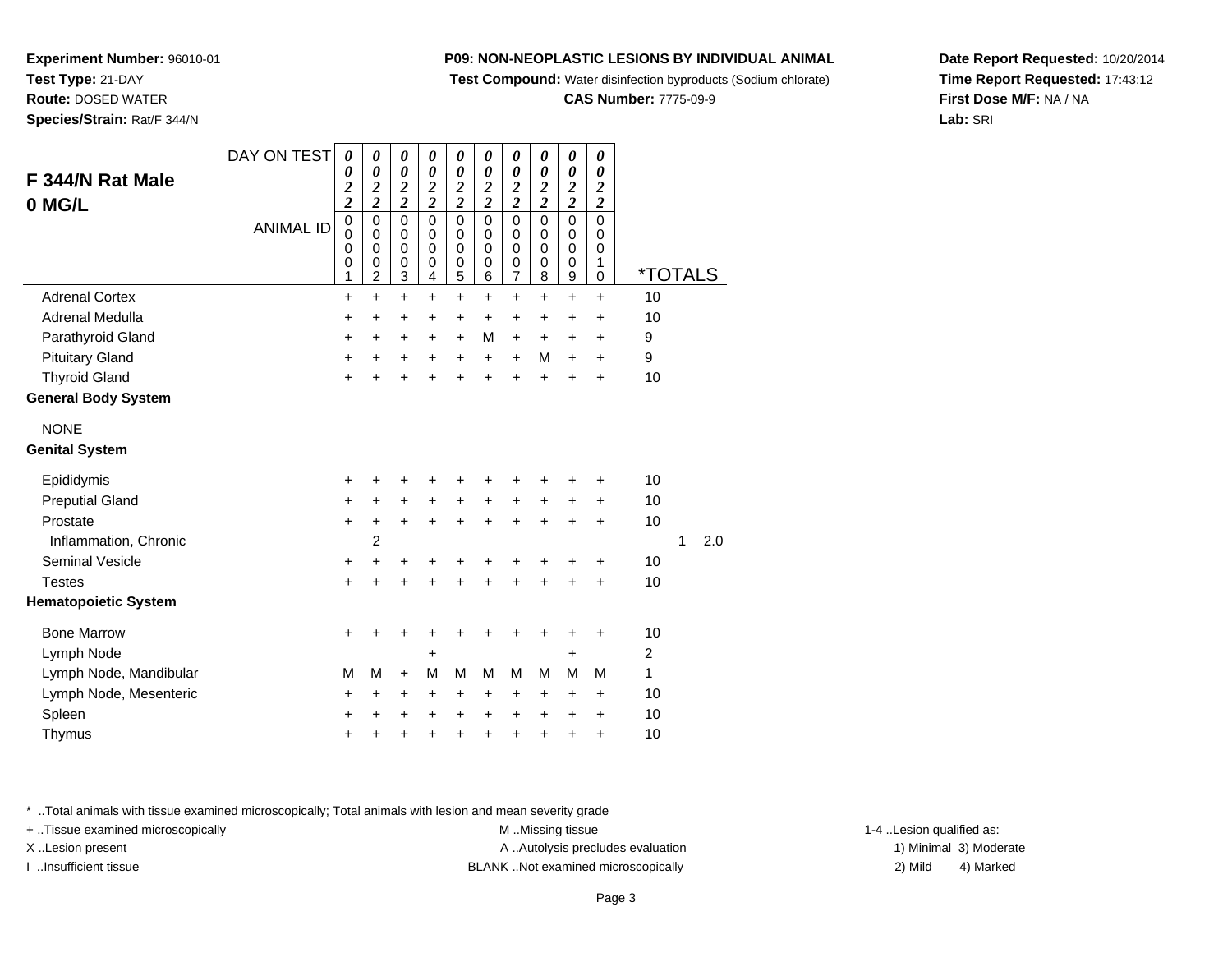**Test Compound:** Water disinfection byproducts (Sodium chlorate)

#### **CAS Number:** 7775-09-9

**Date Report Requested:** 10/20/2014**Time Report Requested:** 17:43:12**First Dose M/F:** NA / NA**Lab:** SRI

**Experiment Number:** 96010-01**Test Type:** 21-DAY **Route:** DOSED WATER**Species/Strain:** Rat/F 344/N

| F 344/N Rat Male                                                     | DAY ON TEST      | $\boldsymbol{\theta}$<br>0                                                                    | 0<br>$\boldsymbol{\theta}$                                           | $\boldsymbol{\theta}$<br>0                                                        | 0<br>0                                                     | 0<br>0                                                           | 0<br>0                                                                 | $\boldsymbol{\theta}$<br>0                                                 | 0<br>$\boldsymbol{\theta}$                                                                        | 0<br>$\boldsymbol{\theta}$                                             | 0<br>0                                           |                       |                |     |  |
|----------------------------------------------------------------------|------------------|-----------------------------------------------------------------------------------------------|----------------------------------------------------------------------|-----------------------------------------------------------------------------------|------------------------------------------------------------|------------------------------------------------------------------|------------------------------------------------------------------------|----------------------------------------------------------------------------|---------------------------------------------------------------------------------------------------|------------------------------------------------------------------------|--------------------------------------------------|-----------------------|----------------|-----|--|
| 0 MG/L                                                               | <b>ANIMAL ID</b> | $\boldsymbol{2}$<br>$\overline{\mathbf{c}}$<br>$\mathbf 0$<br>$\mathbf 0$<br>$\mathbf 0$<br>0 | $\frac{2}{2}$<br>$\mathbf 0$<br>$\mathbf 0$<br>$\mathbf 0$<br>0<br>2 | $\frac{2}{2}$<br>$\mathbf 0$<br>$\boldsymbol{0}$<br>$\mathbf 0$<br>$\pmb{0}$<br>3 | $\frac{2}{2}$<br>$\mathbf 0$<br>0<br>$\mathbf 0$<br>0<br>4 | $\frac{2}{2}$<br>$\mathsf 0$<br>0<br>$\pmb{0}$<br>$\pmb{0}$<br>5 | $\frac{2}{2}$<br>$\pmb{0}$<br>0<br>$\mathbf 0$<br>$\mathbf 0$<br>$\,6$ | $\frac{2}{2}$<br>$\mathbf 0$<br>$\pmb{0}$<br>$\mathbf 0$<br>$\pmb{0}$<br>7 | $\frac{2}{2}$<br>$\overline{0}$<br>$\begin{smallmatrix}0\\0\end{smallmatrix}$<br>$\mathbf 0$<br>8 | $\frac{2}{2}$<br>$\mathbf 0$<br>$\,0\,$<br>$\mathbf 0$<br>$\,0\,$<br>9 | $\frac{2}{2}$<br>$\mathbf 0$<br>0<br>0<br>1<br>0 | <i><b>*TOTALS</b></i> |                |     |  |
| Hemorrhage, Focal<br><b>Integumentary System</b>                     |                  |                                                                                               |                                                                      |                                                                                   |                                                            |                                                                  | 1                                                                      |                                                                            | 1                                                                                                 |                                                                        |                                                  |                       | $\overline{2}$ | 1.0 |  |
| <b>Mammary Gland</b><br><b>Skin</b><br><b>Musculoskeletal System</b> |                  | +<br>$\ddot{}$                                                                                |                                                                      |                                                                                   |                                                            |                                                                  | +                                                                      |                                                                            | +                                                                                                 | +                                                                      | ٠<br>+                                           | 10<br>10              |                |     |  |
| <b>Bone</b><br><b>Nervous System</b>                                 |                  | $\ddot{}$                                                                                     |                                                                      |                                                                                   |                                                            | +                                                                | ٠                                                                      | +                                                                          | +                                                                                                 | +                                                                      | +                                                | 10                    |                |     |  |
| <b>Brain</b><br><b>Respiratory System</b>                            |                  | $\ddot{}$                                                                                     |                                                                      |                                                                                   |                                                            |                                                                  | +                                                                      |                                                                            |                                                                                                   |                                                                        | +                                                | 10                    |                |     |  |
| Lung<br>Hemorrhage, Focal<br><b>Nose</b><br>Trachea                  |                  | $\ddot{}$                                                                                     |                                                                      |                                                                                   | ┿                                                          | +<br>+                                                           | +<br>٠                                                                 | +<br>+                                                                     | +<br>1<br>+                                                                                       | +<br>+                                                                 | +<br>+                                           | 10<br>10              | 1              | 1.0 |  |
| <b>Special Senses System</b>                                         |                  | +                                                                                             |                                                                      |                                                                                   |                                                            | +                                                                | +                                                                      |                                                                            |                                                                                                   |                                                                        | ٠                                                | 10                    |                |     |  |
| <b>NONE</b><br><b>Urinary System</b>                                 |                  |                                                                                               |                                                                      |                                                                                   |                                                            |                                                                  |                                                                        |                                                                            |                                                                                                   |                                                                        |                                                  |                       |                |     |  |
| Kidney<br><b>Urinary Bladder</b>                                     |                  | ٠                                                                                             |                                                                      |                                                                                   | ٠                                                          | +                                                                | +                                                                      | +                                                                          | +                                                                                                 | +                                                                      | +<br>+                                           | 10<br>10              |                |     |  |

\* ..Total animals with tissue examined microscopically; Total animals with lesion and mean severity grade

+ ..Tissue examined microscopically examined microscopically examined as:  $M$  ..Missing tissue 1-4 ..Lesion qualified as: X..Lesion present **A ..Autolysis precludes evaluation** A ..Autolysis precludes evaluation 1) Minimal 3) Moderate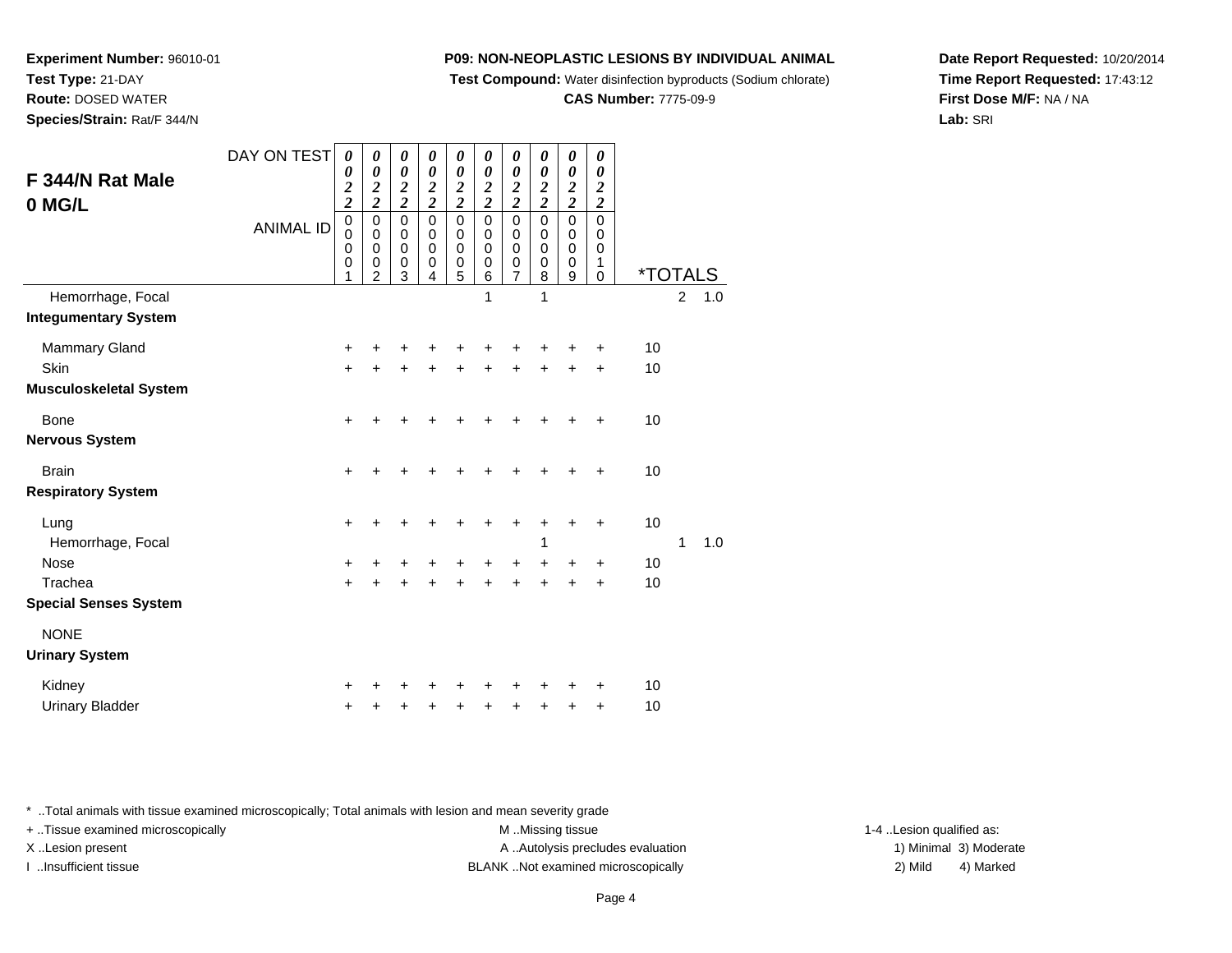| Experiment Number: 96010-01<br>Test Type: 21-DAY<br><b>Route: DOSED WATER</b><br>Species/Strain: Rat/F 344/N |                  | P09: NON-NEOPLASTIC LESIONS BY INDIVIDUAL ANIMAL<br>Test Compound: Water disinfection byproducts (Sodium chlorate)<br><b>CAS Number: 7775-09-9</b> | Date Report Requested: 10/20/2014<br>Time Report Requested: 17:43:12<br>First Dose M/F: NA / NA<br>Lab: SRI |
|--------------------------------------------------------------------------------------------------------------|------------------|----------------------------------------------------------------------------------------------------------------------------------------------------|-------------------------------------------------------------------------------------------------------------|
| F 344/N Rat Male<br><b>125 MG/L</b>                                                                          | DAY ON TEST      |                                                                                                                                                    |                                                                                                             |
|                                                                                                              | <b>ANIMAL ID</b> | <i><b>*TOTALS</b></i>                                                                                                                              |                                                                                                             |
| <b>Alimentary System</b>                                                                                     |                  |                                                                                                                                                    |                                                                                                             |
| <b>NONE</b><br><b>Cardiovascular System</b>                                                                  |                  |                                                                                                                                                    |                                                                                                             |
| <b>NONE</b><br><b>Endocrine System</b>                                                                       |                  |                                                                                                                                                    |                                                                                                             |
| <b>NONE</b><br><b>General Body System</b>                                                                    |                  |                                                                                                                                                    |                                                                                                             |
| <b>NONE</b><br><b>Genital System</b>                                                                         |                  |                                                                                                                                                    |                                                                                                             |
| <b>NONE</b><br><b>Hematopoietic System</b>                                                                   |                  |                                                                                                                                                    |                                                                                                             |
| <b>NONE</b><br><b>Integumentary System</b>                                                                   |                  |                                                                                                                                                    |                                                                                                             |
| <b>NONE</b><br><b>Musculoskeletal System</b>                                                                 |                  |                                                                                                                                                    |                                                                                                             |
| <b>NONE</b><br><b>Nervous System</b>                                                                         |                  |                                                                                                                                                    |                                                                                                             |
| <b>NONE</b>                                                                                                  |                  |                                                                                                                                                    |                                                                                                             |
|                                                                                                              |                  |                                                                                                                                                    |                                                                                                             |

- \* ..Total animals with tissue examined microscopically; Total animals with lesion and mean severity grade
- + ..Tissue examined microscopically
- 
- 

M ..Missing tissue X..Lesion present **A ..Autolysis precludes evaluation** A ..Autolysis precludes evaluation 1) Minimal 3) Moderate I ..Insufficient tissue BLANK ..Not examined microscopically 2) Mild 4) Marked

1-4 ..Lesion qualified as: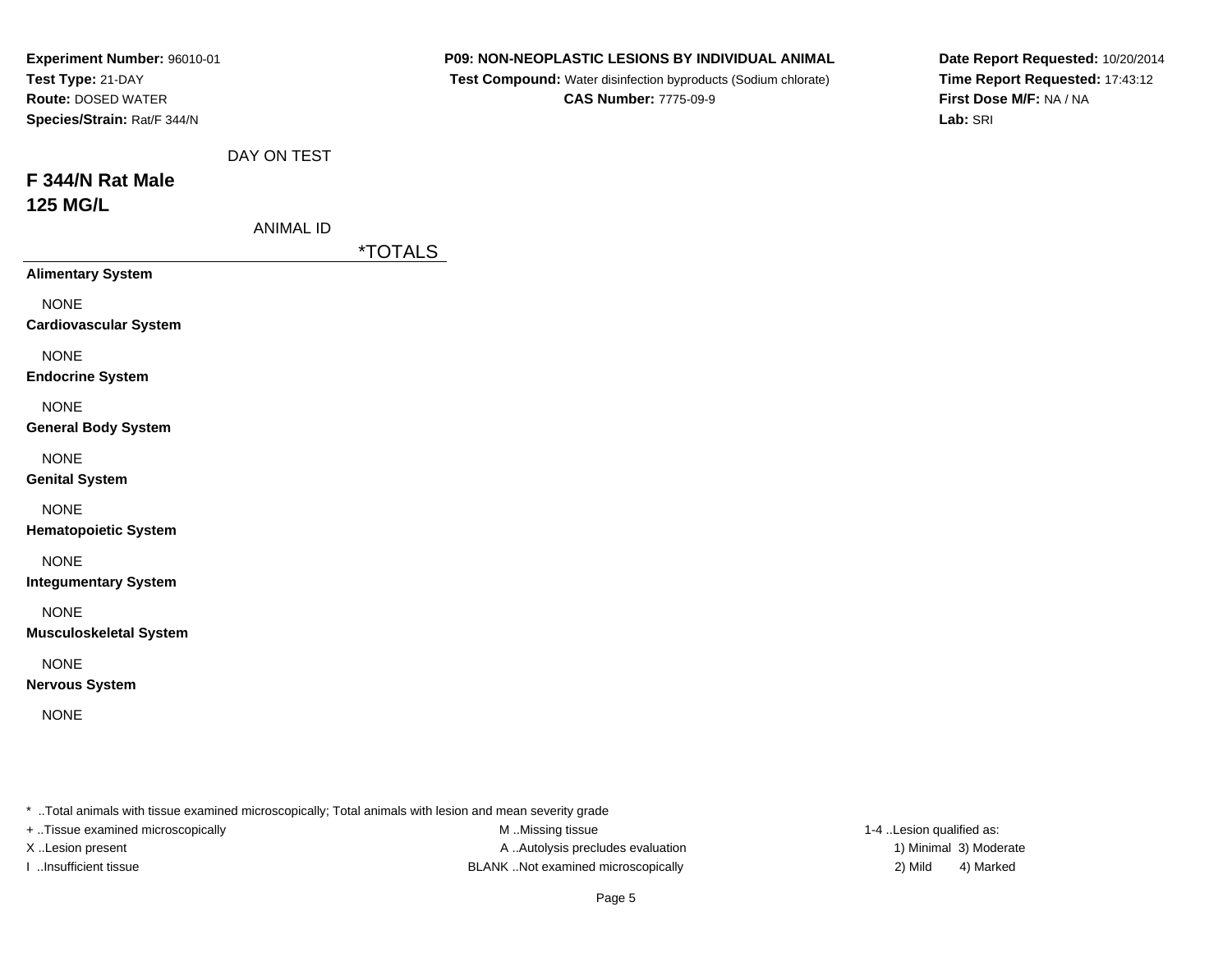| Experiment Number: 96010-01  |                  |                       | <b>P09: NON-NEOPLASTIC LESIONS BY INDIVIDUAL ANIMAL</b>        | Date Report Requested: 10/20/2014 |
|------------------------------|------------------|-----------------------|----------------------------------------------------------------|-----------------------------------|
| Test Type: 21-DAY            |                  |                       | Test Compound: Water disinfection byproducts (Sodium chlorate) | Time Report Requested: 17:43:12   |
| <b>Route: DOSED WATER</b>    |                  |                       | <b>CAS Number: 7775-09-9</b>                                   | First Dose M/F: NA / NA           |
| Species/Strain: Rat/F 344/N  |                  |                       |                                                                | Lab: SRI                          |
|                              | DAY ON TEST      |                       |                                                                |                                   |
| F 344/N Rat Male             |                  |                       |                                                                |                                   |
| <b>125 MG/L</b>              |                  |                       |                                                                |                                   |
|                              | <b>ANIMAL ID</b> |                       |                                                                |                                   |
|                              |                  | <i><b>*TOTALS</b></i> |                                                                |                                   |
| <b>Respiratory System</b>    |                  |                       |                                                                |                                   |
| <b>NONE</b>                  |                  |                       |                                                                |                                   |
| <b>Special Senses System</b> |                  |                       |                                                                |                                   |
| <b>NONE</b>                  |                  |                       |                                                                |                                   |
| <b>Urinary System</b>        |                  |                       |                                                                |                                   |
| <b>NONE</b>                  |                  |                       |                                                                |                                   |
|                              |                  |                       |                                                                |                                   |

\* ..Total animals with tissue examined microscopically; Total animals with lesion and mean severity grade

+ ..Tissue examined microscopically

M ..Missing tissue X..Lesion present **A ..Autolysis precludes evaluation** A ..Autolysis precludes evaluation 1) Minimal 3) Moderate I ..Insufficient tissue BLANK ..Not examined microscopically 2) Mild 4) Marked

1-4 ..Lesion qualified as: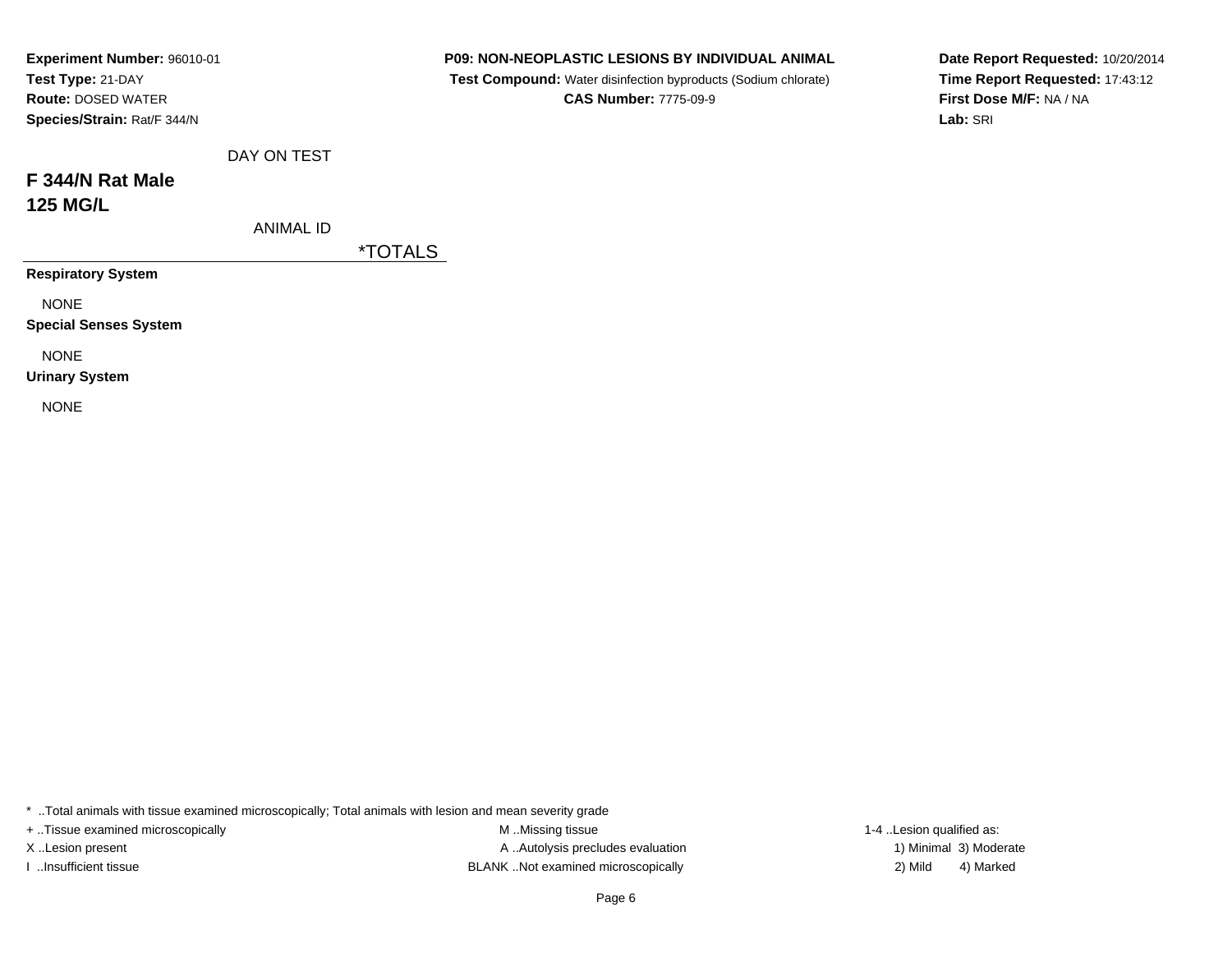**Test Compound:** Water disinfection byproducts (Sodium chlorate)

## **CAS Number:** 7775-09-9

**Date Report Requested:** 10/20/2014**Time Report Requested:** 17:43:12**First Dose M/F:** NA / NA**Lab:** SRI

**Experiment Number:** 96010-01**Test Type:** 21-DAY **Route:** DOSED WATER**Species/Strain:** Rat/F 344/N

| F 344/N Rat Male                                                            | DAY ON TEST      | $\boldsymbol{\theta}$<br>0<br>$\frac{2}{2}$     | 0<br>0<br>$\frac{2}{2}$                                   | 0<br>$\boldsymbol{\theta}$<br>$\frac{2}{2}$                                         | 0<br>0<br>$\frac{2}{2}$                                       | 0<br>0<br>$\frac{2}{2}$                         | 0<br>0<br>$\frac{2}{2}$                               | 0<br>$\boldsymbol{\theta}$<br>$\frac{2}{2}$                       | 0<br>$\boldsymbol{\theta}$<br>$\frac{2}{2}$    | 0<br>$\boldsymbol{\theta}$<br>$\frac{2}{2}$          | 0<br>0<br>$\boldsymbol{2}$<br>$\overline{2}$ |                |                |                       |
|-----------------------------------------------------------------------------|------------------|-------------------------------------------------|-----------------------------------------------------------|-------------------------------------------------------------------------------------|---------------------------------------------------------------|-------------------------------------------------|-------------------------------------------------------|-------------------------------------------------------------------|------------------------------------------------|------------------------------------------------------|----------------------------------------------|----------------|----------------|-----------------------|
| <b>250 MG/L</b>                                                             | <b>ANIMAL ID</b> | $\overline{0}$<br>0<br>0<br>$\overline{2}$<br>1 | $\mathbf 0$<br>0<br>0<br>$\overline{c}$<br>$\overline{2}$ | $\overline{0}$<br>$\mathbf 0$<br>$\begin{smallmatrix} 0\\ 2 \end{smallmatrix}$<br>3 | $\mathbf 0$<br>0<br>$\boldsymbol{0}$<br>$\boldsymbol{2}$<br>4 | $\overline{0}$<br>0<br>0<br>$\overline{c}$<br>5 | $\mathbf 0$<br>0<br>0<br>$\overline{\mathbf{c}}$<br>6 | $\mathbf 0$<br>0<br>$\,0\,$<br>$\boldsymbol{2}$<br>$\overline{7}$ | $\mathbf 0$<br>0<br>0<br>$\boldsymbol{2}$<br>8 | $\mathsf 0$<br>0<br>$\pmb{0}$<br>$\overline{c}$<br>9 | $\mathbf 0$<br>0<br>0<br>3<br>0              |                |                | <i><b>*TOTALS</b></i> |
| <b>Alimentary System</b>                                                    |                  |                                                 |                                                           |                                                                                     |                                                               |                                                 |                                                       |                                                                   |                                                |                                                      |                                              |                |                |                       |
| Liver<br>Hepatodiaphragmatic Nodule<br><b>Cardiovascular System</b>         |                  | +<br>$\overline{2}$                             | $\ddot{}$<br>$\overline{2}$                               |                                                                                     |                                                               |                                                 |                                                       |                                                                   |                                                |                                                      |                                              | $\overline{c}$ | $\overline{2}$ | 2.0                   |
| <b>NONE</b><br><b>Endocrine System</b>                                      |                  |                                                 |                                                           |                                                                                     |                                                               |                                                 |                                                       |                                                                   |                                                |                                                      |                                              |                |                |                       |
| <b>Adrenal Cortex</b><br><b>Thyroid Gland</b><br><b>General Body System</b> |                  | $\ddot{}$                                       | +                                                         | +                                                                                   | +<br>÷                                                        |                                                 |                                                       |                                                                   |                                                |                                                      | ÷                                            | 1<br>10        |                |                       |
| <b>NONE</b><br><b>Genital System</b>                                        |                  |                                                 |                                                           |                                                                                     |                                                               |                                                 |                                                       |                                                                   |                                                |                                                      |                                              |                |                |                       |
| <b>NONE</b><br><b>Hematopoietic System</b>                                  |                  |                                                 |                                                           |                                                                                     |                                                               |                                                 |                                                       |                                                                   |                                                |                                                      |                                              |                |                |                       |
| Lymph Node<br>Deep Cervical, Hyperplasia, Lymphoid                          |                  |                                                 |                                                           | $\pm$                                                                               | ÷                                                             | +<br>$\overline{2}$                             | +                                                     |                                                                   | $\ddot{}$<br>1                                 |                                                      | M                                            | 5              | $\overline{2}$ | 1.5                   |
| <b>Integumentary System</b>                                                 |                  |                                                 |                                                           |                                                                                     |                                                               |                                                 |                                                       |                                                                   |                                                |                                                      |                                              |                |                |                       |
| <b>NONE</b><br><b>Musculoskeletal System</b>                                |                  |                                                 |                                                           |                                                                                     |                                                               |                                                 |                                                       |                                                                   |                                                |                                                      |                                              |                |                |                       |

\* ..Total animals with tissue examined microscopically; Total animals with lesion and mean severity grade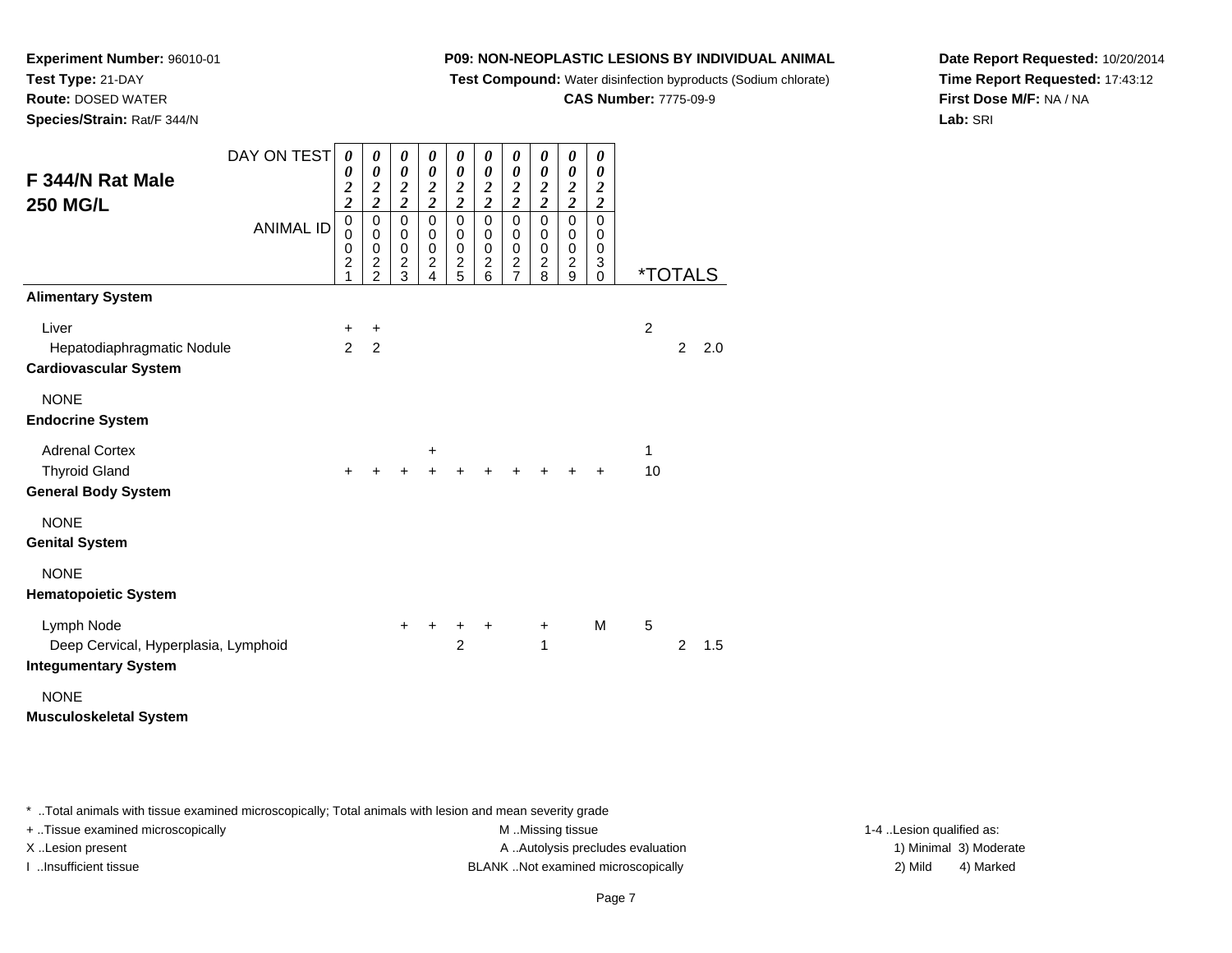**Test Compound:** Water disinfection byproducts (Sodium chlorate)

**CAS Number:** 7775-09-9

**Date Report Requested:** 10/20/2014**Time Report Requested:** 17:43:12**First Dose M/F:** NA / NA**Lab:** SRI

**Experiment Number:** 96010-01**Test Type:** 21-DAY **Route:** DOSED WATER**Species/Strain:** Rat/F 344/N

| F 344/N Rat Male<br><b>250 MG/L</b>                                                       | DAY ON TEST<br><b>ANIMAL ID</b> | 0<br>0<br>$\overline{\mathbf{c}}$<br>$\overline{c}$<br>$\mathbf 0$<br>0<br>0<br>$\overline{c}$ | 0<br>$\boldsymbol{\theta}$<br>$\boldsymbol{2}$<br>$\overline{\mathbf{c}}$<br>$\pmb{0}$<br>$\mathbf 0$<br>$\mathbf 0$<br>$\overline{2}$<br>$\overline{c}$ | 0<br>$\boldsymbol{\theta}$<br>$\boldsymbol{2}$<br>$\overline{\mathbf{c}}$<br>$\mathbf 0$<br>$\pmb{0}$<br>$\begin{smallmatrix} 0 \\ 2 \end{smallmatrix}$<br>3 | $\boldsymbol{\theta}$<br>$\boldsymbol{\theta}$<br>$\boldsymbol{2}$<br>$\overline{\mathbf{c}}$<br>$\mathsf 0$<br>$\pmb{0}$<br>$\begin{smallmatrix} 0 \\ 2 \end{smallmatrix}$<br>4 | 0<br>0<br>$\boldsymbol{2}$<br>$\overline{\mathbf{c}}$<br>$\pmb{0}$<br>$\mathbf 0$<br>$\pmb{0}$<br>$\overline{c}$<br>5 | $\boldsymbol{\theta}$<br>$\boldsymbol{\theta}$<br>$\boldsymbol{2}$<br>$\overline{\mathbf{c}}$<br>$\mathbf 0$<br>$\mathbf 0$<br>$\pmb{0}$<br>$\overline{2}$<br>6 | 0<br>0<br>$\boldsymbol{2}$<br>$\overline{\mathbf{c}}$<br>$\mathbf 0$<br>0<br>$\pmb{0}$<br>$\boldsymbol{2}$<br>$\overline{7}$ | 0<br>$\boldsymbol{\theta}$<br>$\boldsymbol{2}$<br>$\overline{c}$<br>0<br>0<br>$\,0\,$<br>$\boldsymbol{2}$<br>8 | 0<br>$\boldsymbol{\theta}$<br>$\boldsymbol{2}$<br>$\overline{\mathbf{c}}$<br>$\mathbf 0$<br>0<br>0<br>$\boldsymbol{2}$<br>9 | 0<br>0<br>$\boldsymbol{2}$<br>$\overline{\mathbf{c}}$<br>0<br>0<br>0<br>3<br>0 |                | <i><b>*TOTALS</b></i> |            |
|-------------------------------------------------------------------------------------------|---------------------------------|------------------------------------------------------------------------------------------------|----------------------------------------------------------------------------------------------------------------------------------------------------------|--------------------------------------------------------------------------------------------------------------------------------------------------------------|----------------------------------------------------------------------------------------------------------------------------------------------------------------------------------|-----------------------------------------------------------------------------------------------------------------------|-----------------------------------------------------------------------------------------------------------------------------------------------------------------|------------------------------------------------------------------------------------------------------------------------------|----------------------------------------------------------------------------------------------------------------|-----------------------------------------------------------------------------------------------------------------------------|--------------------------------------------------------------------------------|----------------|-----------------------|------------|
| <b>NONE</b><br><b>Nervous System</b><br><b>NONE</b>                                       |                                 |                                                                                                |                                                                                                                                                          |                                                                                                                                                              |                                                                                                                                                                                  |                                                                                                                       |                                                                                                                                                                 |                                                                                                                              |                                                                                                                |                                                                                                                             |                                                                                |                |                       |            |
| <b>Respiratory System</b>                                                                 |                                 |                                                                                                |                                                                                                                                                          |                                                                                                                                                              |                                                                                                                                                                                  |                                                                                                                       |                                                                                                                                                                 |                                                                                                                              |                                                                                                                |                                                                                                                             |                                                                                |                |                       |            |
| Lung<br>Hemorrhage, Focal<br>Inflammation, Chronic, Focal<br><b>Special Senses System</b> |                                 |                                                                                                | $\ddot{}$<br>1                                                                                                                                           | $\ddot{}$                                                                                                                                                    |                                                                                                                                                                                  |                                                                                                                       | $\ddot{}$<br>1<br>1                                                                                                                                             | +<br>$\mathbf{1}$                                                                                                            |                                                                                                                |                                                                                                                             |                                                                                | $\overline{4}$ | 3<br>1                | 1.0<br>1.0 |
| <b>NONE</b><br><b>Urinary System</b>                                                      |                                 |                                                                                                |                                                                                                                                                          |                                                                                                                                                              |                                                                                                                                                                                  |                                                                                                                       |                                                                                                                                                                 |                                                                                                                              |                                                                                                                |                                                                                                                             |                                                                                |                |                       |            |
| Kidney<br>Medulla, Congestion                                                             |                                 |                                                                                                | $\ddot{}$<br>$\overline{2}$                                                                                                                              |                                                                                                                                                              |                                                                                                                                                                                  |                                                                                                                       |                                                                                                                                                                 |                                                                                                                              |                                                                                                                |                                                                                                                             |                                                                                | 1              | 1                     | 2.0        |

\* ..Total animals with tissue examined microscopically; Total animals with lesion and mean severity grade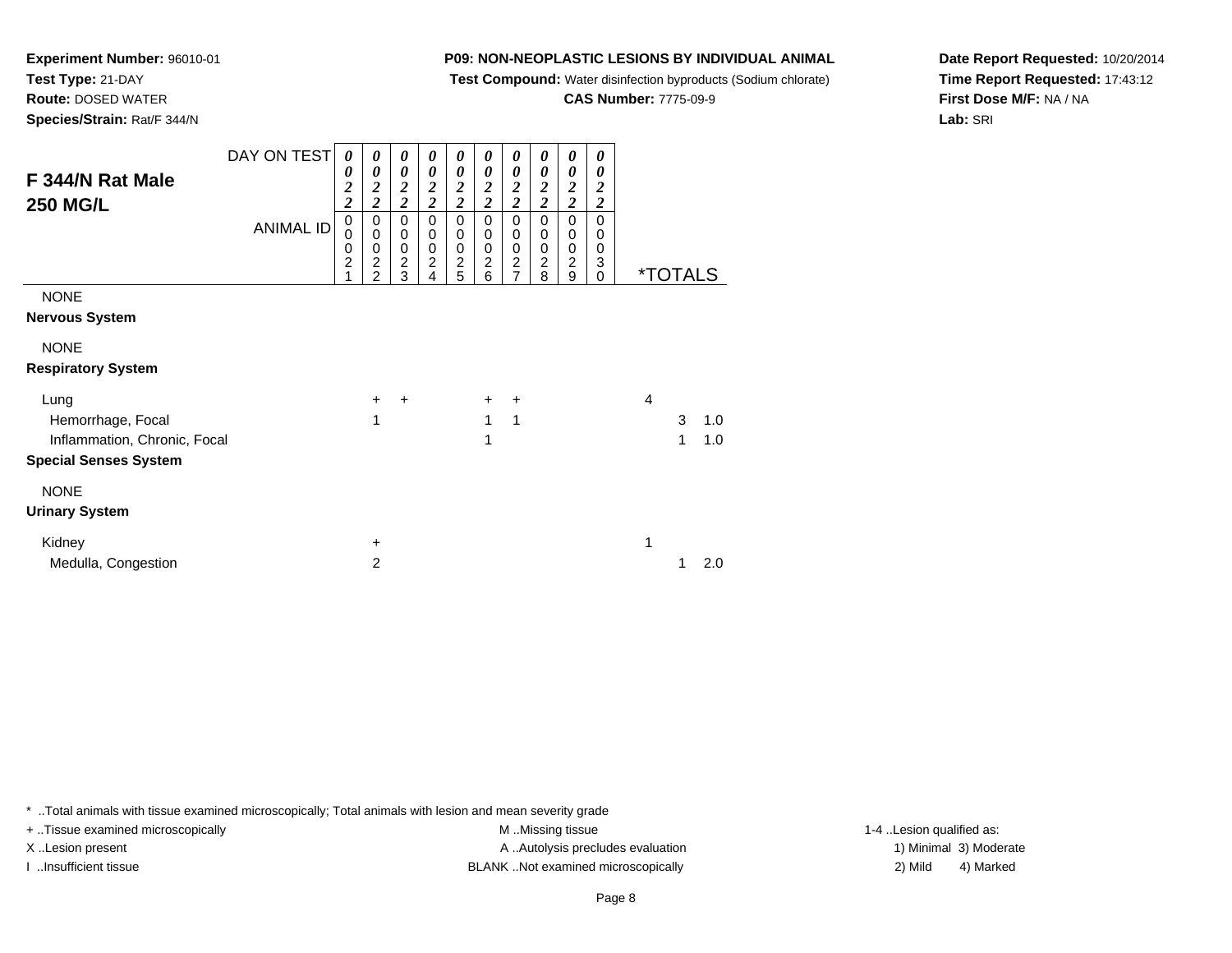**Test Compound:** Water disinfection byproducts (Sodium chlorate)

**CAS Number:** 7775-09-9

**Date Report Requested:** 10/20/2014**Time Report Requested:** 17:43:12**First Dose M/F:** NA / NA**Lab:** SRI

**Experiment Number:** 96010-01**Test Type:** 21-DAY **Route:** DOSED WATER**Species/Strain:** Rat/F 344/N

| F 344/N Rat Male<br>500 MG/L                                                                                                             | DAY ON TEST<br><b>ANIMAL ID</b> | 0<br>0<br>$\overline{\mathbf{c}}$<br>$\overline{\mathbf{c}}$<br>$\mathbf 0$<br>0<br>0 | $\boldsymbol{\theta}$<br>$\boldsymbol{\theta}$<br>$\frac{2}{2}$<br>$\pmb{0}$<br>$\pmb{0}$<br>0 | $\boldsymbol{\theta}$<br>$\boldsymbol{\theta}$<br>$\frac{2}{2}$<br>$\pmb{0}$<br>$\mathbf 0$<br>0 | $\boldsymbol{\theta}$<br>$\boldsymbol{\theta}$<br>$\frac{2}{2}$<br>$\pmb{0}$<br>0<br>$\mathbf 0$ | 0<br>$\boldsymbol{\theta}$<br>$\frac{2}{2}$<br>$\pmb{0}$<br>0<br>$\boldsymbol{0}$ | 0<br>$\boldsymbol{\theta}$<br>$\frac{2}{2}$<br>$\pmb{0}$<br>0<br>$\pmb{0}$ | $\boldsymbol{\theta}$<br>0<br>$\frac{2}{2}$<br>$\mathbf 0$<br>0<br>0 | $\pmb{\theta}$<br>$\boldsymbol{\theta}$<br>$\frac{2}{2}$<br>$\overline{0}$<br>$\boldsymbol{0}$ | 0<br>0<br>$\frac{2}{2}$<br>$\pmb{0}$<br>0<br>0 | $\boldsymbol{\theta}$<br>0<br>$\frac{2}{2}$<br>$\mathbf 0$<br>0<br>0 |    |                          |                   |  |
|------------------------------------------------------------------------------------------------------------------------------------------|---------------------------------|---------------------------------------------------------------------------------------|------------------------------------------------------------------------------------------------|--------------------------------------------------------------------------------------------------|--------------------------------------------------------------------------------------------------|-----------------------------------------------------------------------------------|----------------------------------------------------------------------------|----------------------------------------------------------------------|------------------------------------------------------------------------------------------------|------------------------------------------------|----------------------------------------------------------------------|----|--------------------------|-------------------|--|
|                                                                                                                                          |                                 | 3                                                                                     | 3<br>$\overline{2}$                                                                            | 3<br>$\overline{3}$                                                                              | 3<br>$\overline{4}$                                                                              | 3<br>5                                                                            | $\ensuremath{\mathsf{3}}$<br>6                                             | 3<br>$\overline{7}$                                                  | $\begin{array}{c} 0 \\ 3 \\ 8 \end{array}$                                                     | 3<br>9                                         | 4<br>0                                                               |    | <i><b>*TOTALS</b></i>    |                   |  |
| <b>Alimentary System</b>                                                                                                                 |                                 |                                                                                       |                                                                                                |                                                                                                  |                                                                                                  |                                                                                   |                                                                            |                                                                      |                                                                                                |                                                |                                                                      |    |                          |                   |  |
| <b>NONE</b><br><b>Cardiovascular System</b>                                                                                              |                                 |                                                                                       |                                                                                                |                                                                                                  |                                                                                                  |                                                                                   |                                                                            |                                                                      |                                                                                                |                                                |                                                                      |    |                          |                   |  |
| <b>NONE</b><br><b>Endocrine System</b>                                                                                                   |                                 |                                                                                       |                                                                                                |                                                                                                  |                                                                                                  |                                                                                   |                                                                            |                                                                      |                                                                                                |                                                |                                                                      |    |                          |                   |  |
| <b>Thyroid Gland</b><br>Follicular Cel, Hyperplasia, Diffuse<br><b>General Body System</b>                                               |                                 | +<br>1                                                                                | +                                                                                              | 1                                                                                                |                                                                                                  | 1                                                                                 | +                                                                          | +                                                                    | +<br>1                                                                                         | +                                              | $\ddot{}$                                                            | 10 | 4                        | 1.0               |  |
| <b>NONE</b><br><b>Genital System</b>                                                                                                     |                                 |                                                                                       |                                                                                                |                                                                                                  |                                                                                                  |                                                                                   |                                                                            |                                                                      |                                                                                                |                                                |                                                                      |    |                          |                   |  |
| <b>NONE</b><br><b>Hematopoietic System</b>                                                                                               |                                 |                                                                                       |                                                                                                |                                                                                                  |                                                                                                  |                                                                                   |                                                                            |                                                                      |                                                                                                |                                                |                                                                      |    |                          |                   |  |
| Lymph Node<br>Deep Cervical, Hemorrhage<br>Deep Cervical, Hyperplasia, Lymphoid<br>Pancreatic, Hemorrhage<br><b>Integumentary System</b> |                                 |                                                                                       |                                                                                                |                                                                                                  | $\ddot{}$<br>1                                                                                   |                                                                                   | $\ddot{}$<br>1<br>$\overline{2}$                                           |                                                                      | $\pm$<br>1<br>$\overline{c}$                                                                   | ٠<br>$\mathbf 1$                               | $\ddot{}$                                                            | 5  | 2<br>2<br>$\overline{2}$ | 1.0<br>1.0<br>2.0 |  |

NONE

\* ..Total animals with tissue examined microscopically; Total animals with lesion and mean severity grade

+ ..Tissue examined microscopically examined microscopically examined as:  $M$  ..Missing tissue 1-4 ..Lesion qualified as: X..Lesion present **A ..Autolysis precludes evaluation** A ..Autolysis precludes evaluation 1) Minimal 3) Moderate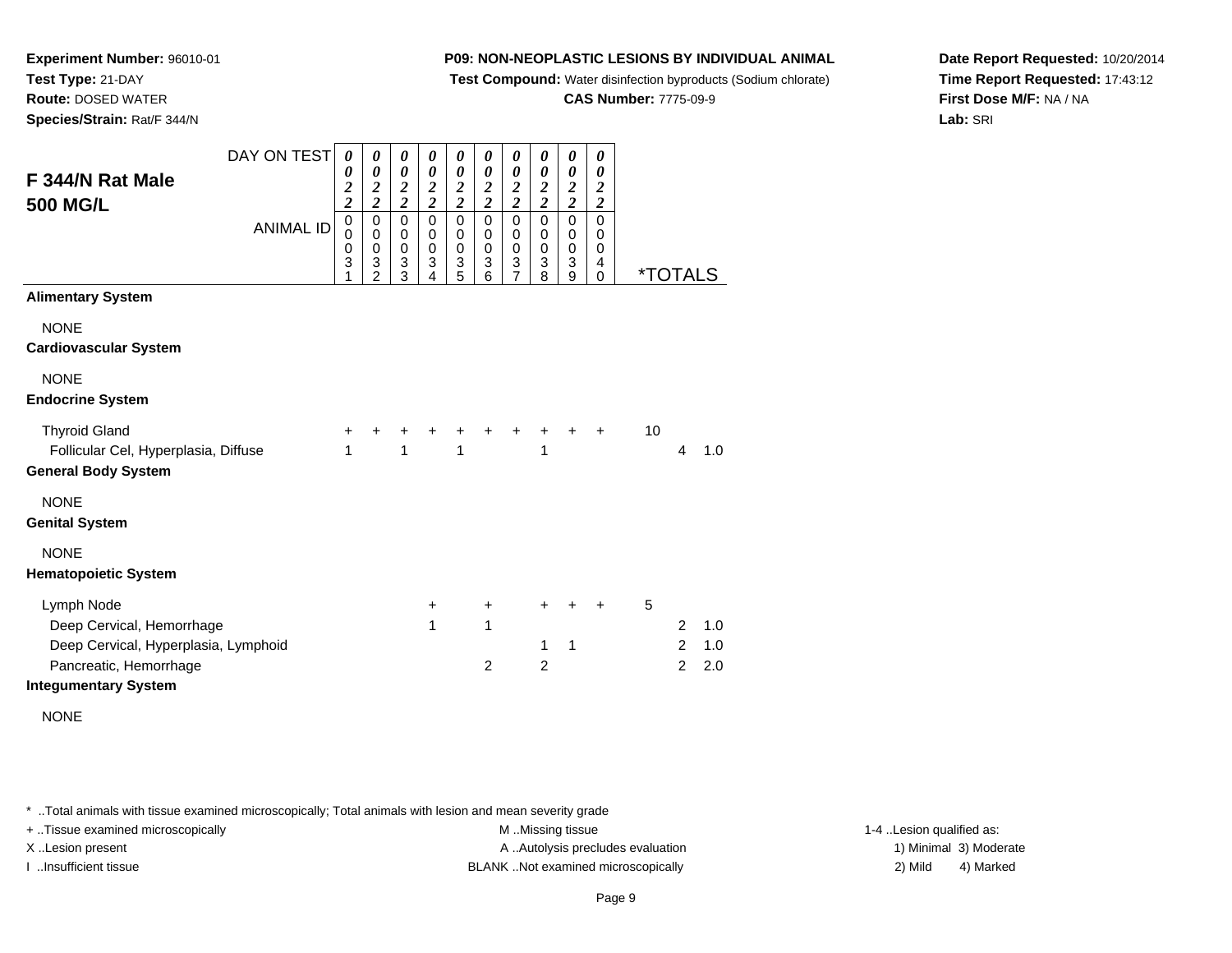**Test Compound:** Water disinfection byproducts (Sodium chlorate)

**CAS Number:** 7775-09-9

**Date Report Requested:** 10/20/2014**Time Report Requested:** 17:43:12**First Dose M/F:** NA / NA**Lab:** SRI

**Experiment Number:** 96010-01**Test Type:** 21-DAY **Route:** DOSED WATER**Species/Strain:** Rat/F 344/N

|                                          | DAY ON TEST      | 0<br>0                             | 0<br>0                          | 0<br>0                                             | 0<br>0                                                                    | $\boldsymbol{\theta}$<br>0      | $\boldsymbol{\theta}$<br>$\boldsymbol{\theta}$ | 0<br>0                  | 0<br>0                                  | 0<br>0                                        | 0<br>0                                      |   |                       |     |  |
|------------------------------------------|------------------|------------------------------------|---------------------------------|----------------------------------------------------|---------------------------------------------------------------------------|---------------------------------|------------------------------------------------|-------------------------|-----------------------------------------|-----------------------------------------------|---------------------------------------------|---|-----------------------|-----|--|
| F 344/N Rat Male<br>500 MG/L             |                  | $\boldsymbol{2}$<br>$\overline{2}$ | $\frac{2}{2}$                   | $\frac{2}{2}$                                      | $\frac{2}{2}$                                                             | $\frac{2}{2}$                   | $\frac{2}{2}$                                  | $\frac{2}{2}$           | $\frac{2}{2}$                           | $\frac{2}{2}$                                 | $\boldsymbol{2}$<br>$\overline{\mathbf{c}}$ |   |                       |     |  |
|                                          | <b>ANIMAL ID</b> | 0<br>0<br>0<br>3                   | 0<br>$\mathbf 0$<br>0<br>3<br>2 | 0<br>$\pmb{0}$<br>$\pmb{0}$<br>$\overline{3}$<br>3 | $\mathbf 0$<br>$\mathbf 0$<br>$\pmb{0}$<br>$\ensuremath{\mathsf{3}}$<br>4 | 0<br>$\mathbf 0$<br>$_3^0$<br>5 | $\mathbf 0$<br>$\mathbf 0$<br>$_3^0$<br>6      | 0<br>0<br>$\frac{0}{3}$ | $\mathbf 0$<br>$\pmb{0}$<br>$_3^0$<br>8 | 0<br>0<br>0<br>$\ensuremath{\mathsf{3}}$<br>9 | 0<br>0<br>0<br>4<br>0                       |   | <i><b>*TOTALS</b></i> |     |  |
| <b>Musculoskeletal System</b>            |                  |                                    |                                 |                                                    |                                                                           |                                 |                                                |                         |                                         |                                               |                                             |   |                       |     |  |
| <b>NONE</b><br><b>Nervous System</b>     |                  |                                    |                                 |                                                    |                                                                           |                                 |                                                |                         |                                         |                                               |                                             |   |                       |     |  |
| <b>NONE</b><br><b>Respiratory System</b> |                  |                                    |                                 |                                                    |                                                                           |                                 |                                                |                         |                                         |                                               |                                             |   |                       |     |  |
| Lung                                     |                  |                                    |                                 | $\ddot{}$                                          | $\ddot{}$                                                                 |                                 |                                                |                         | $+$ $+$ $+$                             |                                               |                                             | 5 |                       |     |  |
| Hemorrhage, Focal                        |                  |                                    |                                 |                                                    | 1                                                                         |                                 |                                                | $\mathbf{1}$            | $\mathbf{1}$                            | $\mathbf{1}$                                  |                                             |   | 4                     | 1.0 |  |
| <b>Special Senses System</b>             |                  |                                    |                                 |                                                    |                                                                           |                                 |                                                |                         |                                         |                                               |                                             |   |                       |     |  |
| <b>NONE</b>                              |                  |                                    |                                 |                                                    |                                                                           |                                 |                                                |                         |                                         |                                               |                                             |   |                       |     |  |
|                                          |                  |                                    |                                 |                                                    |                                                                           |                                 |                                                |                         |                                         |                                               |                                             |   |                       |     |  |

**Urinary System**

NONE

\* ..Total animals with tissue examined microscopically; Total animals with lesion and mean severity grade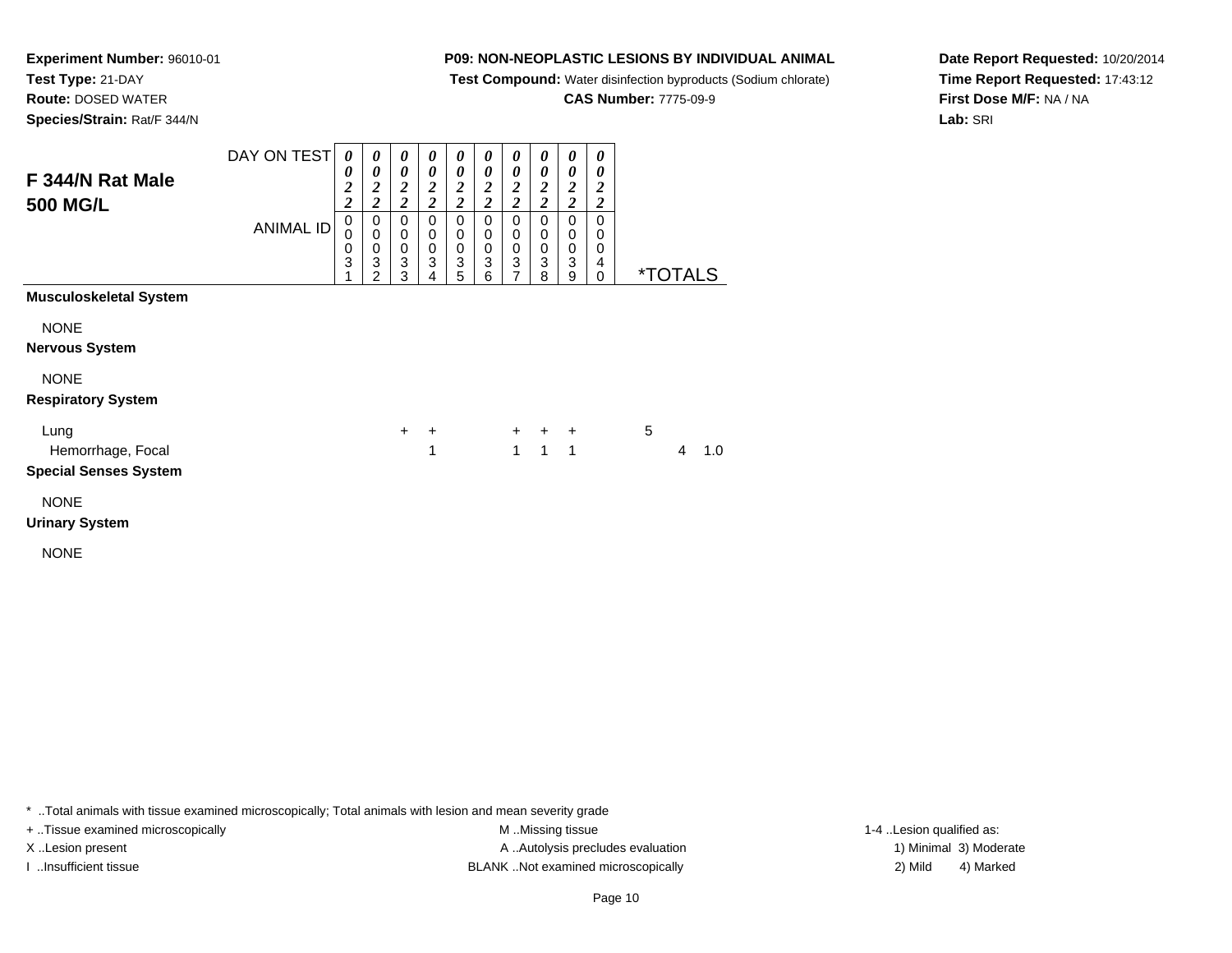**Test Compound:** Water disinfection byproducts (Sodium chlorate)

**CAS Number:** 7775-09-9

**Date Report Requested:** 10/20/2014**Time Report Requested:** 17:43:13**First Dose M/F:** NA / NA**Lab:** SRI

**Experiment Number:** 96010-01**Test Type:** 21-DAY **Route:** DOSED WATER**Species/Strain:** Rat/F 344/N

| F 344/N Rat Male<br>1000MG/L                                                                  | DAY ON TEST      | 0<br>0<br>$\frac{2}{2}$    | 0<br>$\pmb{\theta}$<br>$\frac{2}{2}$  | 0<br>$\pmb{\theta}$<br>$\frac{2}{2}$                                | 0<br>$\boldsymbol{\theta}$<br>$\frac{2}{2}$         | 0<br>$\boldsymbol{\theta}$<br>$\frac{2}{2}$     | 0<br>$\boldsymbol{\theta}$<br>$\frac{2}{2}$                            | 0<br>0<br>$\frac{2}{2}$                         | 0<br>$\boldsymbol{\theta}$<br>$\frac{2}{2}$ | 0<br>$\boldsymbol{\theta}$<br>$\frac{2}{2}$                  | 0<br>0<br>$\frac{2}{2}$         |                |                       |            |
|-----------------------------------------------------------------------------------------------|------------------|----------------------------|---------------------------------------|---------------------------------------------------------------------|-----------------------------------------------------|-------------------------------------------------|------------------------------------------------------------------------|-------------------------------------------------|---------------------------------------------|--------------------------------------------------------------|---------------------------------|----------------|-----------------------|------------|
|                                                                                               | <b>ANIMAL ID</b> | 0<br>$\mathbf 0$<br>0<br>4 | $\pmb{0}$<br>$\pmb{0}$<br>0<br>4<br>2 | $\pmb{0}$<br>$\pmb{0}$<br>$\pmb{0}$<br>$\overline{\mathbf{4}}$<br>3 | $\mathbf 0$<br>$\mathbf 0$<br>$\mathbf 0$<br>4<br>4 | $\mathbf 0$<br>$\pmb{0}$<br>$\pmb{0}$<br>4<br>5 | $\mbox{O}$<br>$\mathbf 0$<br>$\pmb{0}$<br>$\overline{\mathbf{4}}$<br>6 | $\mathbf 0$<br>$\pmb{0}$<br>$\pmb{0}$<br>4<br>7 | $\mathbf 0$<br>0<br>$\mathbf 0$<br>4<br>8   | $\pmb{0}$<br>$\mathbf 0$<br>$\pmb{0}$<br>$\overline{4}$<br>9 | $\mathbf 0$<br>0<br>0<br>5<br>0 |                | <i><b>*TOTALS</b></i> |            |
| <b>Alimentary System</b>                                                                      |                  |                            |                                       |                                                                     |                                                     |                                                 |                                                                        |                                                 |                                             |                                                              |                                 |                |                       |            |
| <b>NONE</b><br><b>Cardiovascular System</b>                                                   |                  |                            |                                       |                                                                     |                                                     |                                                 |                                                                        |                                                 |                                             |                                                              |                                 |                |                       |            |
| <b>NONE</b><br><b>Endocrine System</b>                                                        |                  |                            |                                       |                                                                     |                                                     |                                                 |                                                                        |                                                 |                                             |                                                              |                                 |                |                       |            |
| <b>Thyroid Gland</b><br>Follicular Cel, Hyperplasia, Diffuse<br><b>General Body System</b>    |                  | +<br>1                     | 1                                     | $\mathbf{1}$                                                        | $\mathbf{1}$                                        | $\mathbf{1}$                                    | $\overline{1}$                                                         | $\overline{1}$                                  | $\overline{1}$                              | $\overline{1}$                                               | $\ddot{}$<br>$\mathbf{1}$       | 10             | 10                    | 1.0        |
| <b>NONE</b><br><b>Genital System</b>                                                          |                  |                            |                                       |                                                                     |                                                     |                                                 |                                                                        |                                                 |                                             |                                                              |                                 |                |                       |            |
| <b>NONE</b><br><b>Hematopoietic System</b>                                                    |                  |                            |                                       |                                                                     |                                                     |                                                 |                                                                        |                                                 |                                             |                                                              |                                 |                |                       |            |
| Lymph Node<br>Deep Cervical, Ectasia<br>Pancreatic, Hemorrhage<br><b>Integumentary System</b> |                  | $\pm$                      | +                                     | ÷                                                                   |                                                     |                                                 | $\ddot{}$                                                              | $\mathbf +$<br>$\overline{2}$                   |                                             | $\ddot{}$<br>1                                               | $\ddot{}$                       | $\overline{7}$ | 1<br>1                | 2.0<br>1.0 |
| <b>NONE</b><br><b>Musculoskeletal System</b>                                                  |                  |                            |                                       |                                                                     |                                                     |                                                 |                                                                        |                                                 |                                             |                                                              |                                 |                |                       |            |

\* ..Total animals with tissue examined microscopically; Total animals with lesion and mean severity grade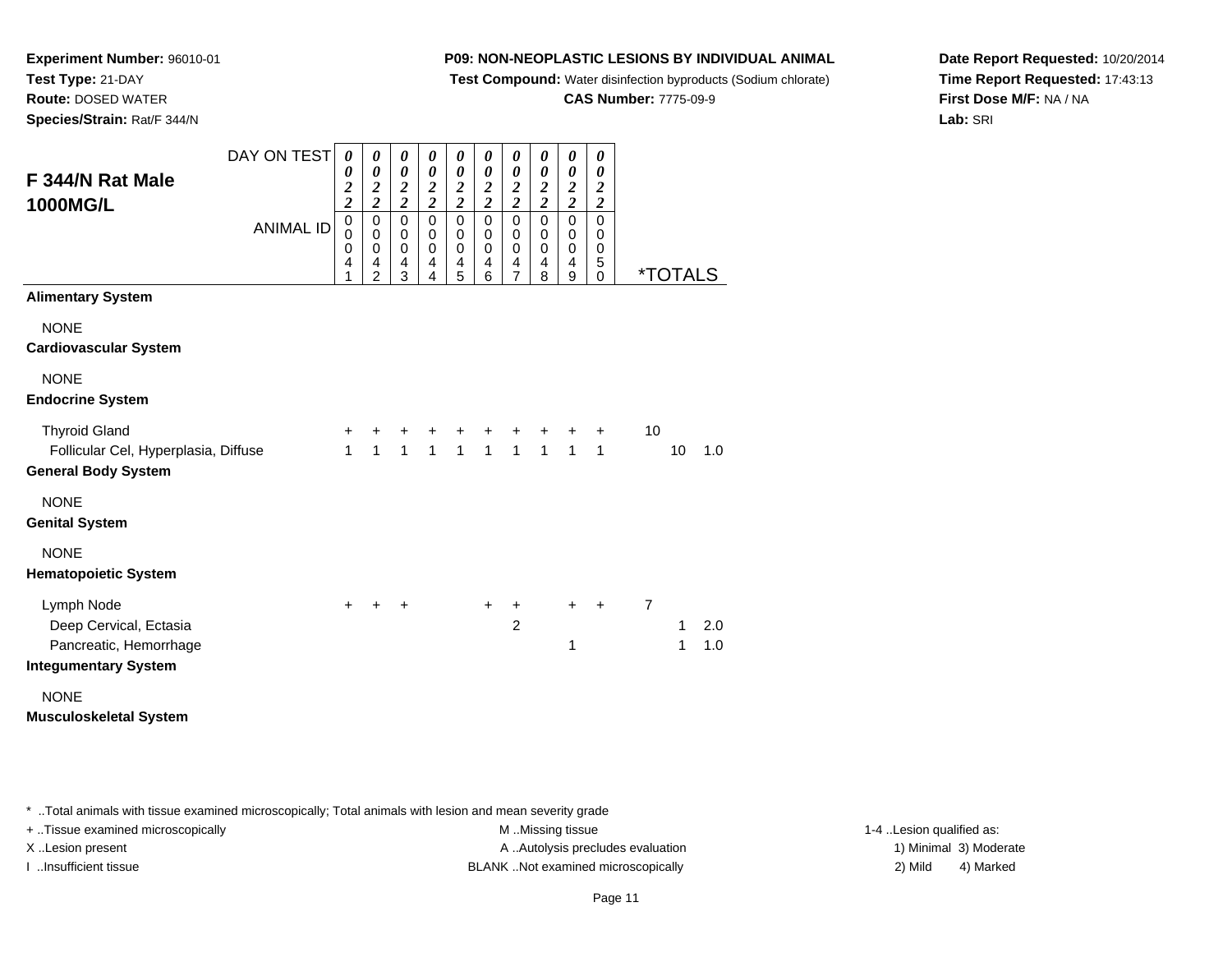**Test Compound:** Water disinfection byproducts (Sodium chlorate)

**CAS Number:** 7775-09-9

**Date Report Requested:** 10/20/2014**Time Report Requested:** 17:43:13**First Dose M/F:** NA / NA**Lab:** SRI

**Experiment Number:** 96010-01**Test Type:** 21-DAY **Route:** DOSED WATER**Species/Strain:** Rat/F 344/N

| F 344/N Rat Male<br><b>1000MG/L</b>      | DAY ON TEST<br>ANIMAL ID | 0<br>$\boldsymbol{\theta}$<br>$\boldsymbol{2}$<br>2<br>0<br>0<br>0<br>4 | 0<br>0<br>2<br>2<br>0<br>0<br>0<br>4<br>າ | 0<br>0<br>2<br>$\overline{2}$<br>0<br>0<br>0<br>4<br>3 | $\boldsymbol{\theta}$<br>0<br>2<br>າ<br>∠<br>0<br>0<br>0<br>4<br>4 | 0<br>0<br>2<br>2<br>0<br>0<br>0<br>4<br>5 | $\boldsymbol{v}$<br>0<br>∍<br>4<br>ኅ<br>0<br>0<br>0<br>4<br>6 | 0<br>0<br>2<br>∍<br>0<br>0<br>0<br>4 | $\theta$<br>$\boldsymbol{\theta}$<br>2<br>0<br>$\Omega$<br>4<br>8 | $\boldsymbol{\theta}$<br>0<br>2<br>0<br>0<br>4<br>9 | 0<br>0<br>2<br>2<br>0<br>0<br>0<br>5<br>0 | <i><b>*TOTALS</b></i> |
|------------------------------------------|--------------------------|-------------------------------------------------------------------------|-------------------------------------------|--------------------------------------------------------|--------------------------------------------------------------------|-------------------------------------------|---------------------------------------------------------------|--------------------------------------|-------------------------------------------------------------------|-----------------------------------------------------|-------------------------------------------|-----------------------|
| <b>NONE</b>                              |                          |                                                                         |                                           |                                                        |                                                                    |                                           |                                                               |                                      |                                                                   |                                                     |                                           |                       |
| <b>Nervous System</b>                    |                          |                                                                         |                                           |                                                        |                                                                    |                                           |                                                               |                                      |                                                                   |                                                     |                                           |                       |
| <b>NONE</b><br><b>Respiratory System</b> |                          |                                                                         |                                           |                                                        |                                                                    |                                           |                                                               |                                      |                                                                   |                                                     |                                           |                       |

| Lung                                             |  | $+$ $+$ $+$ $+$ |  |       |
|--------------------------------------------------|--|-----------------|--|-------|
| Hemorrhage, Focal                                |  | 1 1 1           |  | 3 1.0 |
| $\sim$ $\sim$ $\sim$ $\sim$ $\sim$ $\sim$ $\sim$ |  |                 |  |       |

## **Special Senses System**

NONE

**Urinary System**

NONE

\* ..Total animals with tissue examined microscopically; Total animals with lesion and mean severity grade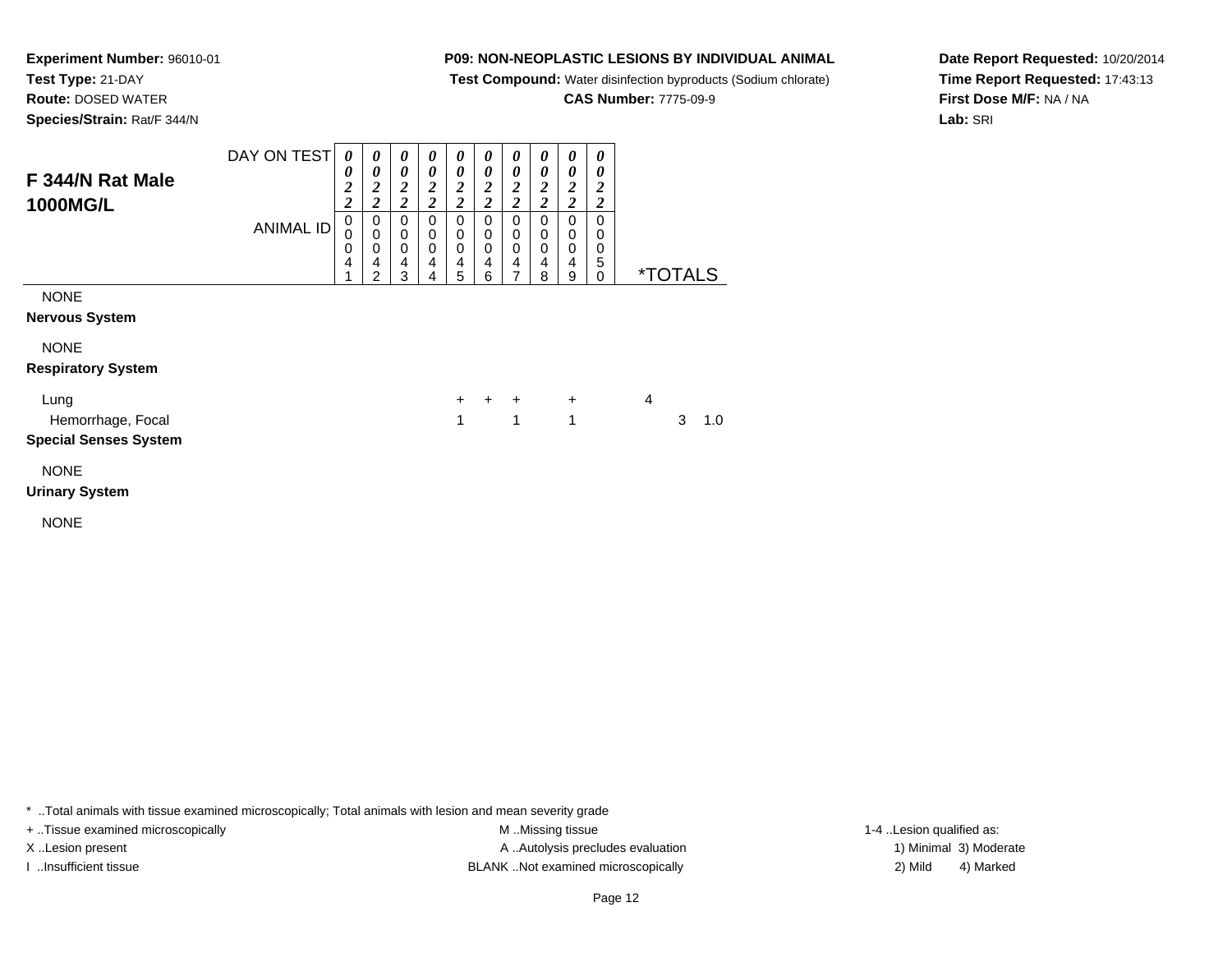**Test Compound:** Water disinfection byproducts (Sodium chlorate)

## **CAS Number:** 7775-09-9

**Date Report Requested:** 10/20/2014**Time Report Requested:** 17:43:13**First Dose M/F:** NA / NA**Lab:** SRI

**Experiment Number:** 96010-01**Test Type:** 21-DAY **Route:** DOSED WATER**Species/Strain:** Rat/F 344/N

|                              | DAY ON TEST      | $\boldsymbol{\theta}$        | 0                        | 0                       | $\boldsymbol{\theta}$                            | 0                            | $\boldsymbol{\theta}$                     | 0                                       | 0                                         | 0                       | 0                       |                       |   |     |
|------------------------------|------------------|------------------------------|--------------------------|-------------------------|--------------------------------------------------|------------------------------|-------------------------------------------|-----------------------------------------|-------------------------------------------|-------------------------|-------------------------|-----------------------|---|-----|
| F 344/N Rat Male             |                  | 0<br>$\overline{\mathbf{c}}$ | 0<br>$\overline{2}$      | 0<br>$\overline{2}$     | $\boldsymbol{\theta}$<br>$\overline{\mathbf{c}}$ | 0<br>$\overline{\mathbf{c}}$ | $\boldsymbol{\theta}$<br>$\boldsymbol{2}$ | $\boldsymbol{\theta}$<br>$\overline{2}$ | $\boldsymbol{\theta}$<br>$\boldsymbol{2}$ | 0<br>$\boldsymbol{2}$   | 0<br>2                  |                       |   |     |
| <b>2000MG/L</b>              |                  | $\overline{\mathbf{c}}$      | $\overline{\mathbf{c}}$  | $\overline{\mathbf{c}}$ | $\overline{2}$                                   | $\overline{\mathbf{c}}$      | $\overline{c}$                            | $\overline{\mathbf{c}}$                 | $\overline{c}$                            | $\overline{\mathbf{c}}$ | $\overline{\mathbf{c}}$ |                       |   |     |
|                              | <b>ANIMAL ID</b> | $\pmb{0}$<br>0               | $\pmb{0}$<br>$\mathbf 0$ | $\mathbf 0$<br>0        | $\overline{0}$<br>0                              | $\mathbf 0$<br>0             | $\mathbf 0$<br>0                          | $\mathbf 0$<br>0                        | $\mathbf 0$<br>0                          | $\overline{0}$<br>0     | $\mathbf 0$<br>0        |                       |   |     |
|                              |                  | $\mathbf 0$                  | $\mathbf 0$              | $\mathbf 0$             | $\mathbf 0$                                      | 0                            | $\mathbf 0$                               | $\mathbf 0$                             | $\mathbf 0$                               | $\mathbf 0$             | $\mathbf 0$             |                       |   |     |
|                              |                  | 5<br>1                       | 5<br>$\overline{2}$      | 5<br>3                  | 5<br>4                                           | 5<br>5                       | 5<br>6                                    | 5<br>$\overline{7}$                     | 5<br>8                                    | 5<br>9                  | 6<br>$\pmb{0}$          | <i><b>*TOTALS</b></i> |   |     |
| <b>Alimentary System</b>     |                  |                              |                          |                         |                                                  |                              |                                           |                                         |                                           |                         |                         |                       |   |     |
| Esophagus                    |                  | +                            | $\ddot{}$                | M                       | +                                                | +                            | +                                         | +                                       | +                                         | +                       | +                       | 9                     |   |     |
| Intestine Large, Cecum       |                  | +                            | +                        | +                       | +                                                | +                            | +                                         | +                                       | +                                         | +                       | +                       | 10                    |   |     |
| Intestine Large, Colon       |                  | $\ddot{}$                    | $\ddot{}$                | $\ddot{}$               | $\ddot{}$                                        | +                            | $\ddot{}$                                 | $\ddot{}$                               | $\ddot{}$                                 | $\ddot{}$               | $\ddot{}$               | 10                    |   |     |
| Intestine Large, Rectum      |                  | $\ddot{}$                    | $\ddot{}$                | +                       | +                                                | $\ddot{}$                    | $\ddot{}$                                 | $\ddot{}$                               | $\ddot{}$                                 | $\ddot{}$               | $\ddot{}$               | 10                    |   |     |
| Intestine Small, Duodenum    |                  | +                            | $\ddot{}$                | +                       | +                                                | $\ddot{}$                    | $\ddot{}$                                 | $\ddot{}$                               | $\ddot{}$                                 | $\pm$                   | $\ddot{}$               | 10                    |   |     |
| Intestine Small, Ileum       |                  | $\ddot{}$                    | $\ddot{}$                | $\ddot{}$               | $\ddot{}$                                        | +                            | $\ddot{}$                                 | $\ddot{}$                               | $\ddot{}$                                 | $\pm$                   | +                       | 10                    |   |     |
| Intestine Small, Jejunum     |                  | $\ddot{}$                    | $+$                      | +                       | $\ddot{}$                                        | $\ddot{}$                    | $\ddot{}$                                 | $\ddot{}$                               | $\ddot{}$                                 | $\ddot{}$               | $\ddot{}$               | 10                    |   |     |
| Liver                        |                  | $\ddot{}$                    | $\ddot{}$                | $\ddot{}$               | $\ddot{}$                                        | $\ddot{}$                    | $\ddot{}$                                 | $\ddot{}$                               | $\ddot{}$                                 | $\ddot{}$               | $\ddot{}$               | 10                    |   |     |
| Pancreas                     |                  | $\ddot{}$                    | +                        | $\ddot{}$               | $\ddot{}$                                        | $\ddot{}$                    | $\ddot{}$                                 | $\ddot{}$                               | $\ddot{}$                                 | $\ddot{}$               | +                       | 10                    |   |     |
| Salivary Glands              |                  | $\ddot{}$                    | $+$                      | $\ddot{}$               | $\ddot{}$                                        | $\ddot{}$                    | $\ddot{}$                                 | $+$                                     | $\ddot{}$                                 | $\ddot{}$               | $\ddot{}$               | 10                    |   |     |
| Parotid GI, Basophilic Focus |                  | 1                            |                          |                         | 1                                                | 1                            | 1                                         |                                         |                                           |                         |                         |                       | 4 | 1.0 |
| Stomach, Forestomach         |                  | $\ddot{}$                    | $\pm$                    | +                       | $\ddot{}$                                        | $\ddot{}$                    | $\ddot{}$                                 | $\ddot{}$                               | +                                         | +                       | $\ddot{}$               | 10                    |   |     |
| Stomach, Glandular           |                  | $\ddot{}$                    |                          | $\ddot{}$               | $\ddot{}$                                        | $\ddot{}$                    | $\ddot{}$                                 |                                         | $\ddot{}$                                 | $\ddot{}$               | $\ddot{}$               | 10                    |   |     |
| <b>Cardiovascular System</b> |                  |                              |                          |                         |                                                  |                              |                                           |                                         |                                           |                         |                         |                       |   |     |
| <b>Blood Vessel</b>          |                  | +                            | +                        | +                       | +                                                | +                            | +                                         | +                                       | +                                         |                         | +                       | 10                    |   |     |
| Heart                        |                  | +                            | Ŧ.                       | $\ddot{}$               |                                                  |                              |                                           |                                         | $\ddot{}$                                 | $\ddot{}$               | $\ddot{}$               | 10                    |   |     |
| Cardiomyopathy, Focal        |                  | 1                            |                          |                         |                                                  |                              |                                           |                                         |                                           |                         |                         |                       | 1 | 1.0 |
| <b>Endocrine System</b>      |                  |                              |                          |                         |                                                  |                              |                                           |                                         |                                           |                         |                         |                       |   |     |
| <b>Adrenal Cortex</b>        |                  |                              |                          |                         |                                                  |                              |                                           |                                         | ٠                                         |                         | $\ddot{}$               | 10                    |   |     |
| Adrenal Medulla              |                  | +                            |                          | +                       | +                                                | +                            | +                                         | +                                       | +                                         | +                       | $\ddot{}$               | 10                    |   |     |

\* ..Total animals with tissue examined microscopically; Total animals with lesion and mean severity grade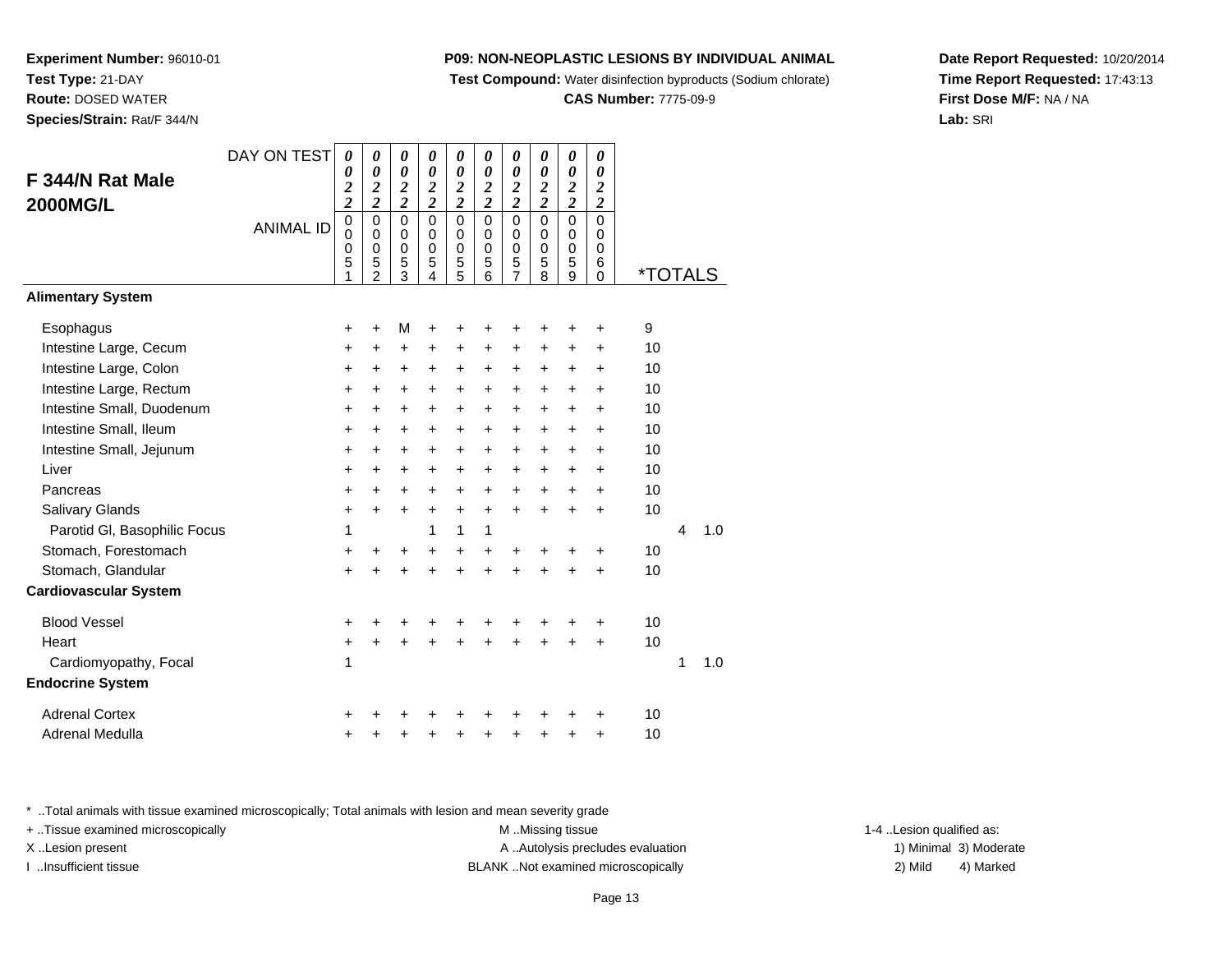**Test Compound:** Water disinfection byproducts (Sodium chlorate)

#### **CAS Number:** 7775-09-9

**Date Report Requested:** 10/20/2014**Time Report Requested:** 17:43:13**First Dose M/F:** NA / NA**Lab:** SRI

**Experiment Number:** 96010-01**Test Type:** 21-DAY **Route:** DOSED WATER**Species/Strain:** Rat/F 344/N

| DAY ON TEST                          | $\boldsymbol{\theta}$                     | 0                          | 0                          | 0                          | 0                        | 0                          | 0                        | 0                          | 0                          | 0                                           |                       |  |
|--------------------------------------|-------------------------------------------|----------------------------|----------------------------|----------------------------|--------------------------|----------------------------|--------------------------|----------------------------|----------------------------|---------------------------------------------|-----------------------|--|
| F 344/N Rat Male                     | 0                                         | $\boldsymbol{\theta}$      | 0                          | 0                          | $\boldsymbol{\theta}$    | $\boldsymbol{\theta}$      | 0                        | $\boldsymbol{\theta}$      | $\boldsymbol{\theta}$      | $\boldsymbol{\theta}$                       |                       |  |
| <b>2000MG/L</b>                      | $\overline{\mathbf{c}}$<br>$\overline{c}$ | $\frac{2}{2}$              | $\frac{2}{2}$              | $\frac{2}{2}$              | $\frac{2}{2}$            | $\frac{2}{2}$              | $\frac{2}{2}$            | $\frac{2}{2}$              | $\frac{2}{2}$              | $\boldsymbol{2}$<br>$\overline{\mathbf{c}}$ |                       |  |
| <b>ANIMAL ID</b>                     | $\pmb{0}$                                 | $\mathbf 0$                | $\mathbf 0$                | $\mathbf 0$                | $\mathbf 0$              | $\overline{0}$             | $\mathbf 0$              | $\overline{0}$             | $\mathbf 0$                | $\mathbf 0$                                 |                       |  |
|                                      | $\mathbf 0$<br>0                          | $\mathbf 0$<br>$\mathbf 0$ | $\mathbf 0$<br>$\mathbf 0$ | $\mathbf 0$<br>$\mathbf 0$ | $\pmb{0}$<br>$\mathbf 0$ | $\mathbf 0$<br>$\mathbf 0$ | $\pmb{0}$<br>$\mathbf 0$ | $\mathbf 0$<br>$\mathbf 0$ | $\mathbf 0$<br>$\mathbf 0$ | 0<br>$\mathbf 0$                            |                       |  |
|                                      | 5<br>1                                    | 5<br>$\overline{2}$        | 5<br>$\overline{3}$        | 5<br>$\overline{4}$        | 5<br>5                   | 5<br>6                     | 5<br>$\overline{7}$      | 5<br>8                     | 5<br>$\overline{9}$        | 6<br>$\mathbf 0$                            | <i><b>*TOTALS</b></i> |  |
| Islets, Pancreatic                   | $\ddot{}$                                 |                            |                            |                            |                          |                            |                          |                            |                            |                                             | 1                     |  |
| Parathyroid Gland                    | +                                         | $\ddot{}$                  | $\ddot{}$                  | +                          | +                        | +                          | +                        | +                          | +                          | +                                           | 10                    |  |
| <b>Pituitary Gland</b>               | +                                         | +                          | +                          | $\ddot{}$                  | $\pm$                    | +                          | +                        | +                          | $\ddot{}$                  | +                                           | 10                    |  |
| <b>Thyroid Gland</b>                 | +                                         | +                          | +                          | +                          | $\ddot{}$                | +                          | $\ddot{}$                | $\ddot{}$                  | +                          | +                                           | 10                    |  |
| Follicular Cel, Hyperplasia, Diffuse | $\mathfrak{p}$                            | 1                          | $\mathfrak{p}$             | 1                          | $\mathbf{1}$             | $\overline{2}$             | $\overline{2}$           | $\overline{2}$             | $\overline{2}$             | $\overline{2}$                              | 10<br>1.7             |  |
| <b>General Body System</b>           |                                           |                            |                            |                            |                          |                            |                          |                            |                            |                                             |                       |  |
| <b>NONE</b>                          |                                           |                            |                            |                            |                          |                            |                          |                            |                            |                                             |                       |  |
| <b>Genital System</b>                |                                           |                            |                            |                            |                          |                            |                          |                            |                            |                                             |                       |  |
| Epididymis                           | +                                         | +                          | +                          | ٠                          |                          |                            | +                        | +                          | +                          | +                                           | 10                    |  |
| <b>Preputial Gland</b>               | +                                         | $\pm$                      | $\ddot{}$                  | $\ddot{}$                  | $\pm$                    | +                          | +                        | +                          | $\ddot{}$                  | $\ddot{}$                                   | 10                    |  |
| Prostate                             | $\ddot{}$                                 | +                          | $\ddot{}$                  | $\ddot{}$                  | $\ddot{}$                | $\ddot{}$                  | $\ddot{}$                | $\ddot{}$                  | +                          | +                                           | 10                    |  |
| Seminal Vesicle                      | $\ddot{}$                                 | $\ddot{}$                  | +                          | +                          | +                        | $\ddot{}$                  | +                        | $\ddot{}$                  | +                          | +                                           | 10                    |  |
| <b>Testes</b>                        | $\ddot{}$                                 | $\ddot{}$                  | $\ddot{}$                  | +                          | +                        | ÷                          | $\ddot{}$                | $\ddot{}$                  | +                          | $\div$                                      | 10                    |  |
| <b>Hematopoietic System</b>          |                                           |                            |                            |                            |                          |                            |                          |                            |                            |                                             |                       |  |
| <b>Bone Marrow</b>                   | +                                         | +                          | +                          |                            |                          | +                          | +                        |                            | +                          | +                                           | 10                    |  |
| Lymph Node                           |                                           | $\pm$                      | +                          |                            | +                        | +                          |                          |                            | +                          | $\ddot{}$                                   | 6                     |  |
| Deep Cervical, Hemorrhage            |                                           |                            | 2                          |                            |                          | 1                          |                          |                            | 1                          | 1                                           | 1.3<br>4              |  |
| Deep Cervical, Hyperplasia, Lymphoid |                                           | 1                          |                            |                            | $\overline{2}$           |                            |                          |                            | 2                          |                                             | 3<br>1.7              |  |
| Lymph Node, Mandibular               | M                                         | M                          | M                          | M                          | M                        | M                          | M                        | M                          | M                          | м                                           | 0                     |  |
| Lymph Node, Mesenteric               | +                                         | +                          | +                          | +                          | +                        | +                          | +                        | +                          | $\ddot{}$                  | $\ddot{}$                                   | 10                    |  |
| Spleen                               | +                                         | +                          | +                          | ٠                          | +                        | +                          | +                        | $\ddot{}$                  | +                          | $\ddot{}$                                   | 10                    |  |

\* ..Total animals with tissue examined microscopically; Total animals with lesion and mean severity grade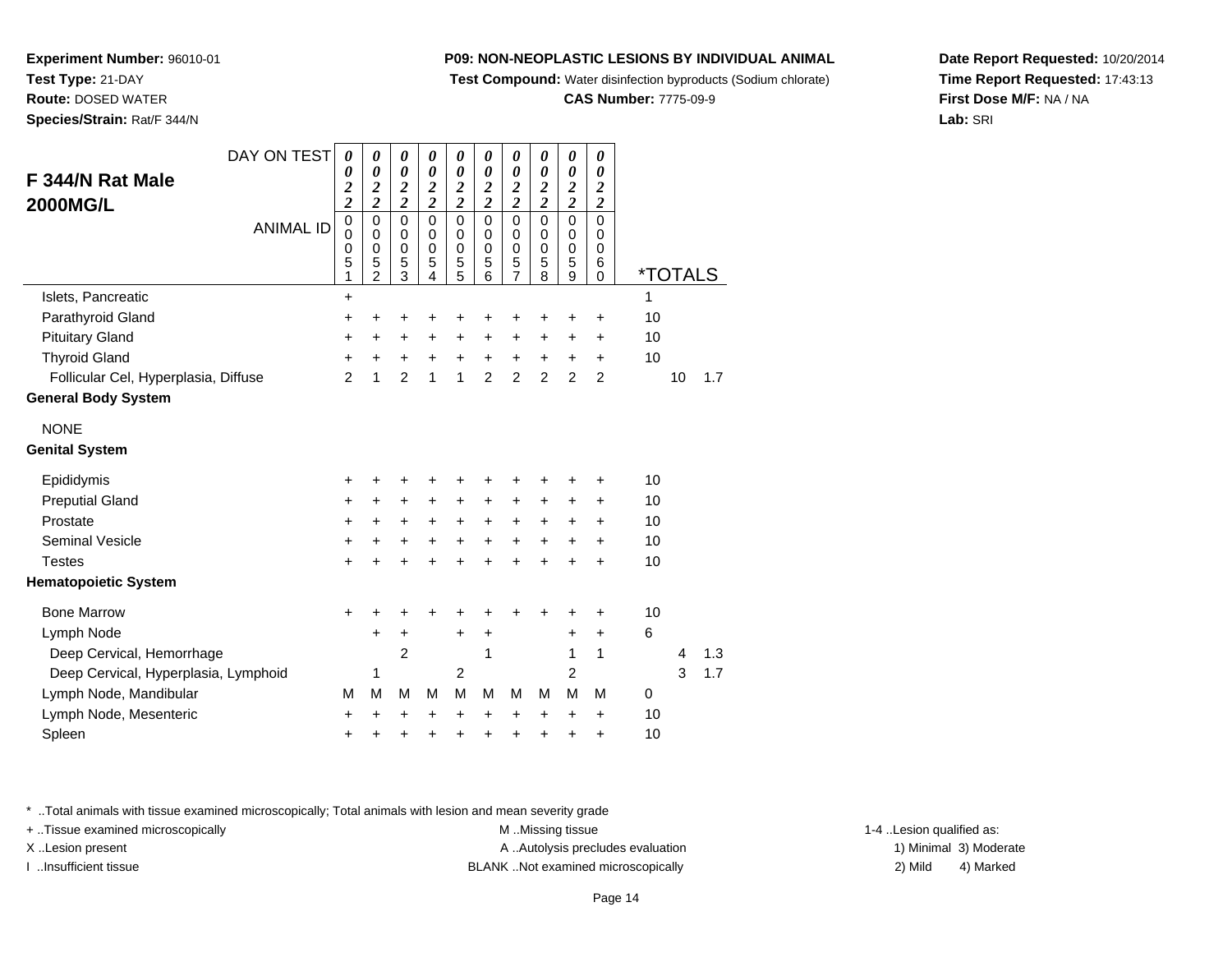**Test Compound:** Water disinfection byproducts (Sodium chlorate)

#### **CAS Number:** 7775-09-9

**Date Report Requested:** 10/20/2014**Time Report Requested:** 17:43:13**First Dose M/F:** NA / NA**Lab:** SRI

DAY ON TEST**F 344/N Rat Male2000MG/L**ANIMAL ID*0 0 2 2* 0 0 0 5 1 $\ddot{}$ *0 0 2 2* 0 0 0 5 2 $\ddot{}$ *0 0 2 2* 0 0 0 5 3*0 0 2 2* 0 0 0 5 4 $\ddot{}$ *0 0 2 2* 0 0 0 5 5*0 0 2 2* 0 0 0 5 6 $\ddot{}$ *0 0 2 2* 0 0 0 5 7*0 0 2 2* 0 0 0 5 8 $\ddot{}$ *0 0 2 2* 0 0 0 5 9 $+$ *0 0 2 2* 0 0 0 6 $\overline{0}$ 0 \*TOTALSThymus <sup>+</sup> <sup>+</sup> <sup>+</sup> <sup>+</sup> <sup>+</sup> <sup>+</sup> <sup>+</sup> <sup>+</sup> <sup>+</sup> + 10 **Integumentary System**Mammary Gland $\alpha$  + <sup>+</sup> <sup>+</sup> <sup>+</sup> <sup>M</sup> <sup>+</sup> <sup>+</sup> <sup>+</sup> <sup>+</sup> + 9 **Skin** n  $+$  <sup>+</sup> <sup>+</sup> <sup>+</sup> <sup>+</sup> <sup>+</sup> <sup>+</sup> <sup>+</sup> <sup>+</sup> + 10 **Musculoskeletal System**Bone $e$  + <sup>+</sup> <sup>+</sup> <sup>+</sup> <sup>+</sup> <sup>+</sup> <sup>+</sup> <sup>+</sup> <sup>+</sup> + 10 **Nervous SystemBrain** n  $+$  <sup>+</sup> <sup>+</sup> <sup>+</sup> <sup>+</sup> <sup>+</sup> <sup>+</sup> <sup>+</sup> <sup>+</sup> + 10 **Respiratory System**Lungg  $\rightarrow$  <sup>+</sup> <sup>+</sup> <sup>+</sup> <sup>+</sup> <sup>+</sup> <sup>+</sup> <sup>+</sup> <sup>+</sup> + 10 Alveolus, Infiltration Cellular, Histiocyte,Focal1 <sup>1</sup> 1.0 Hemorrhage, Focal 1 <sup>1</sup> <sup>1</sup> <sup>1</sup> <sup>1</sup> <sup>1</sup> <sup>6</sup> 1.0 Interstitium, Inflammation, Chronic, Focal 1 <sup>1</sup> <sup>1</sup> <sup>1</sup> <sup>4</sup> 1.0 Nose $e$  + <sup>+</sup> <sup>+</sup> <sup>+</sup> <sup>+</sup> <sup>+</sup> <sup>+</sup> <sup>+</sup> <sup>+</sup> + 10 Tracheaa  $+$  <sup>+</sup> <sup>+</sup> <sup>+</sup> <sup>+</sup> <sup>+</sup> <sup>+</sup> <sup>+</sup> <sup>+</sup> + 10 **Special Senses System**NONE**Urinary System**

Kidney $\mathsf y$ 

**Experiment Number:** 96010-01

**Test Type:** 21-DAY **Route:** DOSED WATER**Species/Strain:** Rat/F 344/N

\* ..Total animals with tissue examined microscopically; Total animals with lesion and mean severity grade

+ ..Tissue examined microscopically examined microscopically examined as: M ..Missing tissue 1-4 ..Lesion qualified as: X..Lesion present **A ..**Autolysis precludes evaluation A ..Autolysis precludes evaluation 1) Minimal 3) Moderate I ..Insufficient tissue BLANK ..Not examined microscopically 2) Mild 4) Marked

<sup>+</sup> <sup>+</sup> <sup>+</sup> <sup>+</sup> <sup>+</sup> <sup>+</sup> <sup>+</sup> <sup>+</sup> + 10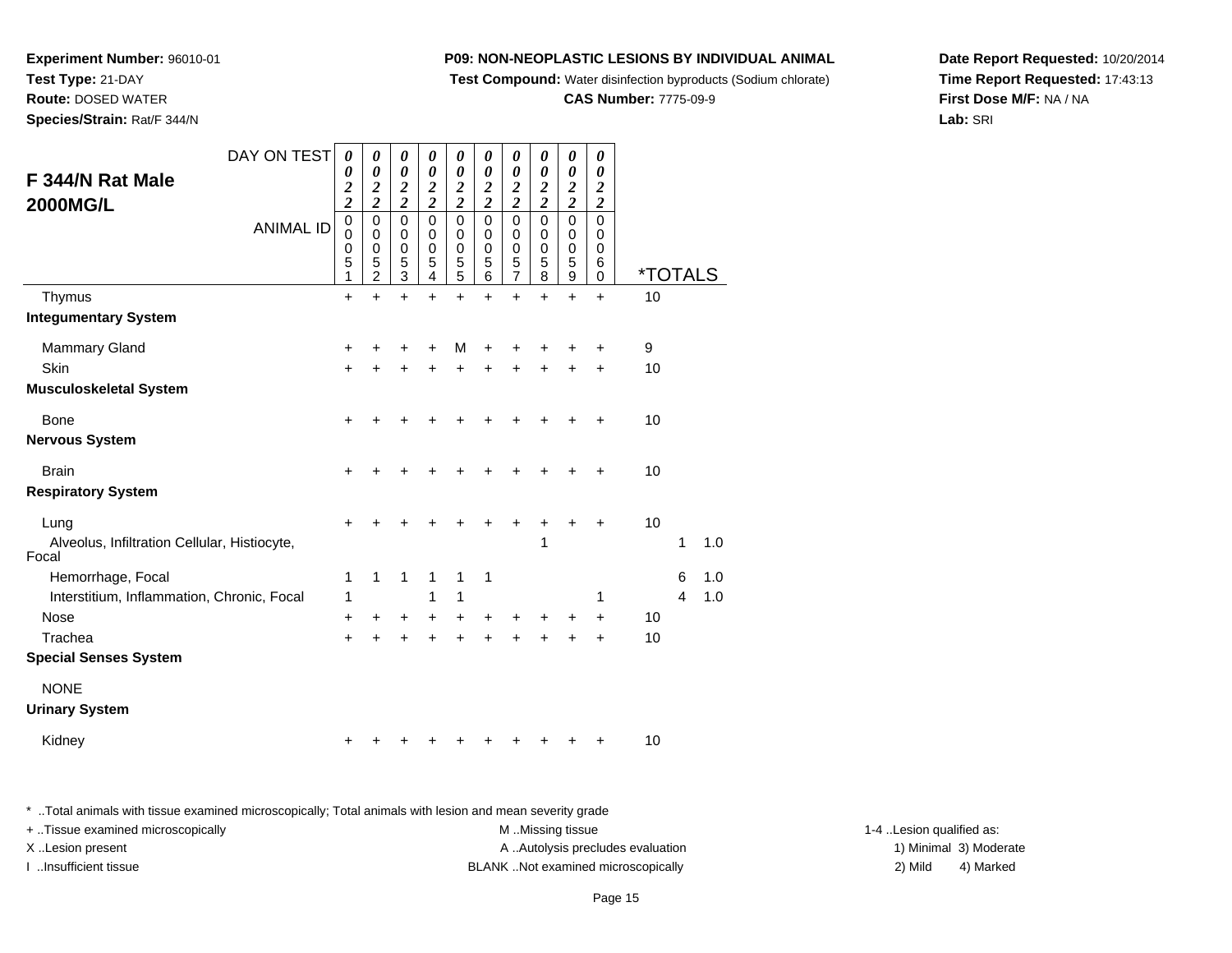**Test Compound:** Water disinfection byproducts (Sodium chlorate)

**CAS Number:** 7775-09-9

**Date Report Requested:** 10/20/2014**Time Report Requested:** 17:43:13**First Dose M/F:** NA / NA**Lab:** SRI

 **Species/Strain:** Rat/F 344/NDAY ON TEST**F 344/N Rat Male2000MG/L**ANIMAL ID*0 0 2 2*0<br>0<br>0<br>5<br>1 *0 0 2 2*0<br>0<br>0<br>5<br>2 *0 0 2 2* 0 0 0 5 3*0 0 2 2* 0 0 0 5 4*0 0 2 2* 0 0 0 5 5*0 0 2 2* 0 0 0 5 6*0 0 2 2* 0 0 0 5 7*0 0 2 2* 0 0 0 5 8*0 0 2 2* 0 0 0 5 9*0 0 2 2* 0 0 0 6 $\check{\mathrm{o}}$ 0 \*TOTALS

 $+$ 

 $\ddot{}$ 

 $\ddot{}$ 

 $\ddot{}$ 

 $+$ 

Urinary Bladder $\mathsf{r}$  +

**Experiment Number:** 96010-01

**Test Type:** 21-DAY**Route:** DOSED WATER

> <sup>+</sup> <sup>+</sup> <sup>+</sup> <sup>+</sup> <sup>+</sup> <sup>+</sup> <sup>+</sup> <sup>+</sup> + 10 \*\*\*END OF MALE DATA\*\*\*

\* ..Total animals with tissue examined microscopically; Total animals with lesion and mean severity grade

+ ..Tissue examined microscopically examined microscopically examined as:  $M$  ..Missing tissue 1-4 ..Lesion qualified as:

X..Lesion present **A ..**Autolysis precludes evaluation A ..Autolysis precludes evaluation 1) Minimal 3) Moderate I ..Insufficient tissue BLANK ..Not examined microscopically 2) Mild 4) Marked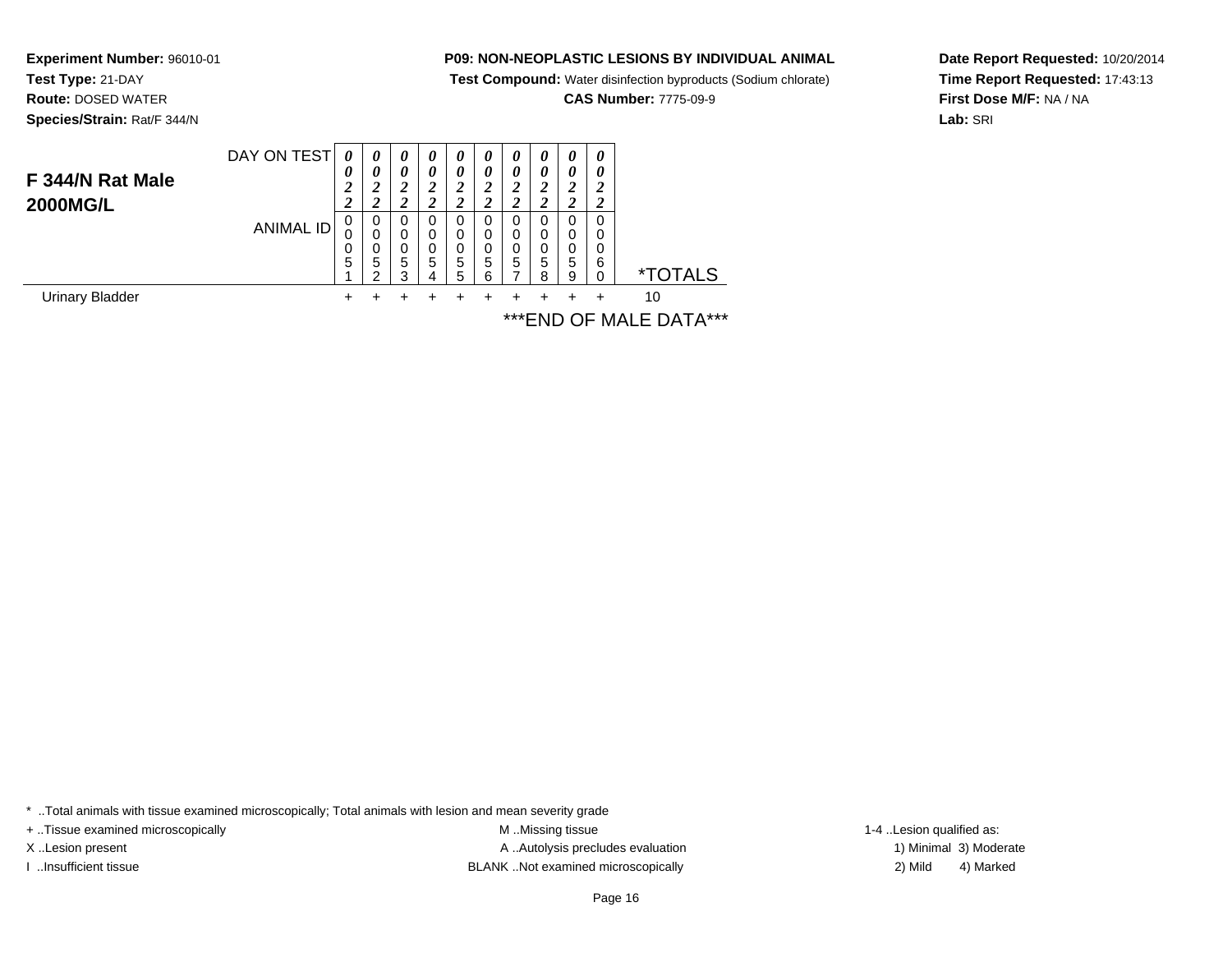**Test Compound:** Water disinfection byproducts (Sodium chlorate)

**CAS Number:** 7775-09-9

**Date Report Requested:** 10/20/2014**Time Report Requested:** 17:43:13**First Dose M/F:** NA / NA**Lab:** SRI

\* ..Total animals with tissue examined microscopically; Total animals with lesion and mean severity grade

+ ..Tissue examined microscopically examined microscopically examined as:  $M$  ..Missing tissue 1-4 ..Lesion qualified as:

X..Lesion present **A ..Autolysis precludes evaluation** A ..Autolysis precludes evaluation 1) Minimal 3) Moderate

I ..Insufficient tissue BLANK ..Not examined microscopically 2) Mild 4) Marked

| 0 MG/L                       |                  | 2                               | $\boldsymbol{2}$                                            | $\overline{\mathbf{c}}$                             | $\boldsymbol{2}$                          | $\overline{\mathbf{c}}$                             | $\overline{\mathbf{c}}$                             | $\boldsymbol{2}$                           | $\overline{\mathbf{c}}$                           | $\overline{\mathbf{c}}$                             | $\boldsymbol{2}$                          |                       |   |     |
|------------------------------|------------------|---------------------------------|-------------------------------------------------------------|-----------------------------------------------------|-------------------------------------------|-----------------------------------------------------|-----------------------------------------------------|--------------------------------------------|---------------------------------------------------|-----------------------------------------------------|-------------------------------------------|-----------------------|---|-----|
|                              | <b>ANIMAL ID</b> | $\mathbf 0$<br>0<br>0<br>6<br>1 | $\pmb{0}$<br>$\Omega$<br>$\mathbf 0$<br>6<br>$\mathfrak{p}$ | $\mathbf 0$<br>$\mathbf 0$<br>$\mathbf 0$<br>6<br>3 | $\mathbf 0$<br>0<br>$\mathbf 0$<br>6<br>4 | $\mathbf 0$<br>$\mathbf 0$<br>$\mathbf 0$<br>6<br>5 | $\mathbf 0$<br>$\mathbf 0$<br>$\mathbf 0$<br>6<br>6 | 0<br>0<br>$\pmb{0}$<br>6<br>$\overline{7}$ | $\pmb{0}$<br>$\mathbf 0$<br>$\mathbf 0$<br>6<br>8 | $\pmb{0}$<br>$\pmb{0}$<br>$\mathbf 0$<br>$\,6$<br>9 | $\mathbf 0$<br>0<br>0<br>7<br>$\mathbf 0$ | <i><b>*TOTALS</b></i> |   |     |
| <b>Alimentary System</b>     |                  |                                 |                                                             |                                                     |                                           |                                                     |                                                     |                                            |                                                   |                                                     |                                           |                       |   |     |
| Esophagus                    |                  | +                               | +                                                           | +                                                   |                                           |                                                     | ٠                                                   | +                                          | ÷                                                 | +                                                   | ÷                                         | 10                    |   |     |
| Intestine Large, Cecum       |                  | $+$                             | $\ddot{}$                                                   | +                                                   | $\ddot{}$                                 | $\ddot{}$                                           | $\ddot{}$                                           | $\ddot{}$                                  | $\ddot{}$                                         | $\pm$                                               | $\ddot{}$                                 | 10                    |   |     |
| Intestine Large, Colon       |                  | +                               | +                                                           | +                                                   | +                                         | $\pm$                                               | $\ddot{}$                                           | +                                          | +                                                 | +                                                   | ÷                                         | 10                    |   |     |
| Intestine Large, Rectum      |                  | +                               | $\pm$                                                       | +                                                   | $\ddot{}$                                 | $+$                                                 | +                                                   | +                                          | +                                                 | $\ddot{}$                                           | +                                         | 10                    |   |     |
| Intestine Small, Duodenum    |                  | $\ddot{}$                       | +                                                           | +                                                   | $\ddot{}$                                 | $\ddot{}$                                           | +                                                   | +                                          | $\ddot{}$                                         | $\ddot{}$                                           | +                                         | 10                    |   |     |
| Intestine Small, Ileum       |                  | +                               | +                                                           | +                                                   | +                                         | +                                                   | +                                                   | +                                          | +                                                 | +                                                   | $\ddot{}$                                 | 10                    |   |     |
| Intestine Small, Jejunum     |                  | $\ddot{}$                       | $\ddot{}$                                                   | $\ddot{}$                                           | $\ddot{}$                                 | +                                                   | +                                                   | +                                          | $\ddot{}$                                         | $\ddot{}$                                           | +                                         | 10                    |   |     |
| Liver                        |                  | $\ddot{}$                       | +                                                           | $\ddot{}$                                           | ÷                                         | $\ddot{}$                                           | $\ddot{}$                                           | $\ddot{}$                                  | $\ddot{}$                                         | $\ddot{}$                                           | $\ddot{}$                                 | 10                    |   |     |
| Hemorrhage, Focal            |                  | $\boldsymbol{2}$                |                                                             |                                                     |                                           |                                                     |                                                     |                                            |                                                   |                                                     |                                           |                       | 1 | 2.0 |
| Hepatodiaphragmatic Nodule   |                  | $\overline{c}$                  |                                                             |                                                     |                                           |                                                     |                                                     |                                            |                                                   |                                                     |                                           |                       | 1 | 2.0 |
| Pancreas                     |                  | $\ddot{}$                       |                                                             | +                                                   |                                           |                                                     |                                                     | +                                          | ٠                                                 |                                                     | ٠                                         | 10                    |   |     |
| Salivary Glands              |                  | $\ddot{}$                       | +                                                           | ٠                                                   | $\ddot{}$                                 | $\ddot{}$                                           | $\ddot{}$                                           | $\ddot{}$                                  | $\ddot{}$                                         | $\pm$                                               | $\ddot{}$                                 | 10                    |   |     |
| Parotid GI, Basophilic Focus |                  |                                 |                                                             |                                                     |                                           | 1                                                   |                                                     |                                            |                                                   |                                                     |                                           |                       | 1 | 1.0 |
| Stomach, Forestomach         |                  | $\ddot{}$                       |                                                             | +                                                   | +                                         | +                                                   | +                                                   | +                                          | +                                                 |                                                     | +                                         | 10                    |   |     |
| Stomach, Glandular           |                  | $\ddot{}$                       | +                                                           | $\ddot{}$                                           | $\ddot{}$                                 | $\ddot{}$                                           | $\ddot{}$                                           | $\ddot{}$                                  | $\ddot{}$                                         | $\ddot{}$                                           | $\ddot{}$                                 | 10                    |   |     |
| <b>Cardiovascular System</b> |                  |                                 |                                                             |                                                     |                                           |                                                     |                                                     |                                            |                                                   |                                                     |                                           |                       |   |     |
| <b>Blood Vessel</b>          |                  | $\ddot{}$                       |                                                             |                                                     |                                           |                                                     |                                                     | +                                          | +                                                 |                                                     | +                                         | 10                    |   |     |
| Heart                        |                  | $\pm$                           |                                                             | +                                                   |                                           |                                                     | +                                                   | +                                          | $\ddot{}$                                         | +                                                   | $\ddot{}$                                 | 10                    |   |     |
| <b>Endocrine System</b>      |                  |                                 |                                                             |                                                     |                                           |                                                     |                                                     |                                            |                                                   |                                                     |                                           |                       |   |     |
| <b>Adrenal Cortex</b>        |                  | +                               |                                                             |                                                     |                                           |                                                     |                                                     |                                            |                                                   |                                                     | ٠                                         | 10                    |   |     |

*0 0 2*

*0 0 2*

*0 0 2*

*0 0 2*

*0 0 2*

*0 0 2*

*0 0 2*

*0 0 2*

*0 0 2*

DAY ON TEST *0 0 2*

# **Experiment Number:** 96010-01**Test Type:** 21-DAY **Route:** DOSED WATER**Species/Strain:** Rat/F 344/N

**F 344/N Rat Female**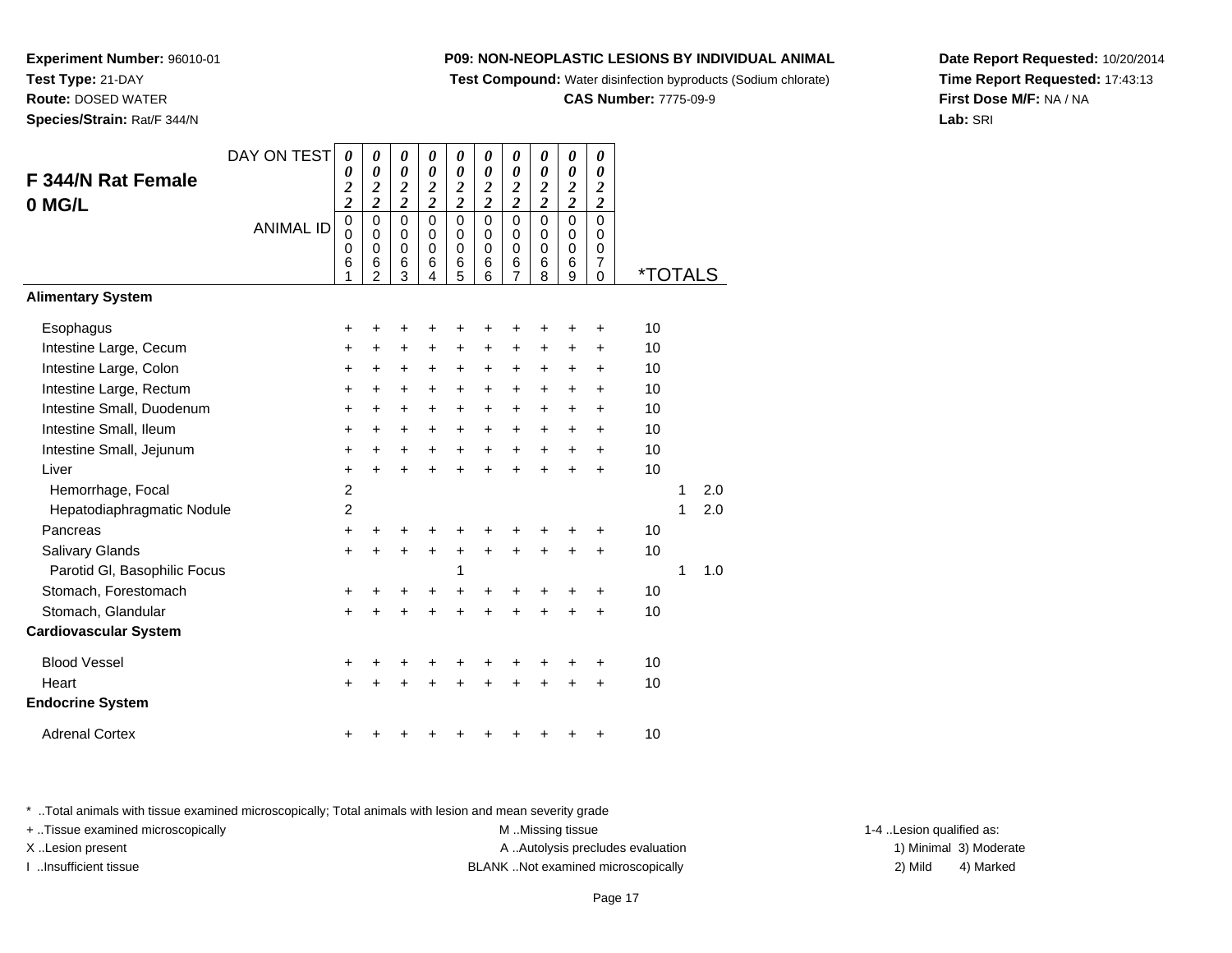**Test Compound:** Water disinfection byproducts (Sodium chlorate)

**CAS Number:** 7775-09-9

**Date Report Requested:** 10/20/2014**Time Report Requested:** 17:43:13**First Dose M/F:** NA / NA**Lab:** SRI

**Experiment Number:** 96010-01**Test Type:** 21-DAY **Route:** DOSED WATER**Species/Strain:** Rat/F 344/N

| <b>F 344/N Rat Female</b><br>0 MG/L  | DAY ON TEST      | $\boldsymbol{\theta}$<br>$\boldsymbol{\theta}$<br>$\overline{\mathbf{c}}$<br>$\overline{\mathbf{c}}$ | $\boldsymbol{\theta}$<br>$\boldsymbol{\theta}$<br>$\overline{\mathbf{c}}$<br>$\overline{\mathbf{c}}$ | $\boldsymbol{\theta}$<br>$\boldsymbol{\theta}$<br>$\boldsymbol{2}$<br>$\overline{2}$ | $\boldsymbol{\theta}$<br>$\boldsymbol{\theta}$<br>$\boldsymbol{2}$<br>$\overline{2}$ | $\boldsymbol{\theta}$<br>$\boldsymbol{\theta}$<br>$\boldsymbol{2}$<br>$\overline{\mathbf{c}}$ | 0<br>$\boldsymbol{\theta}$<br>$\boldsymbol{2}$<br>$\overline{c}$ | $\boldsymbol{\theta}$<br>$\boldsymbol{\theta}$<br>$\boldsymbol{2}$<br>$\overline{c}$ | $\pmb{\theta}$<br>$\pmb{\theta}$<br>$\boldsymbol{2}$<br>$\overline{2}$ | $\boldsymbol{\theta}$<br>$\pmb{\theta}$<br>$\boldsymbol{2}$<br>$\overline{2}$ | 0<br>$\boldsymbol{\theta}$<br>$\overline{2}$<br>$\overline{2}$       |                       |   |     |
|--------------------------------------|------------------|------------------------------------------------------------------------------------------------------|------------------------------------------------------------------------------------------------------|--------------------------------------------------------------------------------------|--------------------------------------------------------------------------------------|-----------------------------------------------------------------------------------------------|------------------------------------------------------------------|--------------------------------------------------------------------------------------|------------------------------------------------------------------------|-------------------------------------------------------------------------------|----------------------------------------------------------------------|-----------------------|---|-----|
|                                      | <b>ANIMAL ID</b> | $\mathbf 0$<br>0<br>$\mathbf 0$<br>6<br>1                                                            | $\mathbf 0$<br>$\mathbf 0$<br>$\mathbf 0$<br>6<br>$\overline{c}$                                     | $\mathbf 0$<br>$\mathbf 0$<br>$\mathbf 0$<br>6<br>$\mathfrak{S}$                     | $\mathbf 0$<br>$\mathbf 0$<br>$\mathbf 0$<br>6<br>$\overline{\mathbf{4}}$            | $\mathbf 0$<br>$\mathbf 0$<br>$\mathbf 0$<br>6<br>$\overline{5}$                              | $\mathbf 0$<br>0<br>$\mathbf 0$<br>6<br>6                        | $\mathbf 0$<br>$\mathbf 0$<br>$\mathbf 0$<br>$\begin{array}{c} 6 \\ 7 \end{array}$   | $\mathbf 0$<br>$\mathbf 0$<br>$\mathbf 0$<br>6<br>8                    | $\mathbf 0$<br>$\mathbf 0$<br>$\mathbf 0$<br>6<br>9                           | $\Omega$<br>$\Omega$<br>$\mathbf 0$<br>$\overline{7}$<br>$\mathbf 0$ | <i><b>*TOTALS</b></i> |   |     |
| Adrenal Medulla                      |                  | $\ddot{}$                                                                                            | $\ddot{}$                                                                                            | $\ddot{}$                                                                            | $\ddot{}$                                                                            | $\ddot{}$                                                                                     | $\ddot{}$                                                        | $\ddot{}$                                                                            | $\ddot{}$                                                              | $\ddot{}$                                                                     | $\ddot{}$                                                            | 10                    |   |     |
| Parathyroid Gland                    |                  | $\ddot{}$                                                                                            | $\ddot{}$                                                                                            | $\ddot{}$                                                                            | $\ddot{}$                                                                            | M                                                                                             | M                                                                | $\ddot{}$                                                                            | $\ddot{}$                                                              | +                                                                             | $\ddot{}$                                                            | 8                     |   |     |
| <b>Pituitary Gland</b>               |                  | +                                                                                                    | +                                                                                                    | +                                                                                    | +                                                                                    | $\ddot{}$                                                                                     | $\ddot{}$                                                        | $\ddot{}$                                                                            | $\ddot{}$                                                              | $\ddot{}$                                                                     | $\ddot{}$                                                            | 10                    |   |     |
| <b>Thyroid Gland</b>                 |                  | $\ddot{}$                                                                                            | +                                                                                                    | $\ddot{}$                                                                            |                                                                                      | $\ddot{}$                                                                                     | $\ddot{}$                                                        | $\ddot{}$                                                                            | ÷.                                                                     | $\ddot{}$                                                                     | $\ddot{}$                                                            | 10                    |   |     |
| <b>General Body System</b>           |                  |                                                                                                      |                                                                                                      |                                                                                      |                                                                                      |                                                                                               |                                                                  |                                                                                      |                                                                        |                                                                               |                                                                      |                       |   |     |
| <b>NONE</b>                          |                  |                                                                                                      |                                                                                                      |                                                                                      |                                                                                      |                                                                                               |                                                                  |                                                                                      |                                                                        |                                                                               |                                                                      |                       |   |     |
| <b>Genital System</b>                |                  |                                                                                                      |                                                                                                      |                                                                                      |                                                                                      |                                                                                               |                                                                  |                                                                                      |                                                                        |                                                                               |                                                                      |                       |   |     |
| <b>Clitoral Gland</b>                |                  | +                                                                                                    | +                                                                                                    | +                                                                                    |                                                                                      |                                                                                               |                                                                  |                                                                                      |                                                                        |                                                                               | ٠                                                                    | 10                    |   |     |
| Ovary                                |                  | +                                                                                                    | $\ddot{}$                                                                                            | $\ddot{}$                                                                            | $\ddot{}$                                                                            | $\ddot{}$                                                                                     | $+$                                                              | $\ddot{}$                                                                            | $\ddot{}$                                                              | +                                                                             | +                                                                    | 10                    |   |     |
| <b>Uterus</b>                        |                  | $\ddot{}$                                                                                            |                                                                                                      | $\ddot{}$                                                                            |                                                                                      | $\ddot{}$                                                                                     |                                                                  | $\ddot{}$                                                                            | +                                                                      | $\ddot{}$                                                                     | $\ddot{}$                                                            | 10                    |   |     |
| Hydrometra                           |                  |                                                                                                      |                                                                                                      |                                                                                      |                                                                                      |                                                                                               |                                                                  |                                                                                      |                                                                        | $\overline{2}$                                                                |                                                                      |                       | 1 | 2.0 |
| <b>Hematopoietic System</b>          |                  |                                                                                                      |                                                                                                      |                                                                                      |                                                                                      |                                                                                               |                                                                  |                                                                                      |                                                                        |                                                                               |                                                                      |                       |   |     |
| <b>Bone Marrow</b>                   |                  | +                                                                                                    | +                                                                                                    | +                                                                                    |                                                                                      |                                                                                               |                                                                  |                                                                                      |                                                                        |                                                                               | +                                                                    | 10                    |   |     |
| Lymph Node                           |                  | +                                                                                                    | $\ddot{}$                                                                                            | $\ddot{}$                                                                            | $\ddot{}$                                                                            | $\ddot{}$                                                                                     | $\ddot{}$                                                        |                                                                                      |                                                                        | $\ddot{}$                                                                     |                                                                      | $\overline{7}$        |   |     |
| Deep Cervical, Hyperplasia, Lymphoid |                  | 1                                                                                                    |                                                                                                      |                                                                                      | $\overline{2}$                                                                       | $\mathbf{1}$                                                                                  | 1                                                                |                                                                                      |                                                                        |                                                                               |                                                                      |                       | 4 | 1.3 |
| Pancreatic, Hyperplasia, Lymphoid    |                  | 2                                                                                                    |                                                                                                      |                                                                                      |                                                                                      |                                                                                               |                                                                  |                                                                                      |                                                                        |                                                                               |                                                                      |                       | 1 | 2.0 |
| Lymph Node, Mandibular               |                  | M                                                                                                    | $\ddot{}$                                                                                            | M                                                                                    | M                                                                                    | M                                                                                             | М                                                                | M                                                                                    | M                                                                      | M                                                                             | M                                                                    | 1                     |   |     |
| Lymph Node, Mesenteric               |                  | +                                                                                                    | $\ddot{}$                                                                                            | $\ddot{}$                                                                            | $\ddot{}$                                                                            | $\ddot{}$                                                                                     | $\ddot{}$                                                        | $\ddot{}$                                                                            | +                                                                      | +                                                                             | $\ddot{}$                                                            | 10                    |   |     |
| Spleen                               |                  | +                                                                                                    | +                                                                                                    | +                                                                                    | +                                                                                    | $\ddot{}$                                                                                     | +                                                                | $\ddot{}$                                                                            | +                                                                      | +                                                                             | +                                                                    | 10                    |   |     |
| Thymus                               |                  | +                                                                                                    |                                                                                                      |                                                                                      |                                                                                      |                                                                                               |                                                                  | $\ddot{}$                                                                            |                                                                        | +                                                                             | $\ddot{}$                                                            | 10                    |   |     |
| <b>Integumentary System</b>          |                  |                                                                                                      |                                                                                                      |                                                                                      |                                                                                      |                                                                                               |                                                                  |                                                                                      |                                                                        |                                                                               |                                                                      |                       |   |     |

\* ..Total animals with tissue examined microscopically; Total animals with lesion and mean severity grade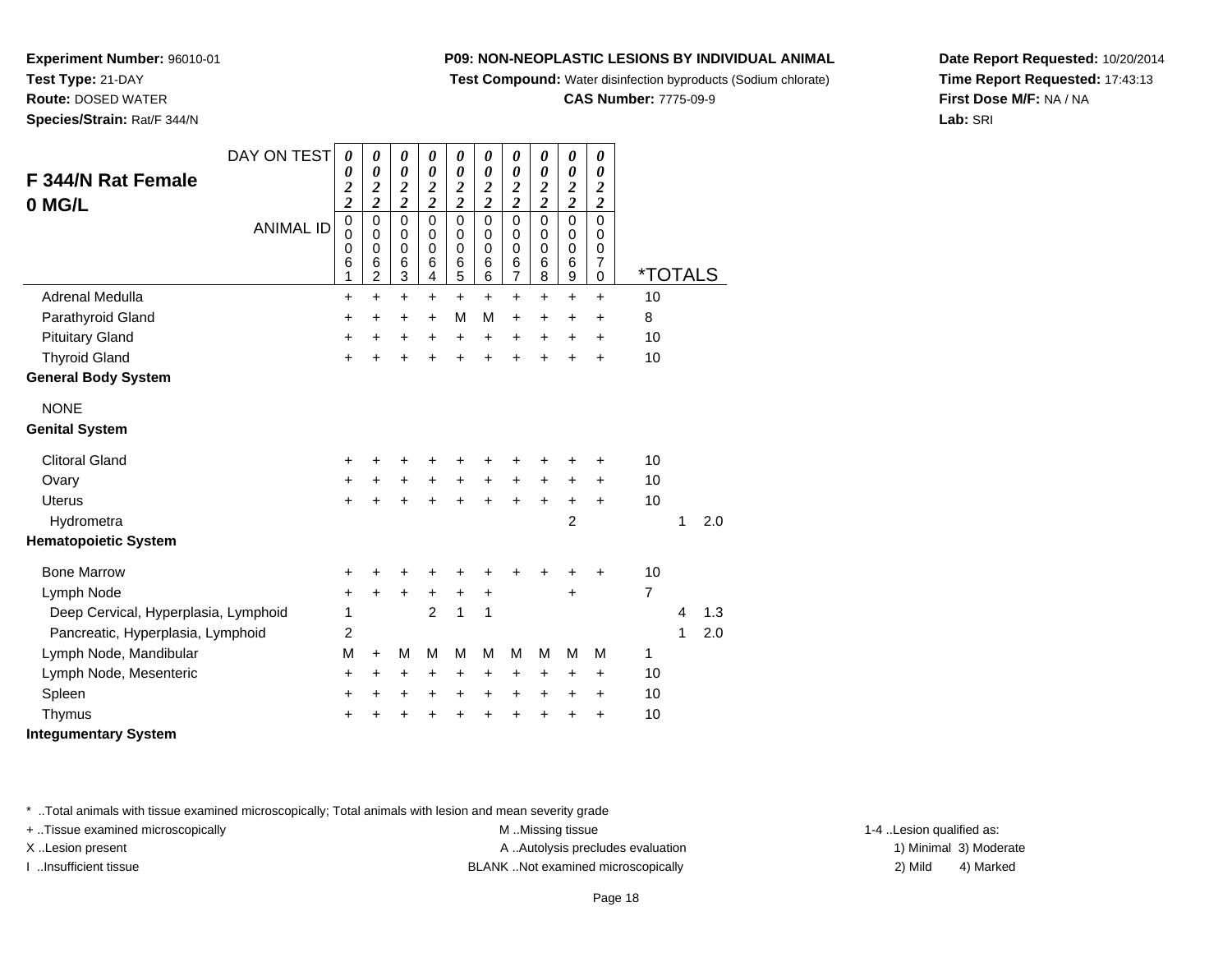**Test Compound:** Water disinfection byproducts (Sodium chlorate)

#### **CAS Number:** 7775-09-9

**Date Report Requested:** 10/20/2014**Time Report Requested:** 17:43:13**First Dose M/F:** NA / NA**Lab:** SRI

**Test Type:** 21-DAY**Route:** DOSED WATER

**Experiment Number:** 96010-01

**Species/Strain:** Rat/F 344/N

| F 344/N Rat Female           | DAY ON TEST      | 0<br>0                                    | 0<br>$\boldsymbol{\theta}$                    | 0<br>$\pmb{\theta}$                             | 0<br>0                             | 0<br>0                                            | 0<br>$\boldsymbol{\theta}$    | 0<br>$\boldsymbol{\theta}$                        | 0<br>$\boldsymbol{\theta}$    | 0<br>$\boldsymbol{\theta}$                          | 0<br>$\boldsymbol{\theta}$<br>$\boldsymbol{2}$      |                       |
|------------------------------|------------------|-------------------------------------------|-----------------------------------------------|-------------------------------------------------|------------------------------------|---------------------------------------------------|-------------------------------|---------------------------------------------------|-------------------------------|-----------------------------------------------------|-----------------------------------------------------|-----------------------|
| 0 MG/L                       |                  | $\frac{2}{2}$                             | $\frac{2}{2}$                                 | $\frac{2}{2}$                                   | $\frac{2}{2}$                      | $\frac{2}{2}$                                     | $\frac{2}{2}$                 | $\frac{2}{2}$                                     | $\frac{2}{2}$                 | $\frac{2}{2}$                                       | $\overline{c}$                                      |                       |
|                              | <b>ANIMAL ID</b> | $\boldsymbol{0}$<br>$\mathbf 0$<br>0<br>6 | $\overline{0}$<br>$\pmb{0}$<br>$\pmb{0}$<br>6 | $\overline{0}$<br>$\pmb{0}$<br>$\,0\,$<br>$\,6$ | $\mathsf 0$<br>$\pmb{0}$<br>0<br>6 | $\overline{0}$<br>$\pmb{0}$<br>$\pmb{0}$<br>$\,6$ | $\overline{0}$<br>0<br>0<br>6 | $\overline{0}$<br>$\pmb{0}$<br>$\pmb{0}$<br>$\,6$ | $\overline{0}$<br>0<br>0<br>6 | $\overline{0}$<br>$\mathbf 0$<br>$\pmb{0}$<br>$\,6$ | $\overline{0}$<br>0<br>0<br>$\overline{\mathbf{7}}$ |                       |
|                              |                  | 1                                         | $\overline{2}$                                | 3                                               | 4                                  | 5                                                 | 6                             | 7                                                 | 8                             | 9                                                   | $\Omega$                                            | <i><b>*TOTALS</b></i> |
| <b>Integumentary System</b>  |                  |                                           |                                               |                                                 |                                    |                                                   |                               |                                                   |                               |                                                     |                                                     |                       |
| Mammary Gland                |                  | +                                         | +                                             | M                                               | +                                  |                                                   |                               |                                                   |                               | +                                                   | +                                                   | 9                     |
| Skin                         |                  | $\ddot{}$                                 | ÷                                             | $\ddot{}$                                       | $\ddot{}$                          | $\ddot{}$                                         | $\ddot{}$                     | $\ddot{}$                                         | $\ddot{}$                     | +                                                   | $\ddot{}$                                           | 10                    |
| Musculoskeletal System       |                  |                                           |                                               |                                                 |                                    |                                                   |                               |                                                   |                               |                                                     |                                                     |                       |
| Bone                         |                  | $\ddot{}$                                 | +                                             | +                                               | +                                  | +                                                 | +                             | +                                                 | +                             | $\ddot{}$                                           | +                                                   | 10                    |
| Nervous System               |                  |                                           |                                               |                                                 |                                    |                                                   |                               |                                                   |                               |                                                     |                                                     |                       |
| <b>Brain</b>                 |                  | $\ddot{}$                                 | +                                             | +                                               | +                                  | +                                                 | +                             | +                                                 | ٠                             | ٠                                                   | $\ddot{}$                                           | 10                    |
| <b>Respiratory System</b>    |                  |                                           |                                               |                                                 |                                    |                                                   |                               |                                                   |                               |                                                     |                                                     |                       |
| Lung                         |                  | $\ddot{}$                                 | ٠                                             | +                                               | +                                  | +                                                 | +                             | +                                                 | +                             | ٠                                                   | +                                                   | 10                    |
| Nose                         |                  | $\ddot{}$                                 | +                                             | $\ddot{}$                                       | $\ddot{}$                          | $\ddot{}$                                         | $\ddot{}$                     | $\ddot{}$                                         | $\ddot{}$                     | $\ddot{}$                                           | $\ddot{}$                                           | 10                    |
| Trachea                      |                  | $\ddot{}$                                 | $\ddot{}$                                     | +                                               | $\ddot{}$                          | +                                                 | $\ddot{}$                     | $\ddot{}$                                         | $\ddot{}$                     | $\ddot{}$                                           | $\ddot{}$                                           | 10                    |
| <b>Special Senses System</b> |                  |                                           |                                               |                                                 |                                    |                                                   |                               |                                                   |                               |                                                     |                                                     |                       |
| <b>NONE</b>                  |                  |                                           |                                               |                                                 |                                    |                                                   |                               |                                                   |                               |                                                     |                                                     |                       |
| <b>Urinary System</b>        |                  |                                           |                                               |                                                 |                                    |                                                   |                               |                                                   |                               |                                                     |                                                     |                       |
| Kidney                       |                  | +                                         |                                               | +                                               |                                    | +                                                 | +                             | +                                                 | +                             | +                                                   | +                                                   | 10                    |
| <b>Urinary Bladder</b>       |                  | +                                         | +                                             | +                                               | +                                  | +                                                 | +                             | +                                                 | +                             | +                                                   | $\ddot{}$                                           | 10                    |

\* ..Total animals with tissue examined microscopically; Total animals with lesion and mean severity grade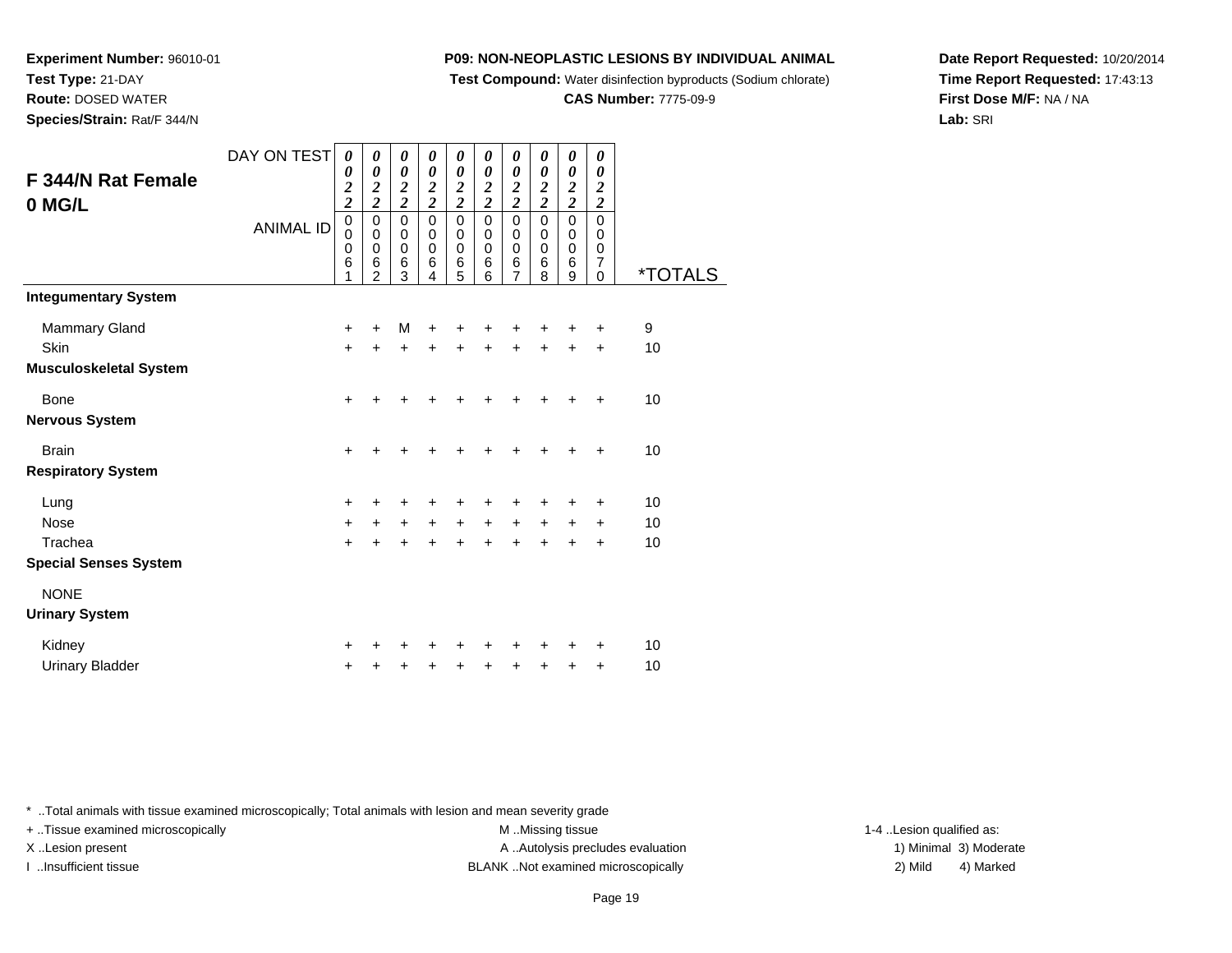**Test Compound:** Water disinfection byproducts (Sodium chlorate)

**CAS Number:** 7775-09-9

**Date Report Requested:** 10/20/2014**Time Report Requested:** 17:43:13**First Dose M/F:** NA / NA**Lab:** SRI

**Experiment Number:** 96010-01**Test Type:** 21-DAY **Route:** DOSED WATER**Species/Strain:** Rat/F 344/N

| <b>F344/N Rat Female</b>                                                                               | DAY ON TEST      | 0<br>0<br>$\boldsymbol{2}$                        | 0<br>0                                                                                     | 0<br>$\boldsymbol{\theta}$<br>$\boldsymbol{2}$                   | 0<br>$\boldsymbol{\theta}$                                                                    | 0<br>$\boldsymbol{\theta}$<br>$\overline{2}$                                    | 0<br>0                                                                    | 0<br>$\boldsymbol{\theta}$                                                 | 0<br>$\boldsymbol{\theta}$                                                | 0<br>$\boldsymbol{\theta}$                                                                      | 0<br>$\boldsymbol{\theta}$<br>$\boldsymbol{2}$                |                       |             |                   |
|--------------------------------------------------------------------------------------------------------|------------------|---------------------------------------------------|--------------------------------------------------------------------------------------------|------------------------------------------------------------------|-----------------------------------------------------------------------------------------------|---------------------------------------------------------------------------------|---------------------------------------------------------------------------|----------------------------------------------------------------------------|---------------------------------------------------------------------------|-------------------------------------------------------------------------------------------------|---------------------------------------------------------------|-----------------------|-------------|-------------------|
| <b>125 MG/L</b>                                                                                        | <b>ANIMAL ID</b> | $\boldsymbol{2}$<br>$\pmb{0}$<br>0<br>0<br>7<br>1 | $\frac{2}{2}$<br>$\mathbf 0$<br>$\pmb{0}$<br>$\,0\,$<br>$\boldsymbol{7}$<br>$\overline{2}$ | $\overline{c}$<br>$\mathsf 0$<br>0<br>0<br>$\boldsymbol{7}$<br>3 | $\frac{2}{2}$<br>$\overline{0}$<br>$\mathbf 0$<br>$\mathbf 0$<br>$\overline{\mathbf{7}}$<br>4 | $\boldsymbol{2}$<br>$\overline{0}$<br>0<br>$\mathbf 0$<br>$\boldsymbol{7}$<br>5 | $\frac{2}{2}$<br>$\mathsf 0$<br>0<br>$\mathbf 0$<br>$\boldsymbol{7}$<br>6 | $\frac{2}{2}$<br>$\mathsf 0$<br>0<br>0<br>$\overline{7}$<br>$\overline{7}$ | $\frac{2}{2}$<br>$\mathbf 0$<br>0<br>$\mathbf 0$<br>$\boldsymbol{7}$<br>8 | $\frac{2}{2}$<br>$\overline{0}$<br>$\pmb{0}$<br>$\pmb{0}$<br>$\overline{7}$<br>$\boldsymbol{9}$ | $\boldsymbol{2}$<br>$\mathbf 0$<br>0<br>0<br>8<br>$\mathbf 0$ | <i><b>*TOTALS</b></i> |             |                   |
| <b>Alimentary System</b>                                                                               |                  |                                                   |                                                                                            |                                                                  |                                                                                               |                                                                                 |                                                                           |                                                                            |                                                                           |                                                                                                 |                                                               |                       |             |                   |
| <b>NONE</b><br><b>Cardiovascular System</b>                                                            |                  |                                                   |                                                                                            |                                                                  |                                                                                               |                                                                                 |                                                                           |                                                                            |                                                                           |                                                                                                 |                                                               |                       |             |                   |
| <b>NONE</b><br><b>Endocrine System</b>                                                                 |                  |                                                   |                                                                                            |                                                                  |                                                                                               |                                                                                 |                                                                           |                                                                            |                                                                           |                                                                                                 |                                                               |                       |             |                   |
| <b>Adrenal Cortex</b><br><b>Thyroid Gland</b><br>Ultimobranchial Cyst                                  |                  | $\ddot{}$                                         | +<br>$\ddot{}$                                                                             |                                                                  |                                                                                               | 1                                                                               |                                                                           |                                                                            |                                                                           |                                                                                                 |                                                               | 1<br>10               | 1           | 1.0               |
| <b>General Body System</b>                                                                             |                  |                                                   |                                                                                            |                                                                  |                                                                                               |                                                                                 |                                                                           |                                                                            |                                                                           |                                                                                                 |                                                               |                       |             |                   |
| <b>NONE</b><br><b>Genital System</b>                                                                   |                  |                                                   |                                                                                            |                                                                  |                                                                                               |                                                                                 |                                                                           |                                                                            |                                                                           |                                                                                                 |                                                               |                       |             |                   |
| <b>NONE</b><br><b>Hematopoietic System</b>                                                             |                  |                                                   |                                                                                            |                                                                  |                                                                                               |                                                                                 |                                                                           |                                                                            |                                                                           |                                                                                                 |                                                               |                       |             |                   |
| Lymph Node<br>Deep Cervical, Ectasia<br>Deep Cervical, Hyperplasia, Lymphoid<br>Pancreatic, Hemorrhage |                  |                                                   | $\pm$                                                                                      | $\overline{2}$                                                   | 1                                                                                             | +<br>1                                                                          |                                                                           |                                                                            |                                                                           | +<br>1                                                                                          | 1                                                             | 6                     | 1<br>3<br>1 | 1.0<br>1.3<br>1.0 |
| <b>Integumentary System</b>                                                                            |                  |                                                   |                                                                                            |                                                                  |                                                                                               |                                                                                 |                                                                           |                                                                            |                                                                           |                                                                                                 |                                                               |                       |             |                   |

| <b>Adrenal Cortex</b>      | $\pm$ |                     |  |  |  |    |  |
|----------------------------|-------|---------------------|--|--|--|----|--|
| <b>Thyroid Gland</b>       |       | + + + + + + + + + + |  |  |  | 10 |  |
| Ultimobranchial Cyst       |       |                     |  |  |  |    |  |
| <b>General Body System</b> |       |                     |  |  |  |    |  |
| <b>NONE</b>                |       |                     |  |  |  |    |  |
| <b>Genital System</b>      |       |                     |  |  |  |    |  |

| Lymph Node                           |  |  |  |  |     |
|--------------------------------------|--|--|--|--|-----|
| Deep Cervical, Ectasia               |  |  |  |  | 1.0 |
| Deep Cervical, Hyperplasia, Lymphoid |  |  |  |  | 1.3 |
| Pancreatic, Hemorrhage               |  |  |  |  | 1.0 |
| Intonumantary System                 |  |  |  |  |     |

NONE

\* ..Total animals with tissue examined microscopically; Total animals with lesion and mean severity grade

+ ..Tissue examined microscopically examined microscopically examined as:  $M$  ..Missing tissue 1-4 ..Lesion qualified as: X..Lesion present **A ..Autolysis precludes evaluation** A ..Autolysis precludes evaluation 1) Minimal 3) Moderate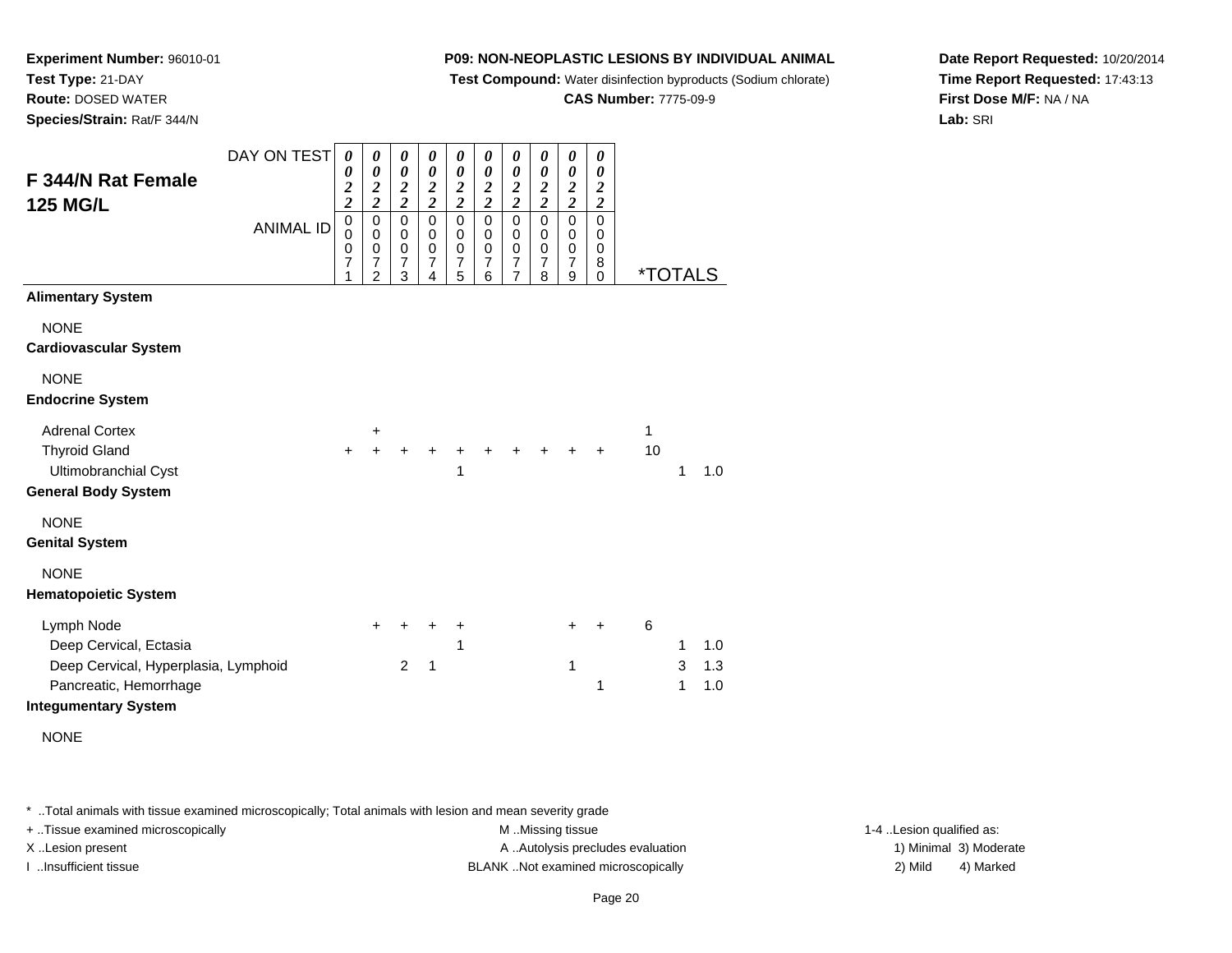**Test Compound:** Water disinfection byproducts (Sodium chlorate)

**CAS Number:** 7775-09-9

**Date Report Requested:** 10/20/2014**Time Report Requested:** 17:43:13**First Dose M/F:** NA / NA**Lab:** SRI

**Experiment Number:** 96010-01**Test Type:** 21-DAY **Route:** DOSED WATER**Species/Strain:** Rat/F 344/N

| F 344/N Rat Female<br><b>125 MG/L</b>             | DAY ON TEST<br><b>ANIMAL ID</b> | 0<br>0<br>$\frac{2}{2}$<br>$\mathbf 0$<br>$\mathbf 0$<br>0<br>$\overline{7}$ | 0<br>0<br>$\frac{2}{2}$<br>0<br>$\pmb{0}$<br>$\pmb{0}$<br>7<br>$\mathfrak{p}$ | 0<br>0<br>$\frac{2}{2}$<br>0<br>$\pmb{0}$<br>$\pmb{0}$<br>$\overline{7}$<br>3 | 0<br>0<br>$\frac{2}{2}$<br>$\mathbf 0$<br>$\mathbf 0$<br>$\mathbf 0$<br>$\overline{7}$<br>4 | 0<br>0<br>$\frac{2}{2}$<br>$\mathbf 0$<br>$\mathbf 0$<br>$\pmb{0}$<br>7<br>5 | 0<br>0<br>$\frac{2}{2}$<br>$\Omega$<br>$\mathbf 0$<br>$\mathbf 0$<br>$\overline{7}$<br>6 | 0<br>0<br>$\frac{2}{2}$<br>$\mathbf 0$<br>$\pmb{0}$<br>$\mathbf 0$<br>7<br>7 | $\boldsymbol{\theta}$<br>0<br>$\boldsymbol{2}$<br>$\overline{\mathbf{c}}$<br>$\Omega$<br>0<br>$\mathbf 0$<br>7<br>8 | 0<br>0<br>$\boldsymbol{2}$<br>$\overline{\mathbf{c}}$<br>$\mathbf 0$<br>$\mathbf 0$<br>$\mathbf 0$<br>$\overline{7}$<br>9 | $\boldsymbol{\theta}$<br>0<br>$\boldsymbol{2}$<br>$\overline{2}$<br>$\mathbf 0$<br>0<br>0<br>8<br>$\Omega$ |   | <i><b>*TOTALS</b></i> |     |
|---------------------------------------------------|---------------------------------|------------------------------------------------------------------------------|-------------------------------------------------------------------------------|-------------------------------------------------------------------------------|---------------------------------------------------------------------------------------------|------------------------------------------------------------------------------|------------------------------------------------------------------------------------------|------------------------------------------------------------------------------|---------------------------------------------------------------------------------------------------------------------|---------------------------------------------------------------------------------------------------------------------------|------------------------------------------------------------------------------------------------------------|---|-----------------------|-----|
| <b>Musculoskeletal System</b>                     |                                 |                                                                              |                                                                               |                                                                               |                                                                                             |                                                                              |                                                                                          |                                                                              |                                                                                                                     |                                                                                                                           |                                                                                                            |   |                       |     |
| <b>NONE</b><br><b>Nervous System</b>              |                                 |                                                                              |                                                                               |                                                                               |                                                                                             |                                                                              |                                                                                          |                                                                              |                                                                                                                     |                                                                                                                           |                                                                                                            |   |                       |     |
| <b>NONE</b><br><b>Respiratory System</b>          |                                 |                                                                              |                                                                               |                                                                               |                                                                                             |                                                                              |                                                                                          |                                                                              |                                                                                                                     |                                                                                                                           |                                                                                                            |   |                       |     |
| Lung                                              |                                 |                                                                              | +                                                                             |                                                                               |                                                                                             |                                                                              |                                                                                          | $\ddot{}$                                                                    |                                                                                                                     |                                                                                                                           | $\ddot{}$                                                                                                  | 3 |                       |     |
| Hemorrhage, Focal<br><b>Special Senses System</b> |                                 |                                                                              | 1                                                                             |                                                                               |                                                                                             |                                                                              |                                                                                          | 1                                                                            |                                                                                                                     |                                                                                                                           | 1                                                                                                          |   | 3                     | 1.0 |
| <b>NONE</b><br><b>Urinary System</b>              |                                 |                                                                              |                                                                               |                                                                               |                                                                                             |                                                                              |                                                                                          |                                                                              |                                                                                                                     |                                                                                                                           |                                                                                                            |   |                       |     |

NONE

\* ..Total animals with tissue examined microscopically; Total animals with lesion and mean severity grade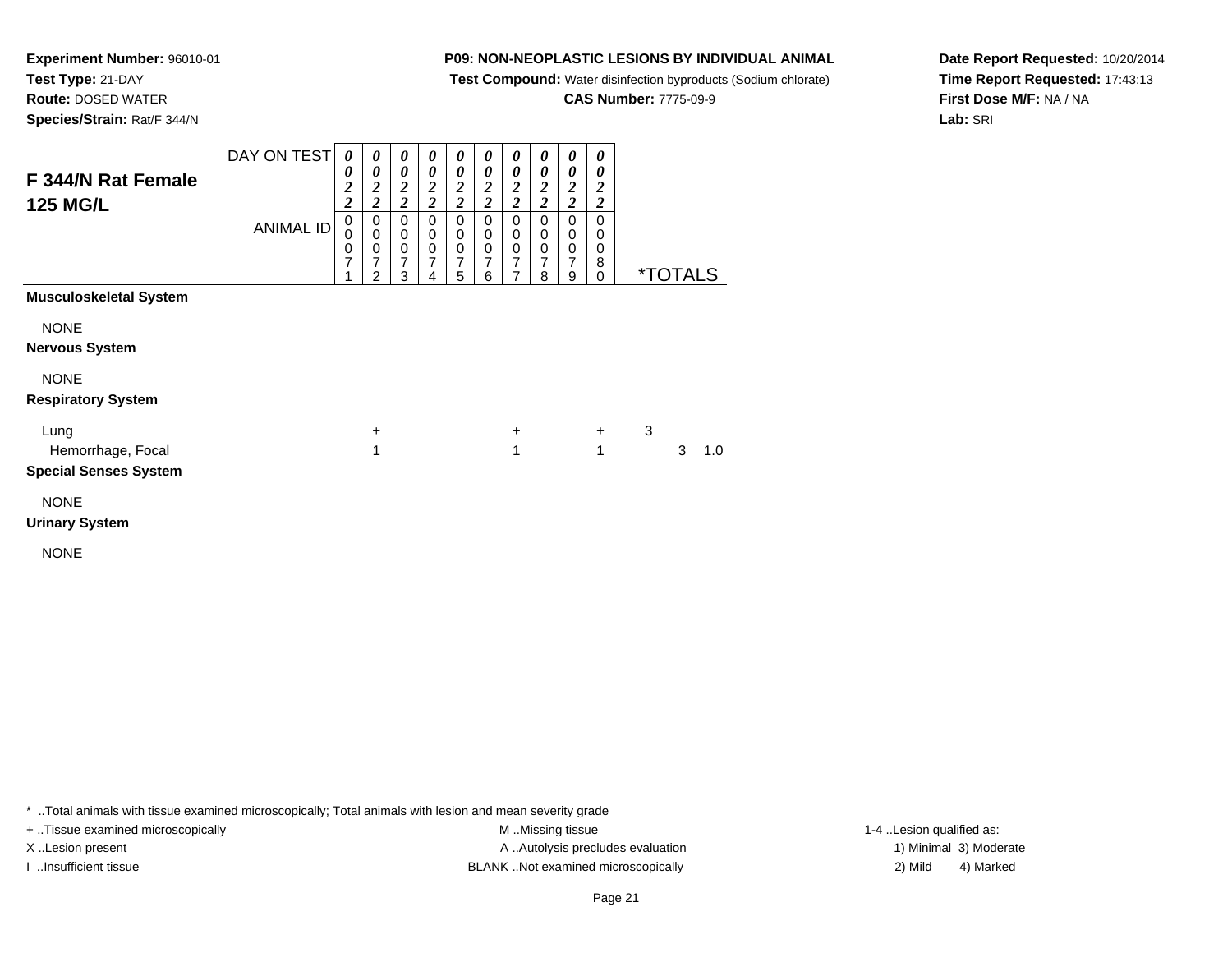**Test Compound:** Water disinfection byproducts (Sodium chlorate)

**CAS Number:** 7775-09-9

**Date Report Requested:** 10/20/2014**Time Report Requested:** 17:43:13**First Dose M/F:** NA / NA**Lab:** SRI

**Experiment Number:** 96010-01**Test Type:** 21-DAY **Route:** DOSED WATER**Species/Strain:** Rat/F 344/N

| DAY ON TEST<br>F 344/N Rat Female                                                                            | 0<br>0                          | 0<br>0                                            | 0<br>$\boldsymbol{\theta}$      | 0<br>0                          | 0<br>$\boldsymbol{\theta}$            | 0<br>0                          | 0<br>$\boldsymbol{\theta}$      | 0<br>0                       | 0<br>$\boldsymbol{\theta}$                     | 0<br>0                                      |    |                       |            |
|--------------------------------------------------------------------------------------------------------------|---------------------------------|---------------------------------------------------|---------------------------------|---------------------------------|---------------------------------------|---------------------------------|---------------------------------|------------------------------|------------------------------------------------|---------------------------------------------|----|-----------------------|------------|
|                                                                                                              | $\frac{2}{2}$                   | $\frac{2}{2}$                                     | $\frac{2}{2}$                   | $\frac{2}{2}$                   | $\frac{2}{2}$                         | $\frac{2}{2}$                   | $\frac{2}{2}$                   | $\frac{2}{2}$                | $\frac{2}{2}$                                  | $\boldsymbol{2}$<br>$\overline{\mathbf{c}}$ |    |                       |            |
| <b>250 MG/L</b><br><b>ANIMAL ID</b>                                                                          | $\mathbf 0$<br>0<br>0<br>8<br>1 | $\pmb{0}$<br>$\Omega$<br>0<br>8<br>$\overline{2}$ | $\mathbf 0$<br>0<br>0<br>8<br>3 | $\mathbf 0$<br>0<br>0<br>8<br>4 | $\pmb{0}$<br>0<br>$\pmb{0}$<br>8<br>5 | $\mathbf 0$<br>0<br>0<br>8<br>6 | $\mathsf 0$<br>0<br>0<br>8<br>7 | 0<br>$\Omega$<br>0<br>8<br>8 | $\mathbf 0$<br>0<br>$\mathbf 0$<br>$\bf8$<br>9 | $\mathbf 0$<br>0<br>0<br>9<br>$\Omega$      |    | <i><b>*TOTALS</b></i> |            |
| <b>Alimentary System</b>                                                                                     |                                 |                                                   |                                 |                                 |                                       |                                 |                                 |                              |                                                |                                             |    |                       |            |
| <b>NONE</b><br><b>Cardiovascular System</b>                                                                  |                                 |                                                   |                                 |                                 |                                       |                                 |                                 |                              |                                                |                                             |    |                       |            |
| <b>NONE</b><br><b>Endocrine System</b>                                                                       |                                 |                                                   |                                 |                                 |                                       |                                 |                                 |                              |                                                |                                             |    |                       |            |
| <b>Thyroid Gland</b><br>Follicular Cel, Hyperplasia, Diffuse<br><b>General Body System</b>                   | +                               |                                                   |                                 |                                 |                                       | 1                               | +                               |                              |                                                | ÷                                           | 10 | 1                     | 1.0        |
| <b>NONE</b><br><b>Genital System</b>                                                                         |                                 |                                                   |                                 |                                 |                                       |                                 |                                 |                              |                                                |                                             |    |                       |            |
| <b>Uterus</b><br>Hydrometra                                                                                  |                                 |                                                   |                                 | $\ddot{}$<br>$\overline{2}$     |                                       |                                 |                                 |                              |                                                |                                             | 1  | 1                     | 2.0        |
| <b>Hematopoietic System</b>                                                                                  |                                 |                                                   |                                 |                                 |                                       |                                 |                                 |                              |                                                |                                             |    |                       |            |
| Lymph Node<br>Deep Cervical, Ectasia                                                                         | +                               |                                                   | +                               | +<br>1                          | $\ddot{}$<br>1                        |                                 |                                 |                              | +                                              | +<br>$\overline{2}$                         | 6  | 3                     | 1.3        |
| Deep Cervical, Hyperplasia, Lymphoid<br>Pancreatic, Pigmentation, Hemosiderin<br><b>Integumentary System</b> |                                 |                                                   | 1                               |                                 |                                       |                                 |                                 |                              |                                                | $\overline{2}$                              |    | 1<br>1                | 1.0<br>2.0 |

NONE

\* ..Total animals with tissue examined microscopically; Total animals with lesion and mean severity grade

+ ..Tissue examined microscopically examined microscopically examined as:  $M$  ..Missing tissue 1-4 ..Lesion qualified as: X..Lesion present **A ..Autolysis precludes evaluation** A ..Autolysis precludes evaluation 1) Minimal 3) Moderate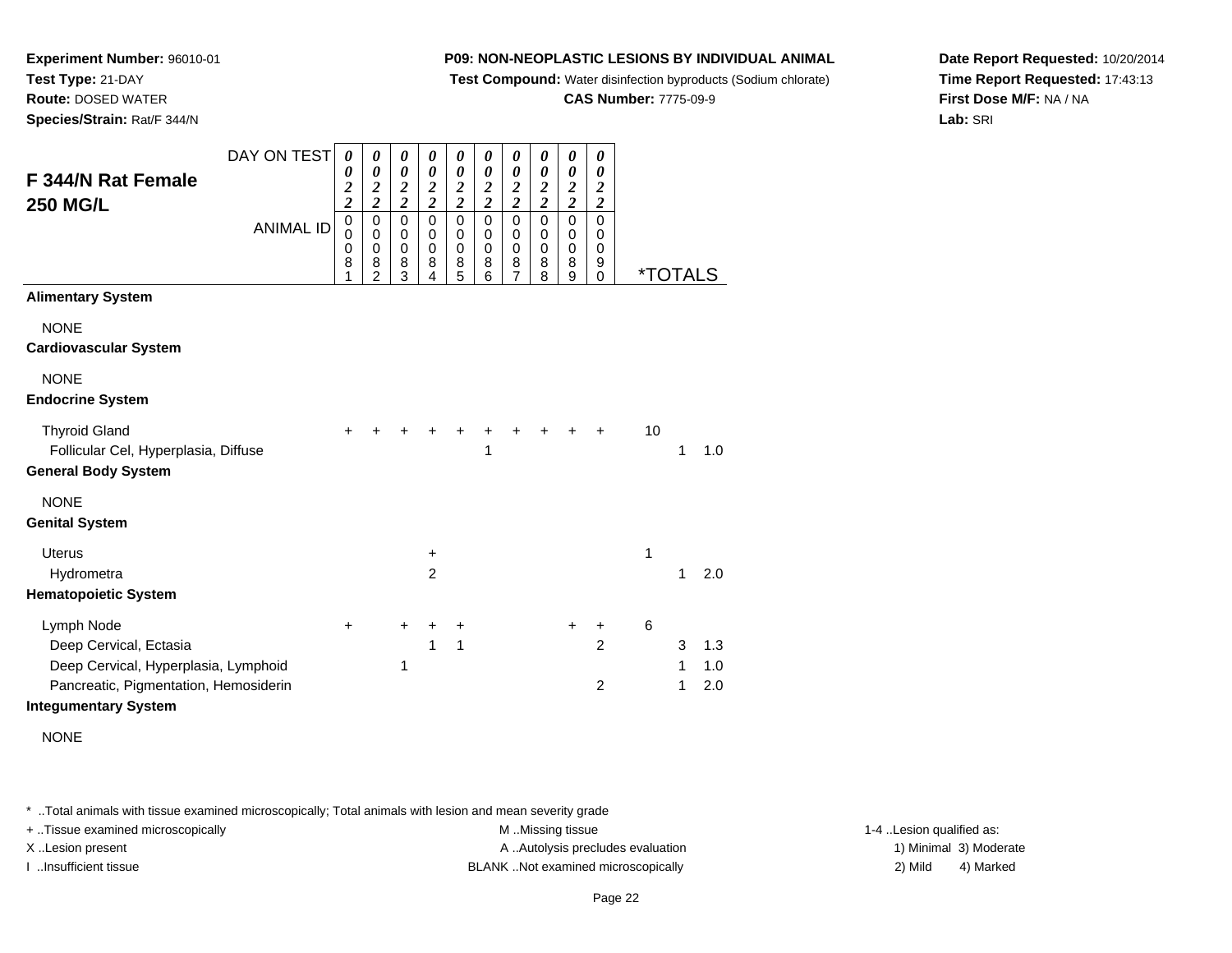**Test Compound:** Water disinfection byproducts (Sodium chlorate)

**CAS Number:** 7775-09-9

**Date Report Requested:** 10/20/2014**Time Report Requested:** 17:43:13**First Dose M/F:** NA / NA**Lab:** SRI

**Experiment Number:** 96010-01**Test Type:** 21-DAY **Route:** DOSED WATER**Species/Strain:** Rat/F 344/N

| F 344/N Rat Female<br><b>250 MG/L</b>                     | DAY ON TEST<br><b>ANIMAL ID</b> | 0<br>0<br>$\frac{2}{2}$<br>$\mathbf 0$<br>$\mathbf 0$<br>0<br>8 | 0<br>$\boldsymbol{\theta}$<br>$\boldsymbol{2}$<br>$\overline{2}$<br>0<br>$\pmb{0}$<br>$\mathbf 0$<br>8<br>$\mathfrak{p}$ | $\boldsymbol{\theta}$<br>0<br>$\frac{2}{2}$<br>$\pmb{0}$<br>$\begin{smallmatrix}0\\0\end{smallmatrix}$<br>8<br>3 | 0<br>0<br>$\boldsymbol{2}$<br>$\overline{\mathbf{c}}$<br>$\mathbf 0$<br>0<br>$\pmb{0}$<br>8<br>4 | 0<br>0<br>$\frac{2}{2}$<br>$\pmb{0}$<br>0<br>$\pmb{0}$<br>8<br>5 | 0<br>0<br>$\frac{2}{2}$<br>$\pmb{0}$<br>0<br>$\pmb{0}$<br>8<br>6 | 0<br>0<br>$\frac{2}{2}$<br>0<br>$\pmb{0}$<br>$\pmb{0}$<br>$\frac{8}{7}$ | 0<br>0<br>$\frac{2}{2}$<br>$\pmb{0}$<br>$\pmb{0}$<br>$\pmb{0}$<br>8<br>8 | 0<br>0<br>$\frac{2}{2}$<br>$\pmb{0}$<br>$\pmb{0}$<br>$\pmb{0}$<br>8<br>9 | 0<br>0<br>$\frac{2}{2}$<br>$\mathbf 0$<br>0<br>0<br>9<br>$\mathbf 0$ |   | <i><b>*TOTALS</b></i> |     |
|-----------------------------------------------------------|---------------------------------|-----------------------------------------------------------------|--------------------------------------------------------------------------------------------------------------------------|------------------------------------------------------------------------------------------------------------------|--------------------------------------------------------------------------------------------------|------------------------------------------------------------------|------------------------------------------------------------------|-------------------------------------------------------------------------|--------------------------------------------------------------------------|--------------------------------------------------------------------------|----------------------------------------------------------------------|---|-----------------------|-----|
| <b>Musculoskeletal System</b>                             |                                 |                                                                 |                                                                                                                          |                                                                                                                  |                                                                                                  |                                                                  |                                                                  |                                                                         |                                                                          |                                                                          |                                                                      |   |                       |     |
| <b>NONE</b><br><b>Nervous System</b>                      |                                 |                                                                 |                                                                                                                          |                                                                                                                  |                                                                                                  |                                                                  |                                                                  |                                                                         |                                                                          |                                                                          |                                                                      |   |                       |     |
| <b>NONE</b><br><b>Respiratory System</b>                  |                                 |                                                                 |                                                                                                                          |                                                                                                                  |                                                                                                  |                                                                  |                                                                  |                                                                         |                                                                          |                                                                          |                                                                      |   |                       |     |
| Lung<br>Hemorrhage, Focal<br><b>Special Senses System</b> |                                 | +<br>1                                                          |                                                                                                                          |                                                                                                                  |                                                                                                  |                                                                  | $\ddot{}$                                                        |                                                                         |                                                                          | $\ddot{}$<br>1                                                           |                                                                      | 3 | 2                     | 1.0 |
| <b>NONE</b><br><b>Urinary System</b>                      |                                 |                                                                 |                                                                                                                          |                                                                                                                  |                                                                                                  |                                                                  |                                                                  |                                                                         |                                                                          |                                                                          |                                                                      |   |                       |     |

NONE

\* ..Total animals with tissue examined microscopically; Total animals with lesion and mean severity grade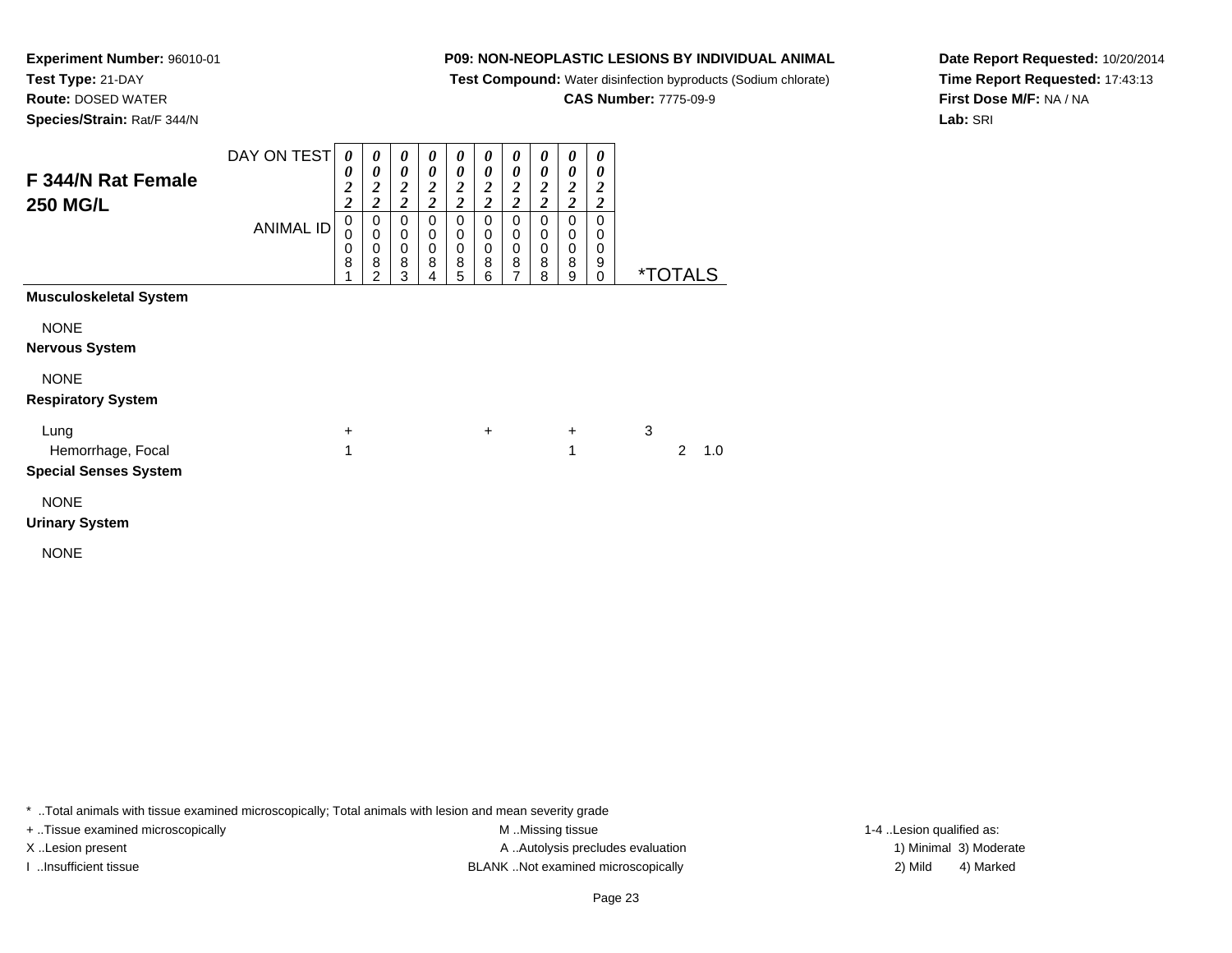**Test Compound:** Water disinfection byproducts (Sodium chlorate)

**CAS Number:** 7775-09-9

**Date Report Requested:** 10/20/2014**Time Report Requested:** 17:43:13**First Dose M/F:** NA / NA**Lab:** SRI

**Experiment Number:** 96010-01**Test Type:** 21-DAY **Route:** DOSED WATER**Species/Strain:** Rat/F 344/N

| F 344/N Rat Female                                                                         | DAY ON TEST      | 0<br>0<br>$\frac{2}{2}$ | 0<br>0<br>$\frac{2}{2}$                        | 0<br>$\boldsymbol{\theta}$<br>$\frac{2}{2}$ | 0<br>$\pmb{\theta}$<br>$\frac{2}{2}$ | 0<br>$\boldsymbol{\theta}$<br>$\frac{2}{2}$ | 0<br>$\boldsymbol{\theta}$<br>$\frac{2}{2}$ | 0<br>$\boldsymbol{\theta}$<br>$\frac{2}{2}$    | 0<br>$\boldsymbol{\theta}$<br>$\frac{2}{2}$ | 0<br>$\boldsymbol{\theta}$<br>$\frac{2}{2}$ | 0<br>$\pmb{\theta}$<br>$\boldsymbol{2}$                        |                       |   |     |
|--------------------------------------------------------------------------------------------|------------------|-------------------------|------------------------------------------------|---------------------------------------------|--------------------------------------|---------------------------------------------|---------------------------------------------|------------------------------------------------|---------------------------------------------|---------------------------------------------|----------------------------------------------------------------|-----------------------|---|-----|
| 500 MG/L                                                                                   | <b>ANIMAL ID</b> |                         | $\pmb{0}$<br>0<br>$\mathbf 0$<br>$\frac{9}{2}$ | $\mathsf 0$<br>0<br>$\,0\,$<br>9<br>3       | $\mathbf 0$<br>0<br>0<br>9<br>4      | 0<br>0<br>$\,0\,$<br>$\frac{9}{5}$          | $\mathbf 0$<br>0<br>0<br>9<br>6             | $\mathbf 0$<br>0<br>$\pmb{0}$<br>$\frac{9}{7}$ | $\mathbf 0$<br>0<br>$\pmb{0}$<br>9<br>8     | $\overline{0}$<br>0<br>$\pmb{0}$<br>$^9_9$  | $\boldsymbol{2}$<br>$\mathsf 0$<br>0<br>$\mathbf{1}$<br>0<br>0 | <i><b>*TOTALS</b></i> |   |     |
| <b>Alimentary System</b>                                                                   |                  |                         |                                                |                                             |                                      |                                             |                                             |                                                |                                             |                                             |                                                                |                       |   |     |
| <b>NONE</b><br><b>Cardiovascular System</b>                                                |                  |                         |                                                |                                             |                                      |                                             |                                             |                                                |                                             |                                             |                                                                |                       |   |     |
| <b>NONE</b><br><b>Endocrine System</b>                                                     |                  |                         |                                                |                                             |                                      |                                             |                                             |                                                |                                             |                                             |                                                                |                       |   |     |
| <b>Thyroid Gland</b><br>Follicular Cel, Hyperplasia, Diffuse<br><b>General Body System</b> |                  | +<br>$\mathbf{1}$       |                                                | $\overline{1}$                              |                                      |                                             | $+$ + + +<br>1 1 1 1                        |                                                |                                             | $\overline{1}$                              | $\ddot{}$<br>$\mathbf{1}$                                      | 10                    | 8 | 1.0 |
| <b>NONE</b><br><b>Genital System</b>                                                       |                  |                         |                                                |                                             |                                      |                                             |                                             |                                                |                                             |                                             |                                                                |                       |   |     |
| <b>NONE</b><br><b>Hematopoietic System</b>                                                 |                  |                         |                                                |                                             |                                      |                                             |                                             |                                                |                                             |                                             |                                                                |                       |   |     |
| Lymph Node<br><b>Integumentary System</b>                                                  |                  |                         | M                                              | $\ddot{}$                                   |                                      |                                             |                                             |                                                |                                             |                                             |                                                                | 1                     |   |     |
| <b>NONE</b><br>Musculoskeletal System                                                      |                  |                         |                                                |                                             |                                      |                                             |                                             |                                                |                                             |                                             |                                                                |                       |   |     |
| <b>NONE</b><br>Nervous System                                                              |                  |                         |                                                |                                             |                                      |                                             |                                             |                                                |                                             |                                             |                                                                |                       |   |     |

\* ..Total animals with tissue examined microscopically; Total animals with lesion and mean severity grade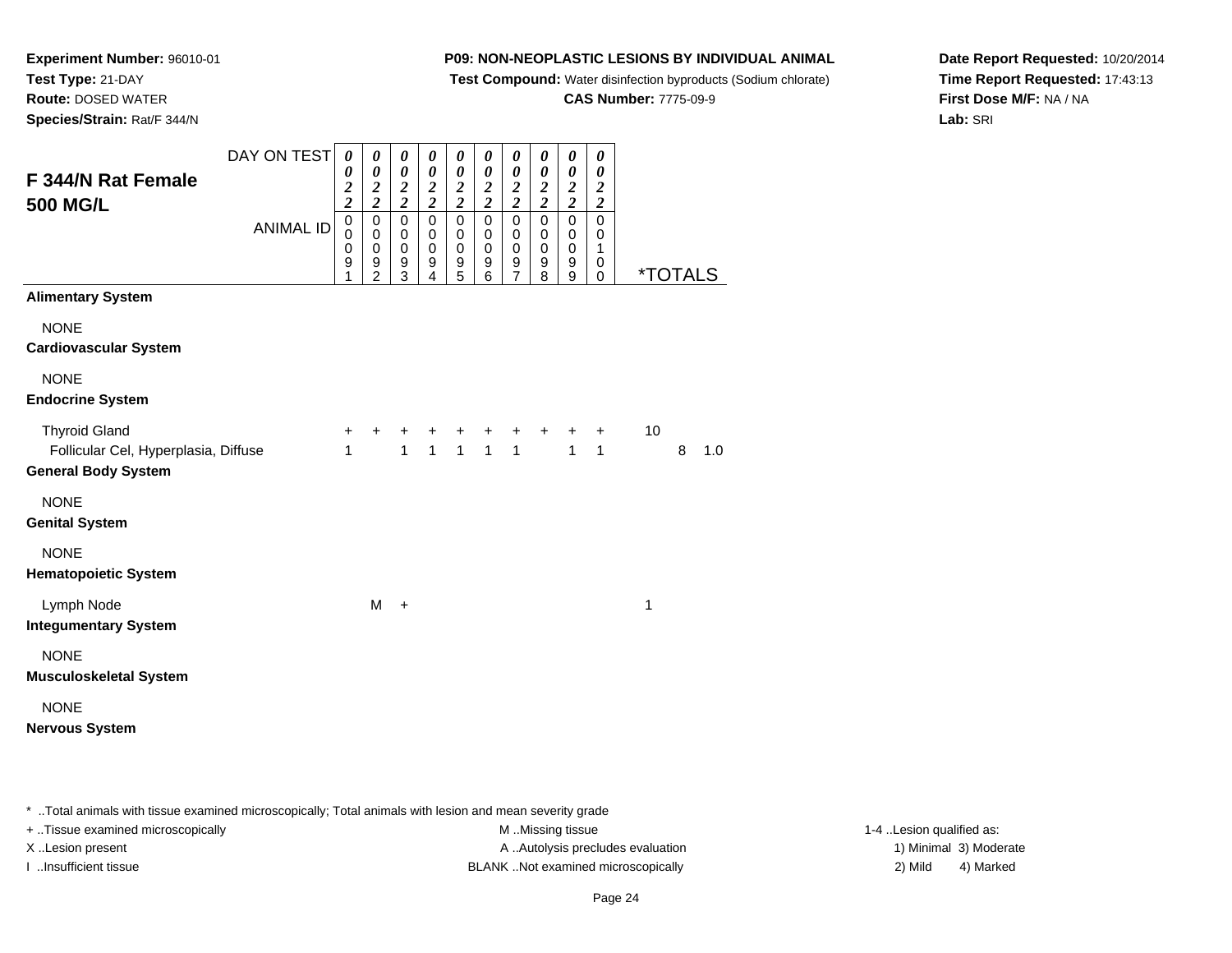**Test Compound:** Water disinfection byproducts (Sodium chlorate)

**CAS Number:** 7775-09-9

**Date Report Requested:** 10/20/2014**Time Report Requested:** 17:43:13**First Dose M/F:** NA / NA**Lab:** SRI

**Experiment Number:** 96010-01**Test Type:** 21-DAY **Route:** DOSED WATER**Species/Strain:** Rat/F 344/N

| F 344/N Rat Female<br><b>500 MG/L</b> | DAY ON TEST | 0<br>U      | U<br>∼ | $\boldsymbol{v}$<br>$\boldsymbol{\theta}$ | U<br>U | U<br>$\boldsymbol{\theta}$<br>2 | U           | U<br>0<br>∠<br>◢ | U           | 0<br>0<br>∠           | $\boldsymbol{\theta}$ |  |
|---------------------------------------|-------------|-------------|--------|-------------------------------------------|--------|---------------------------------|-------------|------------------|-------------|-----------------------|-----------------------|--|
|                                       | ANIMAL ID   | υ<br>0<br>9 | a      | 0<br>9<br>◠                               | 9      | 0<br>0<br>0<br>9<br>b           | U<br>9<br>⌒ | 0<br>0<br>9      | 0<br>9<br>ິ | Ω<br>0<br>0<br>9<br>9 | U<br>0                |  |

NONE

#### **Respiratory System**

NONE

**Special Senses System**

# NONE

**Urinary System**

NONE

\* ..Total animals with tissue examined microscopically; Total animals with lesion and mean severity grade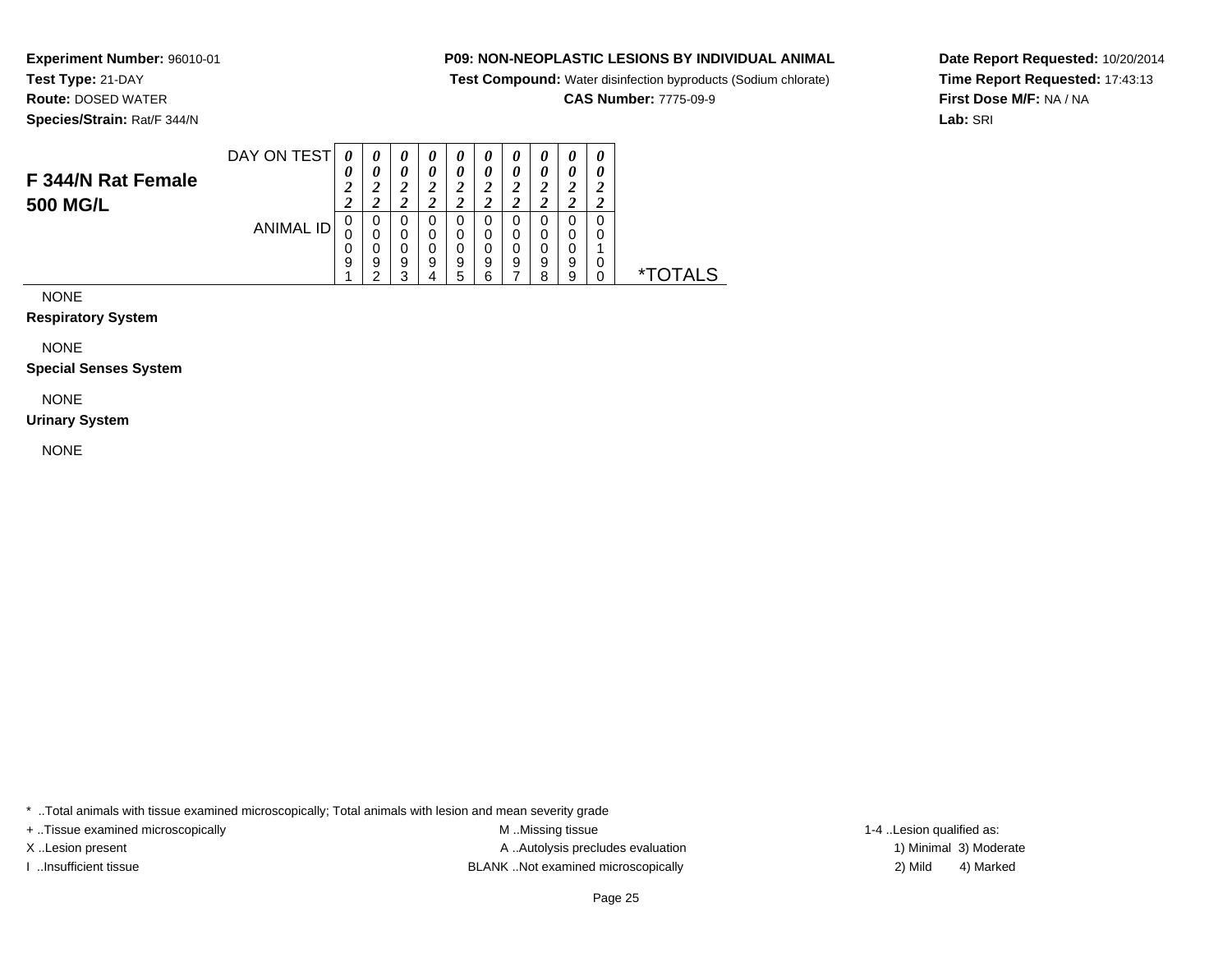**Test Compound:** Water disinfection byproducts (Sodium chlorate)

**CAS Number:** 7775-09-9

**Date Report Requested:** 10/20/2014**Time Report Requested:** 17:43:13**First Dose M/F:** NA / NA**Lab:** SRI

**Experiment Number:** 96010-01**Test Type:** 21-DAY **Route:** DOSED WATER**Species/Strain:** Rat/F 344/N

|                                                                                                                           | DAY ON TEST      | $\boldsymbol{\theta}$                        | 0                                                                   | 0                                              | 0                               | 0                                     | 0                                      | $\boldsymbol{\theta}$                                | 0                               | 0                                                    | 0                                       |                       |                |            |
|---------------------------------------------------------------------------------------------------------------------------|------------------|----------------------------------------------|---------------------------------------------------------------------|------------------------------------------------|---------------------------------|---------------------------------------|----------------------------------------|------------------------------------------------------|---------------------------------|------------------------------------------------------|-----------------------------------------|-----------------------|----------------|------------|
| F 344/N Rat Female<br><b>1000MG/L</b>                                                                                     |                  | 0<br>$\frac{2}{2}$                           | $\boldsymbol{\theta}$<br>$\frac{2}{2}$                              | $\boldsymbol{\theta}$<br>$\frac{2}{2}$         | $\pmb{\theta}$<br>$\frac{2}{2}$ | 0<br>$\frac{2}{2}$                    | $\boldsymbol{\theta}$<br>$\frac{2}{2}$ | $\boldsymbol{\theta}$<br>$\frac{2}{2}$               | 0<br>$\frac{2}{2}$              | $\boldsymbol{\theta}$<br>$\frac{2}{2}$               | 0<br>$\boldsymbol{2}$<br>$\overline{2}$ |                       |                |            |
|                                                                                                                           | <b>ANIMAL ID</b> | $\pmb{0}$<br>0<br>1<br>$\boldsymbol{0}$<br>1 | $\pmb{0}$<br>$\pmb{0}$<br>$\mathbf{1}$<br>$\,0\,$<br>$\overline{2}$ | $\mathbf 0$<br>0<br>1<br>$\boldsymbol{0}$<br>3 | $\mathbf 0$<br>0<br>1<br>0<br>4 | $\mathbf 0$<br>0<br>1<br>$\,0\,$<br>5 | $\mathbf 0$<br>0<br>1<br>0<br>6        | $\mathbf 0$<br>0<br>1<br>$\pmb{0}$<br>$\overline{7}$ | $\mathbf 0$<br>0<br>1<br>0<br>8 | $\mathbf 0$<br>0<br>$\mathbf{1}$<br>$\mathbf 0$<br>9 | $\mathbf 0$<br>0<br>1<br>1<br>0         | <i><b>*TOTALS</b></i> |                |            |
| <b>Alimentary System</b>                                                                                                  |                  |                                              |                                                                     |                                                |                                 |                                       |                                        |                                                      |                                 |                                                      |                                         |                       |                |            |
| <b>NONE</b><br><b>Cardiovascular System</b>                                                                               |                  |                                              |                                                                     |                                                |                                 |                                       |                                        |                                                      |                                 |                                                      |                                         |                       |                |            |
| <b>NONE</b><br><b>Endocrine System</b>                                                                                    |                  |                                              |                                                                     |                                                |                                 |                                       |                                        |                                                      |                                 |                                                      |                                         |                       |                |            |
| <b>Thyroid Gland</b><br>Follicular Cel, Hyperplasia, Diffuse<br><b>Ultimobranchial Cyst</b><br><b>General Body System</b> |                  | +                                            | 1                                                                   |                                                | 1                               |                                       |                                        | 1                                                    | $\mathbf{1}$                    | 1                                                    | +<br>1                                  | 10                    | 5<br>1         | 1.0<br>1.0 |
| <b>NONE</b>                                                                                                               |                  |                                              |                                                                     |                                                |                                 |                                       |                                        |                                                      |                                 |                                                      |                                         |                       |                |            |
| <b>Genital System</b>                                                                                                     |                  |                                              |                                                                     |                                                |                                 |                                       |                                        |                                                      |                                 |                                                      |                                         |                       |                |            |
| <b>Uterus</b><br>Hydrometra                                                                                               |                  |                                              |                                                                     |                                                |                                 |                                       |                                        | $\ddot{}$<br>$\overline{2}$                          |                                 |                                                      |                                         | 1                     | 1              | 2.0        |
| <b>Hematopoietic System</b>                                                                                               |                  |                                              |                                                                     |                                                |                                 |                                       |                                        |                                                      |                                 |                                                      |                                         |                       |                |            |
| Lymph Node                                                                                                                |                  | +                                            |                                                                     |                                                | +                               |                                       |                                        |                                                      |                                 |                                                      | +                                       | 3                     |                |            |
| Deep Cervical, Hyperplasia, Lymphoid                                                                                      |                  |                                              |                                                                     |                                                | 1                               |                                       |                                        |                                                      |                                 |                                                      |                                         |                       | 1              | 1.0        |
| Pancreatic, Hemorrhage<br><b>Integumentary System</b>                                                                     |                  |                                              |                                                                     |                                                | 1                               |                                       |                                        |                                                      |                                 |                                                      | 1                                       |                       | $\overline{2}$ | 1.0        |

NONE

\* ..Total animals with tissue examined microscopically; Total animals with lesion and mean severity grade

+ ..Tissue examined microscopically examined microscopically examined as:  $M$  ..Missing tissue 1-4 ..Lesion qualified as: X..Lesion present **A ..Autolysis precludes evaluation** A ..Autolysis precludes evaluation 1) Minimal 3) Moderate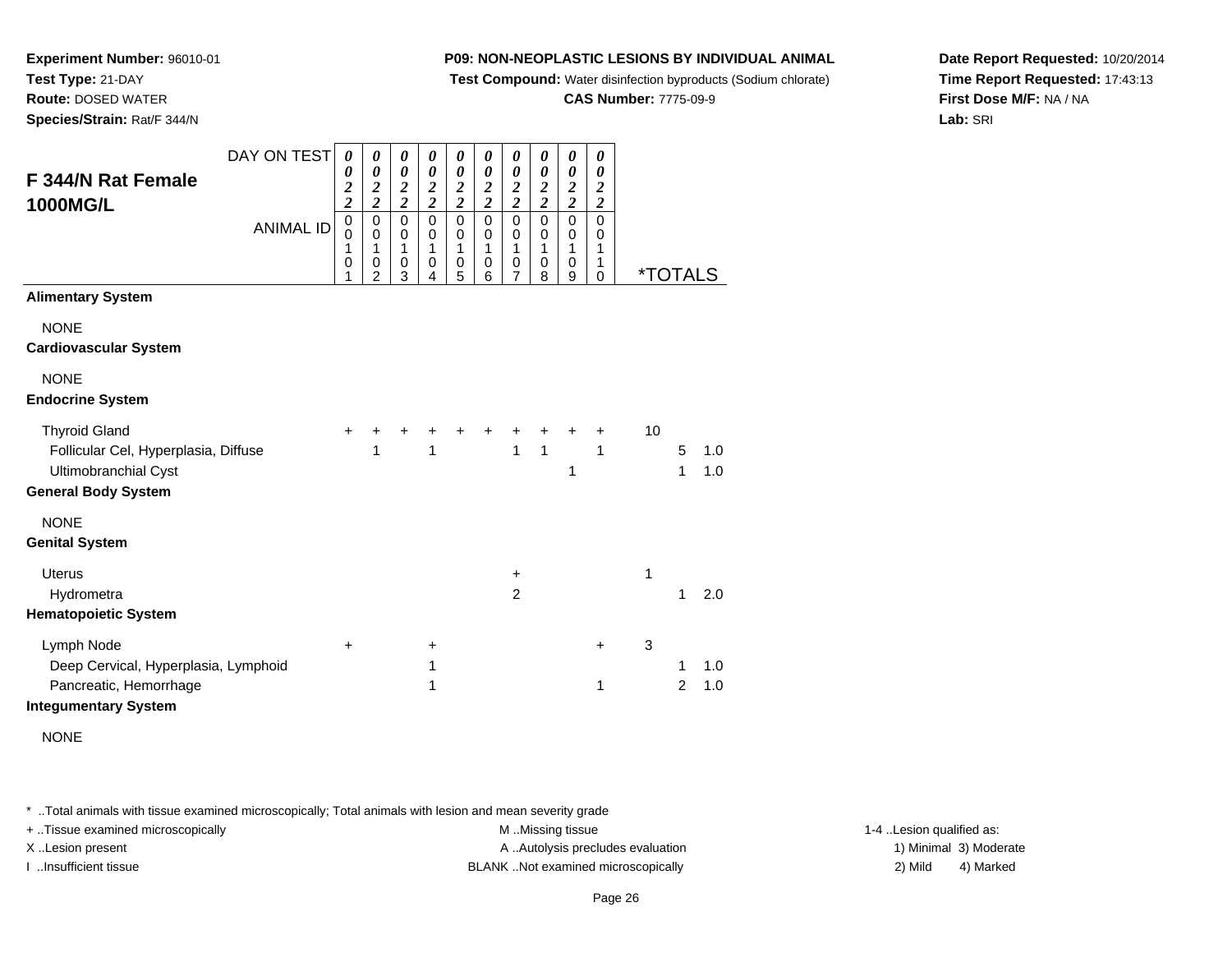**Test Compound:** Water disinfection byproducts (Sodium chlorate)

**CAS Number:** 7775-09-9

**Date Report Requested:** 10/20/2014**Time Report Requested:** 17:43:13**First Dose M/F:** NA / NA**Lab:** SRI

**Experiment Number:** 96010-01**Test Type:** 21-DAY **Route:** DOSED WATER**Species/Strain:** Rat/F 344/N

| 0<br>0<br>0<br>U<br>O<br>υ<br>ANIMAL ID<br>0<br>0<br>0<br>0<br>0<br>U<br>U | F 344/N Rat Female<br><b>1000MG/L</b> | DAY ON TEST | 0<br>$\boldsymbol{\theta}$<br>◢<br>Δ | $\boldsymbol{\theta}$<br>0<br>◠ | U<br>0 | U<br>0<br>∠ | U<br>$\boldsymbol{\theta}$ | $\boldsymbol{\theta}$<br>$\boldsymbol{\theta}$<br>2 | $\boldsymbol{\theta}$<br>0 | 0<br>0<br>∠ | 0<br>0<br>∠<br>∠ |       |
|----------------------------------------------------------------------------|---------------------------------------|-------------|--------------------------------------|---------------------------------|--------|-------------|----------------------------|-----------------------------------------------------|----------------------------|-------------|------------------|-------|
| U<br>υ<br>∗⊤<br>2<br>9<br>5<br>6<br>я<br>◠                                 |                                       |             |                                      | υ                               |        |             |                            | 0                                                   | 0                          | 0           |                  | )TALS |

**Musculoskeletal System**

NONE

**Nervous System**

NONE

**Respiratory System**

NONE

**Special Senses System**

NONE

**Urinary System**

NONE

\* ..Total animals with tissue examined microscopically; Total animals with lesion and mean severity grade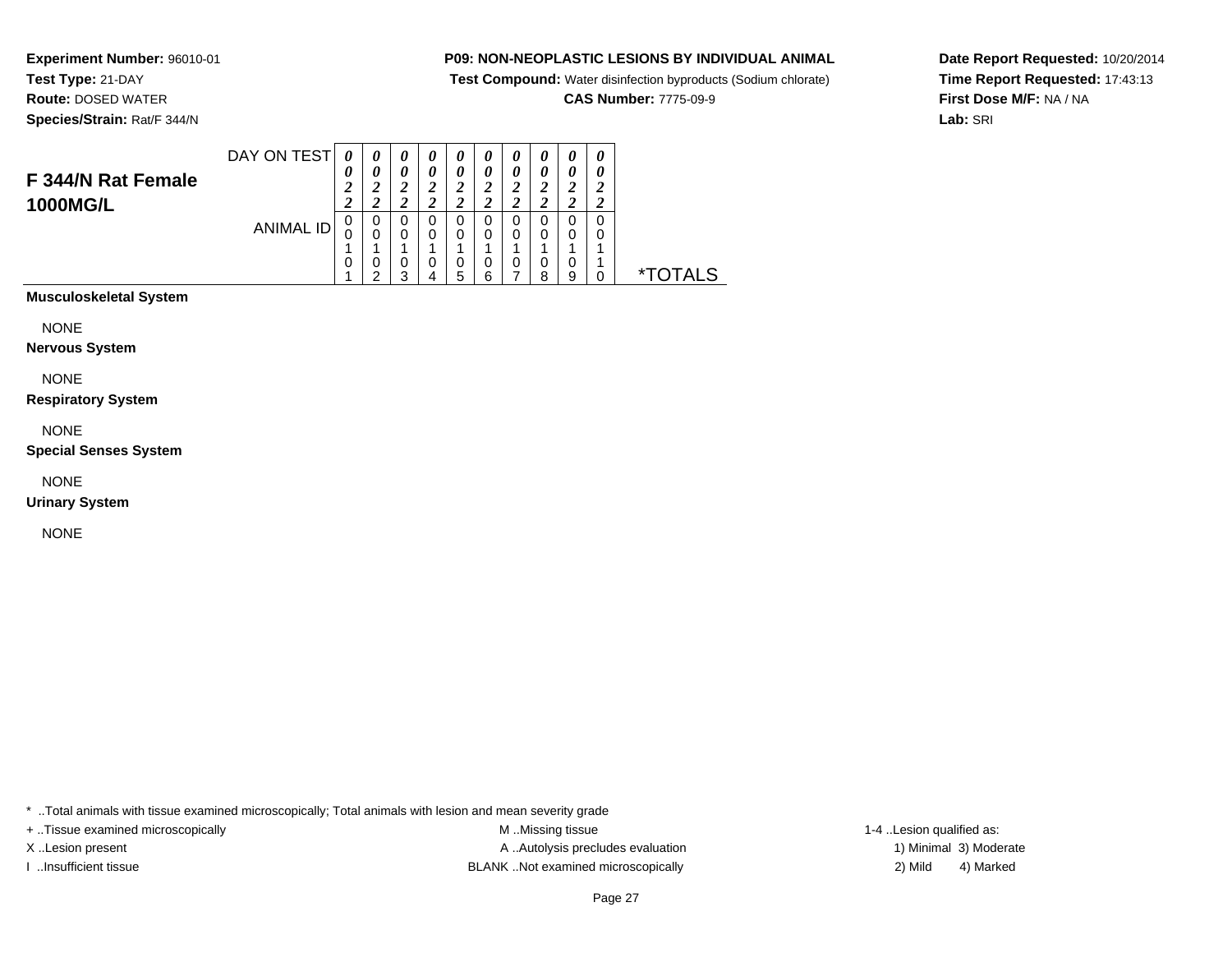**Test Compound:** Water disinfection byproducts (Sodium chlorate)

**CAS Number:** 7775-09-9

**Date Report Requested:** 10/20/2014**Time Report Requested:** 17:43:14**First Dose M/F:** NA / NA**Lab:** SRI

sue examined microscopically; Total animals with lesion and mean severity grade

X..Lesion present **A ..Autolysis precludes evaluation** A ..Autolysis precludes evaluation 1) Minimal 3) Moderate

I ..Insufficient tissue BLANK ..Not examined microscopically 2) Mild 4) Marked

+ ..Tissue examined microscopically examined microscopically examined as:  $M$  ..Missing tissue 1-4 ..Lesion qualified as:

|  | Fotal animals with tiss |  |
|--|-------------------------|--|
|  |                         |  |

| . |  |  |
|---|--|--|
|   |  |  |
|   |  |  |
|   |  |  |
|   |  |  |
|   |  |  |
|   |  |  |
|   |  |  |
|   |  |  |
|   |  |  |
|   |  |  |

|                              | 1<br>1<br>1 | 1<br>$\overline{2}$ | 1<br>1<br>3 | 1<br>1<br>4 | 1<br>5    | 1<br>6    | $\mathbf{1}$<br>7 | 1<br>8    | 1<br>9    | 1<br>$\overline{2}$<br>$\mathbf 0$ | <i><b>*TOTALS</b></i> |                |     |  |
|------------------------------|-------------|---------------------|-------------|-------------|-----------|-----------|-------------------|-----------|-----------|------------------------------------|-----------------------|----------------|-----|--|
| <b>Alimentary System</b>     |             |                     |             |             |           |           |                   |           |           |                                    |                       |                |     |  |
| Esophagus                    | +           | +                   |             |             |           |           |                   |           |           | +                                  | 10                    |                |     |  |
| Intestine Large, Cecum       | $\ddot{}$   | +                   | $\ddot{}$   | +           | +         | $\ddot{}$ | $\ddot{}$         | $\pm$     | +         | +                                  | 10                    |                |     |  |
| Intestine Large, Colon       | $\ddot{}$   | +                   | +           | $\ddot{}$   | +         | $\ddot{}$ | $\ddot{}$         | $\ddot{}$ | +         | $\ddot{}$                          | 10                    |                |     |  |
| Intestine Large, Rectum      | +           | $\ddot{}$           | $\ddot{}$   | $\ddot{}$   | $\ddot{}$ | $\ddot{}$ | $+$               | $\pm$     | +         | +                                  | 10                    |                |     |  |
| Intestine Small, Duodenum    | $\ddot{}$   | $\ddot{}$           | $\ddot{}$   | $\ddot{}$   | +         | $\ddot{}$ | $+$               | $+$       | $\ddot{}$ | $\ddot{}$                          | 10                    |                |     |  |
| Intestine Small, Ileum       | $\ddot{}$   | $\ddot{}$           | $\ddot{}$   | $\ddot{}$   | $\ddot{}$ | $\ddot{}$ | $+$               | $\ddot{}$ | +         | +                                  | 10                    |                |     |  |
| Intestine Small, Jejunum     | $\ddot{}$   | $\ddot{}$           | +           | +           | $\ddot{}$ | $\ddot{}$ | $\ddot{}$         | $\ddot{}$ | $\ddot{}$ | $\ddot{}$                          | 10                    |                |     |  |
| Liver                        | $\ddot{}$   | $\ddot{}$           | $\ddot{}$   | $\ddot{}$   | $\ddot{}$ | $\ddot{}$ | $\ddot{}$         | $\ddot{}$ | $\ddot{}$ | $\ddot{}$                          | 10                    |                |     |  |
| Hepatodiaphragmatic Nodule   |             |                     |             |             |           |           |                   |           | 1         |                                    |                       | 1              | 1.0 |  |
| Pancreas                     | +           | +                   | +           | ٠           | +         | ٠         | ٠                 | ٠         |           | ٠                                  | 10                    |                |     |  |
| Salivary Glands              | $+$         | $\ddot{}$           | $\ddot{}$   | $\ddot{}$   | $\ddot{}$ | $\ddot{}$ | $\ddot{}$         | $\ddot{}$ | $\ddot{}$ | $\ddot{}$                          | 10                    |                |     |  |
| Parotid GI, Basophilic Focus |             |                     | 1           |             |           | 1         |                   |           |           |                                    |                       | $\overline{2}$ | 1.0 |  |
| Stomach, Forestomach         | +           | +                   | +           | ٠           | +         | +         | +                 | +         | +         | $\ddot{}$                          | 10                    |                |     |  |
| Stomach, Glandular           | $+$         | $\ddot{}$           | ÷           |             | ÷         | $\ddot{}$ | ÷                 | +         | +         | $\ddot{}$                          | 10                    |                |     |  |
| <b>Cardiovascular System</b> |             |                     |             |             |           |           |                   |           |           |                                    |                       |                |     |  |
| <b>Blood Vessel</b>          | +           | +                   | +           | $\ddot{}$   | +         | +         | +                 | +         | +         | +                                  | 10                    |                |     |  |
| Heart                        | $\ddot{}$   | $\ddot{}$           | $\ddot{}$   | +           | $\ddot{}$ | $\ddot{}$ | $\ddot{}$         | $\ddot{}$ | $\ddot{}$ | $\ddot{}$                          | 10                    |                |     |  |
| <b>Endocrine System</b>      |             |                     |             |             |           |           |                   |           |           |                                    |                       |                |     |  |
| <b>Adrenal Cortex</b>        | +           |                     |             |             |           | +         |                   |           |           | +                                  | 10                    |                |     |  |
| Adrenal Medulla              | +           |                     |             |             |           | +         | +                 | +         | +         | $\ddot{}$                          | 10                    |                |     |  |
|                              |             |                     |             |             |           |           |                   |           |           |                                    |                       |                |     |  |

**Experiment Number:** 96010-01**Test Type:** 21-DAY **Route:** DOSED WATER**Species/Strain:** Rat/F 344/N

**F 344/N Rat Female**

**2000MG/L**

DAY ON TEST

*0*

*0 2 2*

*0*

*0*

*0 2 2*

0 0

0 0

0 0

0 0

*0 2 2*

0 0

0 0

0 0

0 0

0 0

0 0

ANIMAL ID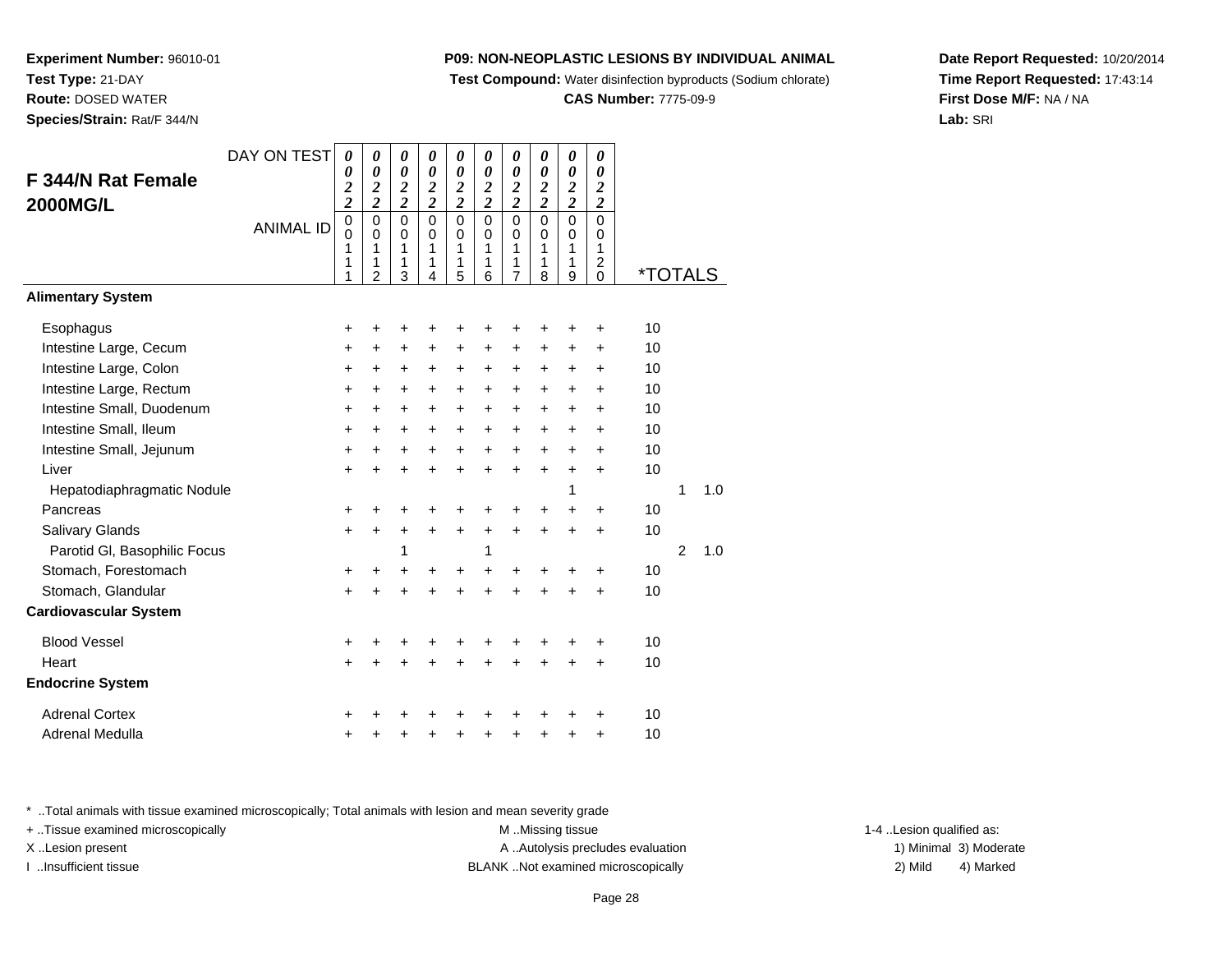**Test Compound:** Water disinfection byproducts (Sodium chlorate)

**CAS Number:** 7775-09-9

**Date Report Requested:** 10/20/2014**Time Report Requested:** 17:43:14**First Dose M/F:** NA / NA**Lab:** SRI

**Experiment Number:** 96010-01**Test Type:** 21-DAY **Route:** DOSED WATER**Species/Strain:** Rat/F 344/N

| DAY ON TEST                          | 0                            | 0                                                   | 0                                      | 0                                      | 0                               | 0                                      | 0                                            | 0                                         | 0                               | 0                                                  |                       |                |     |
|--------------------------------------|------------------------------|-----------------------------------------------------|----------------------------------------|----------------------------------------|---------------------------------|----------------------------------------|----------------------------------------------|-------------------------------------------|---------------------------------|----------------------------------------------------|-----------------------|----------------|-----|
| F 344/N Rat Female                   | 0<br>$\overline{\mathbf{c}}$ | 0<br>$\boldsymbol{2}$                               | 0<br>$\boldsymbol{2}$                  | 0<br>$\boldsymbol{2}$                  | 0<br>$\boldsymbol{2}$           | 0<br>$\boldsymbol{2}$                  | 0<br>$\overline{\mathbf{c}}$                 | $\boldsymbol{\theta}$                     | 0<br>$\overline{\mathbf{c}}$    | 0<br>$\boldsymbol{2}$                              |                       |                |     |
| <b>2000MG/L</b>                      | $\overline{c}$               | $\overline{c}$                                      | $\overline{2}$                         | $\overline{2}$                         | $\overline{c}$                  | $\overline{2}$                         | $\overline{c}$                               | $\frac{2}{2}$                             | $\overline{2}$                  | $\overline{2}$                                     |                       |                |     |
| <b>ANIMAL ID</b>                     | 0<br>0<br>1<br>1<br>1        | $\mathsf 0$<br>$\Omega$<br>1<br>1<br>$\overline{2}$ | $\mathbf 0$<br>$\Omega$<br>1<br>1<br>3 | $\mathbf 0$<br>$\Omega$<br>1<br>1<br>4 | 0<br>$\mathbf 0$<br>1<br>1<br>5 | $\mathbf 0$<br>$\Omega$<br>1<br>1<br>6 | 0<br>$\mathbf 0$<br>1<br>1<br>$\overline{7}$ | $\mathbf 0$<br>$\mathbf 0$<br>1<br>1<br>8 | 0<br>$\mathbf 0$<br>1<br>1<br>9 | 0<br>$\Omega$<br>1<br>$\overline{\mathbf{c}}$<br>0 | <i><b>*TOTALS</b></i> |                |     |
| Parathyroid Gland                    | $\ddot{}$                    | $\ddot{}$                                           | $\ddot{}$                              | $\ddot{}$                              | $\ddot{}$                       | $\ddot{}$                              | $\ddot{}$                                    | M                                         | M                               | M                                                  | $\overline{7}$        |                |     |
| <b>Pituitary Gland</b>               | +                            | +                                                   | +                                      | $\ddot{}$                              | M                               | $\ddot{}$                              | $\ddot{}$                                    | $\ddot{}$                                 | $\ddot{}$                       | $\ddot{}$                                          | 9                     |                |     |
| <b>Thyroid Gland</b>                 | +                            | +                                                   | $\ddot{}$                              | $\ddot{}$                              | $\ddot{}$                       | $\ddot{}$                              | +                                            | +                                         | +                               | $\ddot{}$                                          | 10                    |                |     |
| Follicular Cel, Hyperplasia, Diffuse | $\overline{2}$               | $\overline{2}$                                      | $\overline{2}$                         | $\overline{2}$                         | $\overline{2}$                  | 1                                      | $\overline{2}$                               | $\overline{2}$                            | 1                               | $\overline{2}$                                     |                       | 10             | 1.8 |
| Ultimobranchial Cyst                 |                              | 1                                                   |                                        |                                        | 1                               |                                        |                                              |                                           |                                 |                                                    |                       | $\overline{2}$ | 1.0 |
| <b>General Body System</b>           |                              |                                                     |                                        |                                        |                                 |                                        |                                              |                                           |                                 |                                                    |                       |                |     |
| <b>NONE</b>                          |                              |                                                     |                                        |                                        |                                 |                                        |                                              |                                           |                                 |                                                    |                       |                |     |
| <b>Genital System</b>                |                              |                                                     |                                        |                                        |                                 |                                        |                                              |                                           |                                 |                                                    |                       |                |     |
| <b>Clitoral Gland</b>                | +                            |                                                     |                                        |                                        |                                 | +                                      | +                                            | +                                         | +                               | +                                                  | 10                    |                |     |
| Ovary                                | $\ddot{}$                    | $\ddot{}$                                           | $\ddot{}$                              | $\ddot{}$                              | $\ddot{}$                       | $\ddot{}$                              | $+$                                          | $\ddot{}$                                 | $\ddot{}$                       | $\ddot{}$                                          | 10                    |                |     |
| <b>Uterus</b>                        | $\ddot{}$                    | +                                                   | $\ddot{}$                              | +                                      | +                               | $\ddot{}$                              | $\ddot{}$                                    | $\ddot{}$                                 | $\ddot{}$                       | $\ddot{}$                                          | 10                    |                |     |
| Hydrometra                           | 1                            |                                                     | 1                                      |                                        |                                 |                                        | $\overline{2}$                               | $\overline{2}$                            |                                 |                                                    |                       | 4              | 1.5 |
| <b>Hematopoietic System</b>          |                              |                                                     |                                        |                                        |                                 |                                        |                                              |                                           |                                 |                                                    |                       |                |     |
| <b>Bone Marrow</b>                   | ٠                            |                                                     |                                        |                                        |                                 | +                                      | +                                            | +                                         | +                               | +                                                  | 10                    |                |     |
| Lymph Node                           | +                            |                                                     |                                        |                                        |                                 |                                        | +                                            | $\ddot{}$                                 | $\ddot{}$                       |                                                    | 6                     |                |     |
| Deep Cervical, Ectasia               |                              |                                                     |                                        |                                        |                                 |                                        |                                              | $\overline{c}$                            |                                 |                                                    |                       | 1              | 2.0 |
| Deep Cervical, Hemorrhage            |                              |                                                     |                                        |                                        |                                 |                                        |                                              | 1                                         |                                 |                                                    |                       | 1              | 1.0 |
| Deep Cervical, Hyperplasia, Lymphoid | 1                            | 1                                                   | $\overline{2}$                         |                                        |                                 |                                        |                                              |                                           |                                 |                                                    |                       | 3              | 1.3 |
| Pancreatic, Hemorrhage               |                              |                                                     |                                        |                                        |                                 |                                        | 1                                            |                                           |                                 |                                                    |                       | 1              | 1.0 |
| Pancreatic, Hyperplasia, Lymphoid    |                              |                                                     |                                        |                                        |                                 |                                        | 1                                            |                                           |                                 |                                                    |                       | 1              | 1.0 |
| Lymph Node, Mandibular               | М                            | M                                                   | М                                      | М                                      | M                               | M                                      | M                                            | M                                         | M                               | M                                                  | 0                     |                |     |

\* ..Total animals with tissue examined microscopically; Total animals with lesion and mean severity grade

+ ..Tissue examined microscopically examined microscopically examined as:  $M$  ..Missing tissue 1-4 ..Lesion qualified as:

X..Lesion present **A ..Autolysis precludes evaluation** A ..Autolysis precludes evaluation 1) Minimal 3) Moderate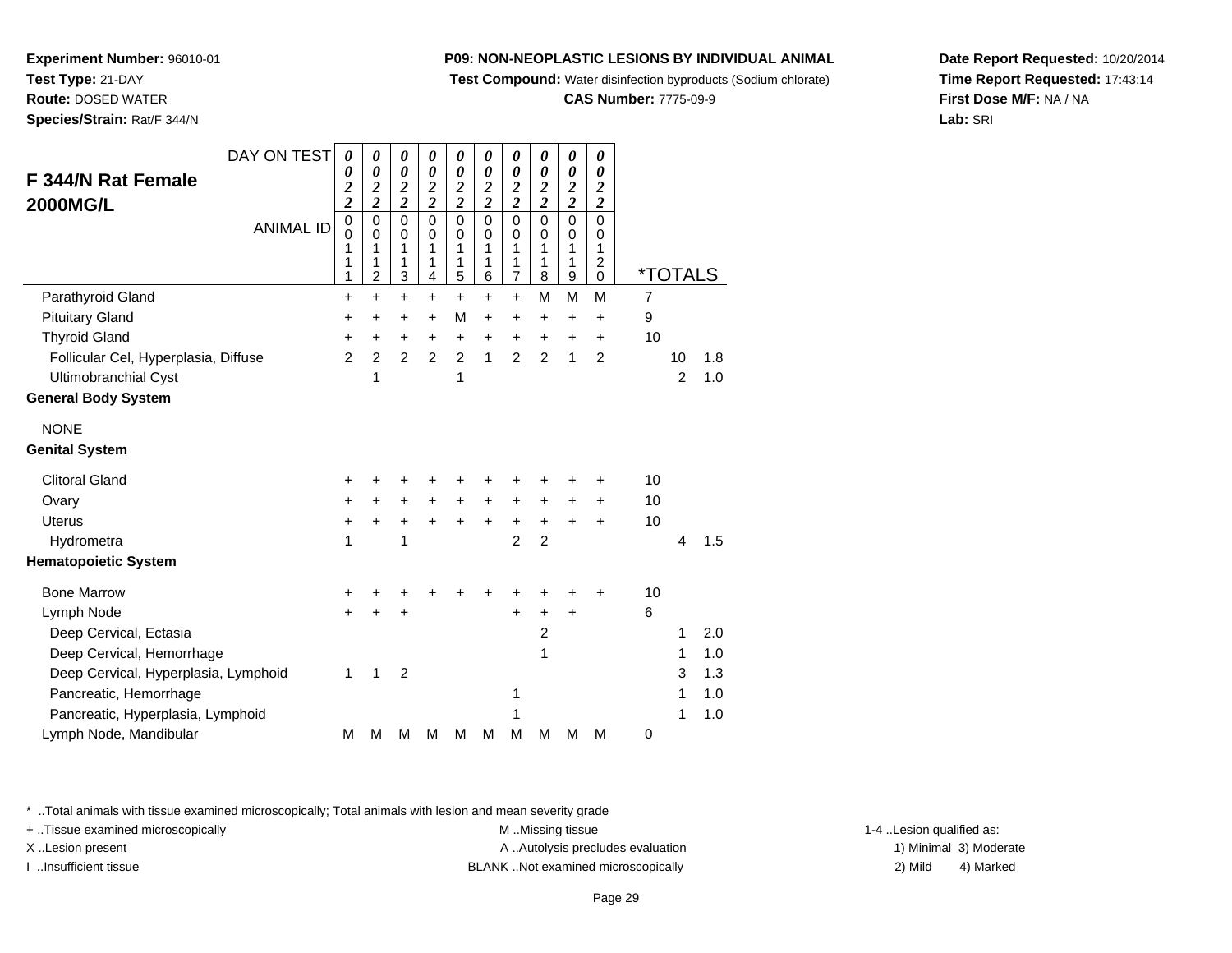**Test Compound:** Water disinfection byproducts (Sodium chlorate)

**CAS Number:** 7775-09-9

**Date Report Requested:** 10/20/2014**Time Report Requested:** 17:43:14**First Dose M/F:** NA / NA**Lab:** SRI

**Experiment Number:** 96010-01**Test Type:** 21-DAY**Route:** DOSED WATER

**Species/Strain:** Rat/F 344/N

| F 344/N Rat Female<br><b>2000MG/L</b> | DAY ON TEST      | 0<br>$\boldsymbol{\theta}$<br>$\overline{\mathbf{c}}$<br>$\overline{2}$ | 0<br>$\boldsymbol{\theta}$<br>$\overline{\mathbf{c}}$<br>$\overline{2}$ | 0<br>$\boldsymbol{\theta}$<br>$\boldsymbol{2}$<br>$\overline{2}$ | 0<br>$\boldsymbol{\theta}$<br>$\overline{\mathbf{c}}$<br>$\overline{2}$ | 0<br>$\boldsymbol{\theta}$<br>$\overline{2}$<br>$\overline{\mathbf{c}}$ | 0<br>$\boldsymbol{\theta}$<br>$\overline{2}$<br>$\overline{2}$ | 0<br>$\boldsymbol{\theta}$<br>$\overline{2}$<br>$\overline{2}$ | 0<br>$\boldsymbol{\theta}$<br>$\overline{2}$<br>$\overline{2}$ | 0<br>$\boldsymbol{\theta}$<br>$\overline{2}$<br>$\overline{\mathbf{2}}$ | 0<br>$\boldsymbol{\theta}$<br>$\overline{2}$                                     |                       |   |     |
|---------------------------------------|------------------|-------------------------------------------------------------------------|-------------------------------------------------------------------------|------------------------------------------------------------------|-------------------------------------------------------------------------|-------------------------------------------------------------------------|----------------------------------------------------------------|----------------------------------------------------------------|----------------------------------------------------------------|-------------------------------------------------------------------------|----------------------------------------------------------------------------------|-----------------------|---|-----|
|                                       | <b>ANIMAL ID</b> | $\mathbf 0$<br>$\mathbf 0$<br>1<br>1<br>1                               | $\pmb{0}$<br>$\mathbf 0$<br>1<br>1<br>$\overline{c}$                    | $\mathbf 0$<br>$\pmb{0}$<br>1<br>1<br>3                          | $\pmb{0}$<br>0<br>1<br>1<br>4                                           | $\mathbf 0$<br>$\mathbf 0$<br>1<br>1<br>5                               | $\pmb{0}$<br>0<br>1<br>1<br>6                                  | $\mathsf 0$<br>$\mathbf 0$<br>1<br>1<br>7                      | $\mathbf 0$<br>$\pmb{0}$<br>1<br>1<br>8                        | $\mathbf 0$<br>0<br>1<br>1<br>9                                         | $\overline{2}$<br>$\mathbf 0$<br>$\mathbf 0$<br>1<br>$\overline{2}$<br>$\pmb{0}$ | <i><b>*TOTALS</b></i> |   |     |
| Lymph Node, Mesenteric                |                  | $\ddot{}$                                                               | $\ddot{}$                                                               | $\ddot{}$                                                        | $\ddot{}$                                                               | $\ddot{}$                                                               | $\ddot{}$                                                      | $\ddot{}$                                                      | $\ddot{}$                                                      | $\ddot{}$                                                               | $\ddot{}$                                                                        | 10                    |   |     |
| Spleen                                |                  | +                                                                       | +                                                                       | +                                                                | $\ddot{}$                                                               | +                                                                       | $\ddot{}$                                                      | +                                                              | $\ddot{}$                                                      | +                                                                       | +                                                                                | 10                    |   |     |
| Thymus                                |                  | $\ddot{}$                                                               | +                                                                       | +                                                                | +                                                                       | +                                                                       | +                                                              | +                                                              | +                                                              | +                                                                       | +                                                                                | 10                    |   |     |
| Hemorrhage, Focal                     |                  |                                                                         |                                                                         |                                                                  |                                                                         |                                                                         |                                                                |                                                                |                                                                |                                                                         | 1                                                                                |                       | 1 | 1.0 |
| <b>Integumentary System</b>           |                  |                                                                         |                                                                         |                                                                  |                                                                         |                                                                         |                                                                |                                                                |                                                                |                                                                         |                                                                                  |                       |   |     |
| <b>Mammary Gland</b>                  |                  | +                                                                       | +                                                                       | +                                                                | +                                                                       | +                                                                       | +                                                              | +                                                              | +                                                              | +                                                                       | +                                                                                | 10                    |   |     |
| Skin                                  |                  | $\ddot{}$                                                               | $\ddot{}$                                                               | $\ddot{}$                                                        | $\ddot{}$                                                               | $\ddot{}$                                                               | $\ddot{}$                                                      | $\ddot{}$                                                      | $\ddot{}$                                                      | $\ddot{}$                                                               | $\ddot{}$                                                                        | 10                    |   |     |
| <b>Musculoskeletal System</b>         |                  |                                                                         |                                                                         |                                                                  |                                                                         |                                                                         |                                                                |                                                                |                                                                |                                                                         |                                                                                  |                       |   |     |
| Bone                                  |                  | $\ddot{}$                                                               | +                                                                       | +                                                                | +                                                                       | +                                                                       | +                                                              | ÷                                                              | +                                                              | +                                                                       | +                                                                                | 10                    |   |     |
| <b>Nervous System</b>                 |                  |                                                                         |                                                                         |                                                                  |                                                                         |                                                                         |                                                                |                                                                |                                                                |                                                                         |                                                                                  |                       |   |     |
| <b>Brain</b>                          |                  | $\ddot{}$                                                               | +                                                                       | +                                                                | +                                                                       | +                                                                       | +                                                              | $\ddot{}$                                                      | +                                                              | +                                                                       | +                                                                                | 10                    |   |     |
| <b>Respiratory System</b>             |                  |                                                                         |                                                                         |                                                                  |                                                                         |                                                                         |                                                                |                                                                |                                                                |                                                                         |                                                                                  |                       |   |     |
| Lung                                  |                  | +                                                                       | +                                                                       | +                                                                | +                                                                       | +                                                                       | +                                                              | +                                                              | +                                                              | +                                                                       | +                                                                                | 10                    |   |     |
| <b>Nose</b>                           |                  | $\ddot{}$                                                               | $\ddot{}$                                                               | $\ddot{}$                                                        | $+$                                                                     | $\ddot{}$                                                               | $\ddot{}$                                                      | $\ddot{}$                                                      | $\ddot{}$                                                      | $\ddot{}$                                                               | $\ddot{}$                                                                        | 10                    |   |     |
| Trachea                               |                  | $\ddot{}$                                                               | $\ddot{}$                                                               | $\ddot{}$                                                        | $\ddot{}$                                                               | $\ddot{}$                                                               | $\ddot{}$                                                      | $\ddot{}$                                                      | $\ddot{}$                                                      | $\ddot{}$                                                               | $\ddot{}$                                                                        | 10                    |   |     |
| <b>Special Senses System</b>          |                  |                                                                         |                                                                         |                                                                  |                                                                         |                                                                         |                                                                |                                                                |                                                                |                                                                         |                                                                                  |                       |   |     |
| <b>NONE</b><br><b>Urinary System</b>  |                  |                                                                         |                                                                         |                                                                  |                                                                         |                                                                         |                                                                |                                                                |                                                                |                                                                         |                                                                                  |                       |   |     |
| Kidney                                |                  | +                                                                       | +                                                                       | +                                                                | +                                                                       |                                                                         |                                                                |                                                                | +                                                              | +                                                                       | +                                                                                | 10                    |   |     |
|                                       |                  |                                                                         |                                                                         |                                                                  |                                                                         |                                                                         |                                                                |                                                                |                                                                |                                                                         |                                                                                  |                       |   |     |

\* ..Total animals with tissue examined microscopically; Total animals with lesion and mean severity grade